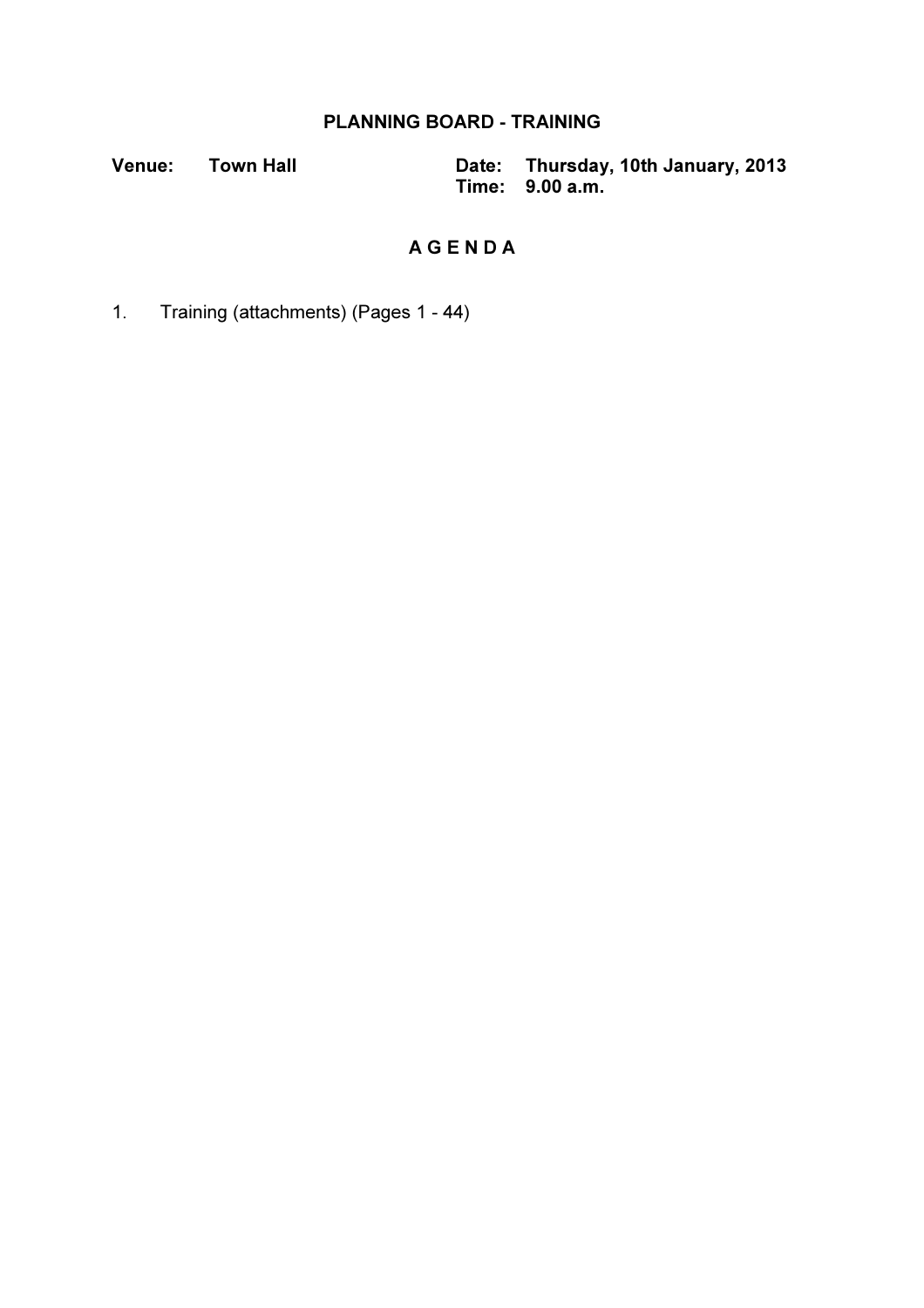# Page 1 **Agenda Item 1**

## **PLANNING APPLICATIONS RECEIVED BY ROTHERHAM METROPOLITAN BOROUGH COUNCIL LIST No. 1 31/12/12 – 04/01/13**

The decision level indicated is provisional and may change during the processing of the application. Please contact the relevant case officer for further information.

| <b>Ward</b><br><b>Boston Castle</b><br>RB2012/1591<br>Type: PND<br><b>Case Officer:</b><br><b>Robert Morrell</b><br><b>Decision level:</b><br>Officer<br><b>Date Valid:</b><br>03.01.2013<br>Application Documents >>> | <b>Aesseal PLC</b><br>Global Technology Centre<br>Mill Close<br>Templeborough<br>Rotherham<br>S60 1BZ | RB2012/1591 | Application to determine whether prior approval<br>is required of the method of demolition and<br>restoration of the site re: demolition of two<br>storey and single storey laboratory buildings at<br>Templeborough House Mill Close<br>Templeborough<br><b>AGENT:- Race Cottam Associates Vincent</b><br>House 3 Solly Street Sheffield S1 4BB |
|------------------------------------------------------------------------------------------------------------------------------------------------------------------------------------------------------------------------|-------------------------------------------------------------------------------------------------------|-------------|--------------------------------------------------------------------------------------------------------------------------------------------------------------------------------------------------------------------------------------------------------------------------------------------------------------------------------------------------|
|                                                                                                                                                                                                                        |                                                                                                       |             |                                                                                                                                                                                                                                                                                                                                                  |
| <b>Ward</b><br><b>Boston Castle</b><br>RB2012/1805<br>Type: FUL<br><b>Case Officer:</b><br>Anthony Lowe<br><b>Decision level:</b><br>Officer<br><b>Date Valid:</b><br>20.12.2012                                       | Mr D Swift<br>18 Broom Lane<br>Rotherham<br><b>S60 3EL</b>                                            |             | Change of use to physiotherapy clinic (use<br>class D1) at 3 Claire Court Northfield                                                                                                                                                                                                                                                             |
| Application Documents >>>                                                                                                                                                                                              |                                                                                                       | RB2012/1805 |                                                                                                                                                                                                                                                                                                                                                  |
| <b>Ward</b><br><b>Boston Castle</b><br>RB2013/0010<br>Type: FUL<br><b>Case Officer:</b><br>Sandra Siner<br><b>Decision level:</b><br>Officer<br><b>Date Valid:</b><br>21.12.2012                                       | <b>RU Estates Ltd</b><br>C/O Agent                                                                    |             | Earthworks operation to form flood defence<br>embankment and realignment of Trans-Pennine<br>Trail at land south of New York Stadium, New<br>York Way off Don Street Rotherham Town<br>Centre<br>AGENT:- Signet Planning Ltd Rowe House 10<br>East Parade Harrogate HG1 5LT                                                                      |
| Application Documents >>>                                                                                                                                                                                              |                                                                                                       | RB2013/0010 |                                                                                                                                                                                                                                                                                                                                                  |
|                                                                                                                                                                                                                        |                                                                                                       |             |                                                                                                                                                                                                                                                                                                                                                  |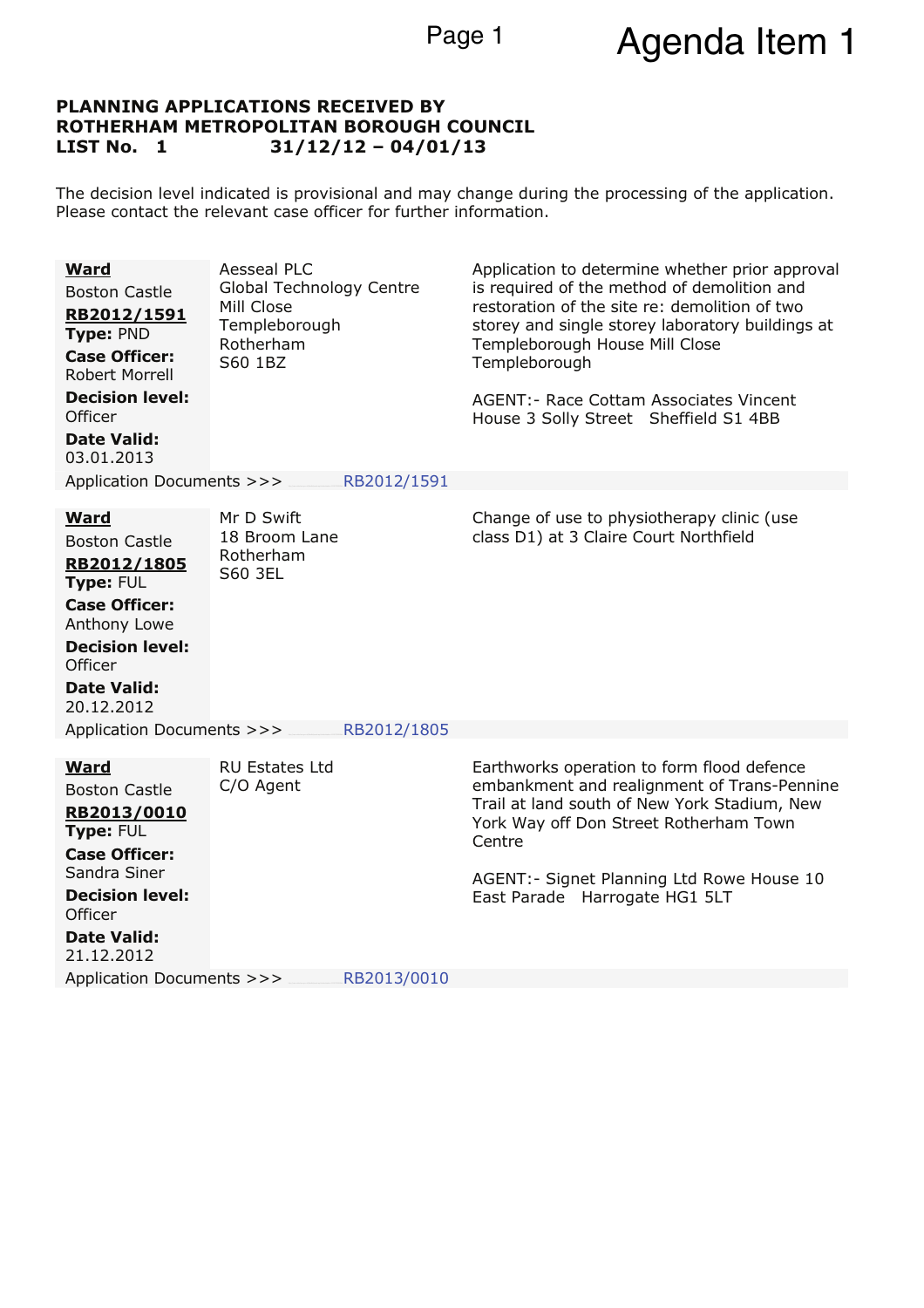| <b>Ward</b><br>Hellaby<br>RB2012/1806<br>Type: FUL<br><b>Case Officer:</b><br>Anita Heydon<br><b>Decision level:</b><br>Officer<br><b>Date Valid:</b><br>24.12.2012<br>Application Documents >>>                             | Mr R Ashton<br>35 Moorlands<br>Wickersley<br>Rotherham<br>S661A5        | RB2012/1806                | Loft conversion including installation of front &<br>rear dormer windows at 35 Moorlands<br>Wickersley<br>AGENT: - House Extension Design Ltd<br>Aizlewoods Mill Nursery Street Sheffield S3<br>8GG                                        |
|------------------------------------------------------------------------------------------------------------------------------------------------------------------------------------------------------------------------------|-------------------------------------------------------------------------|----------------------------|--------------------------------------------------------------------------------------------------------------------------------------------------------------------------------------------------------------------------------------------|
| <b>Ward</b><br>Hellaby<br>RB2013/0002<br>Type: FUL<br><b>Case Officer:</b><br>Anita Heydon<br><b>Decision level:</b><br>Officer<br><b>Date Valid:</b><br>17.12.2012<br>Application Documents >>>                             | London & Associated<br>Properties PLC<br>c/o agent                      | RB2013/0002                | Change of use to hot food takeaway (use class<br>A5) at Kings Butchers 242 Bawtry Road<br>Wickersley<br>AGENT: - Bradley Stankler Planning Hilltop<br>Grange Court Leeds LS17 7TX                                                          |
| <b>Ward</b><br><b>Holderness</b><br>RB2012/1676<br>Type: FUL<br><b>Case Officer:</b><br><b>Andrew West</b><br><b>Decision level:</b><br>Officer<br><b>Date Valid:</b><br>03.01.2013                                          | Pejis 2<br>25 High Street<br>Swallownest<br>Rotherham<br>S26 4TT        |                            | Change of use to hot food takeaway (use class<br>A5) at 9 High Street Swallownest                                                                                                                                                          |
| Application Documents >>><br><u>Ward</u><br>Hoober<br>RB2013/0008<br>Type: FUL<br><b>Case Officer:</b><br>Emma Jackson<br><b>Decision level:</b><br>Officer<br><b>Date Valid:</b><br>03.01.2013<br>Application Documents >>> | Mr Gray<br>8 Newhill Grange<br>Wath-upon-Dearne<br>Rotherham<br>S63 6HG | RB2012/1676<br>RB2013/0008 | Erection of two storey dwellinghouse and<br>outbuildings at land adjacent 34 Melton Green<br>Wath-upon-Dearne<br>AGENT: - Acacia Building Consultancy Dearne<br>Valley Design Studio 30 Norton Road Wath-<br>upon-Dearne Rotherham S63 6QD |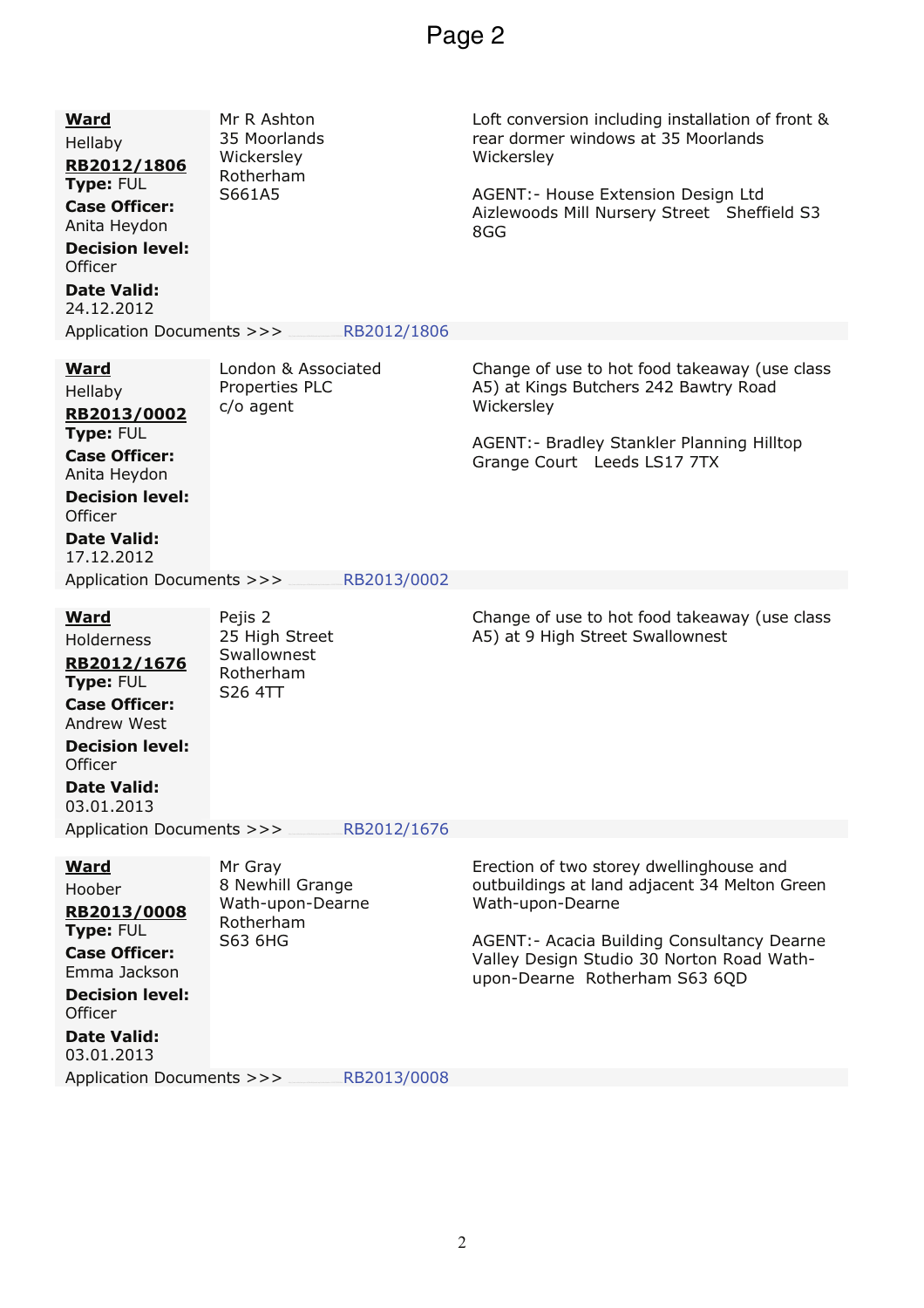## **Ward**

Hoober

#### **RB2012/1804 Type:** FUL

**Case Officer:**  Debbie Morris

**Decision level: Officer** 

## **Date Valid:**

21.12.2012

Mr K Stones 10 Navigation Way Brampton Bierlow Rotherham S73 0YD

Single storey rear extension at 10 Navigation Way Brampton Bierlow

AGENT:- Quill Architecture 7 Mulberry Close Darfield Barnsley S73 9NN

| Application Documents >>>                                                                                                                                                                                        |                                                                                 | RB2012/1804 |                                                                                                                                                                                                                                                                                                                   |
|------------------------------------------------------------------------------------------------------------------------------------------------------------------------------------------------------------------|---------------------------------------------------------------------------------|-------------|-------------------------------------------------------------------------------------------------------------------------------------------------------------------------------------------------------------------------------------------------------------------------------------------------------------------|
| <b>Ward</b><br>Keppel<br>RB2012/1630<br>Type: FUL<br><b>Case Officer:</b><br><b>Robert Morrell</b><br><b>Decision level:</b><br>Officer<br><b>Date Valid:</b><br>02.01.2013<br>Application Documents >>>         | Mr Wragg<br>85 Scholes Lane<br><b>Scholes</b><br>Rotherham<br>S61 2RQ           | RB2012/1630 | Erection of detached dwelling at land adjacent<br>to 85 Scholes Lane Scholes<br>AGENT: - Mr P Thompson Linwood Barnsley<br>Road Dodworth Barnsley S75 3JR                                                                                                                                                         |
| <u>Ward</u><br>Rotherham West<br>RB2013/0007<br>Type: FUL<br><b>Case Officer:</b><br><b>Robert Morrell</b><br><b>Decision level:</b><br>Officer<br><b>Date Valid:</b><br>03.01.2013<br>Application Documents >>> | UK Carbon & Graphite Co Ltd<br>C/O Agent                                        | RB2013/0007 | Extension to existing building with canopy and<br>installation of extraction system, replacement<br>of existing hard standing and formation of new<br>vehicle access at Brunel House Harrison Street<br>Holmes<br>AGENT: - Pearce Design Consultants The Ley<br>55a Melrose Avenue Pedmore Stourbridge<br>DY8 2LE |
| <b>Ward</b><br><b>Rother Vale</b><br>RB2012/1792<br>Type: FUL<br><b>Case Officer:</b><br><b>Andrew West</b><br><b>Decision level:</b><br>Officer<br><b>Date Valid:</b><br>02.01.2013                             | Mrs E Dawson<br>17 Boyd Road<br>Wath-upon-Dearne<br>Rotherham<br><b>S63 7TU</b> |             | Erection of medical centre and pharmacy at<br>land adjacent Treeton Medical Centre Arundel<br><b>Street Treeton</b><br>AGENT: - James Totty Partnership 38<br>Wilkinson Street Sheffield S10 2GB                                                                                                                  |

Application Documents >>> RB2012/1792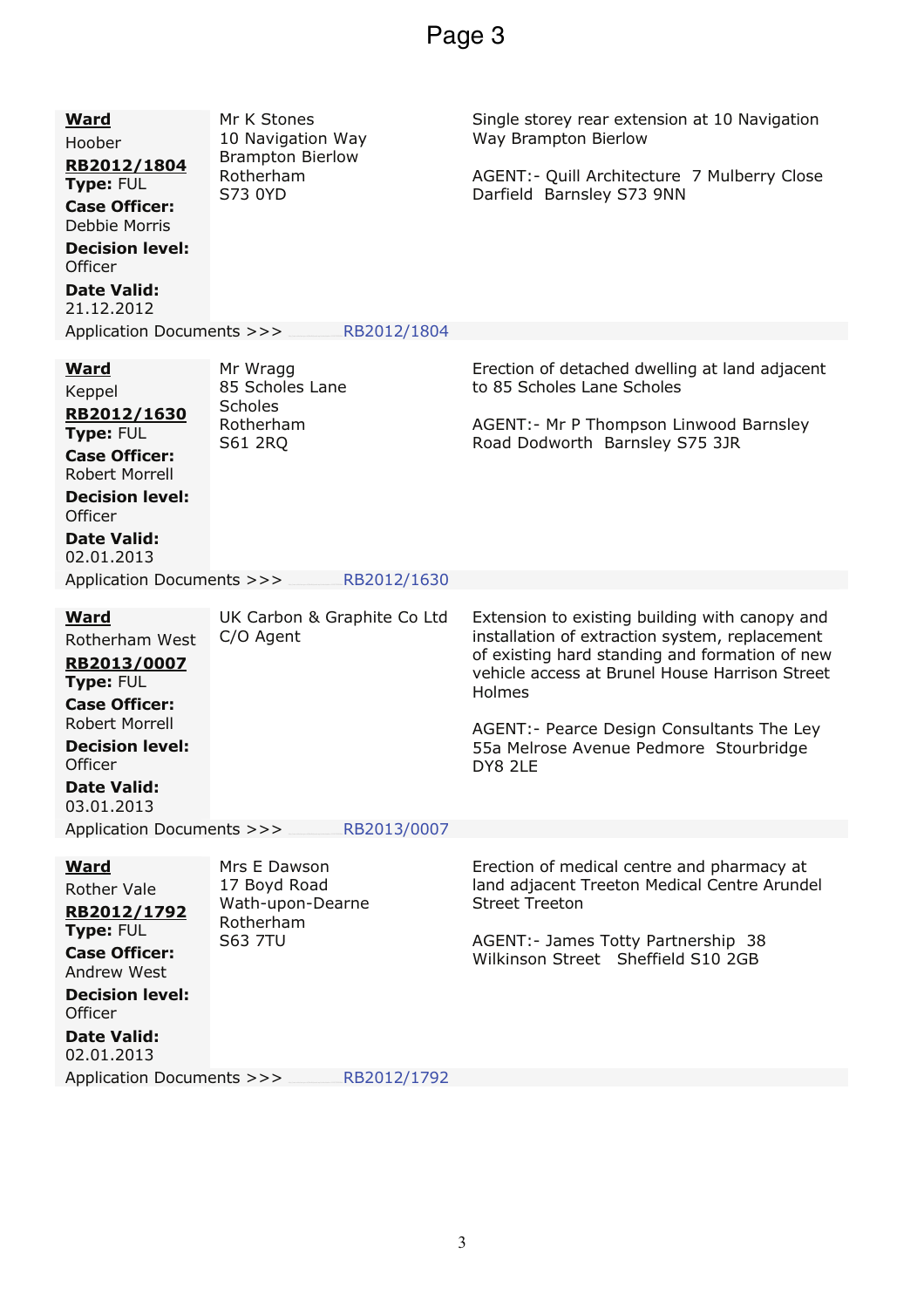## **Ward**

Rother Vale

**RB2012/1701 Type:** FUL

**Case Officer:**  Andrew West

**Decision level: Officer** 

## **Date Valid:**

28.12.2012 Application Documents >>> RB2012/1701

A Cole & S Norbron 5 Flatts Lane Treeton Rotherham S60 5QZ

Mr J Brown 44 Park Drive Swallownest Sheffield S26 4UL

Erection of 1 No. dwellinghouse with detached garage at land adjacent 5 Flatts Lane Treeton

AGENT:- Amberdale Developments Ltd 14 Rother Crescent Treeton Rotherham S60 5QY

Two storey side and rear extensions at 44 Park Drive Swallownest

## **Ward**

Rother Vale

**RB2012/1755 Type:** FUL **Case Officer:** 

Andrew West **Decision level:** 

**Officer Date Valid:** 

04.01.2013 Application Documents >>> RB2012/1755

## **Ward**

Rother Vale

**RB2012/1763 Type:** FUL

Mr P Bowes Station Road Rotherham 60 1HN

Bowes Motors

Extension to existing service garage at Bowes Motors Station Road Masbrough

AGENT:- J Close Design 88 Morthen Road Wickersley Rotherham S66 1EG

## **Decision level: Officer**

**Case Officer:**  Robert Morrell

**Date Valid:**  24.12.2012

#### Application Documents >>> RB2012/1763

**Ward** Sitwell **RB2012/1758 Type:** TWN **Case Officer:**  Luke Herring **Decision level: Officer Date Valid:**  06.12.2012 Mitchells & Butler Ms L Hughes The Golden Ball Turner Lane Whiston Rotherham S60 4HY Six weeks notice of intent to remove a cherry tree within Whiston Conservation Area at The Golden Ball Turner Lane Whiston AGENT:- Broomhill Tree Services 331 Glossop Road Sheffield S10 2HP Application Documents >>> RB2012/1758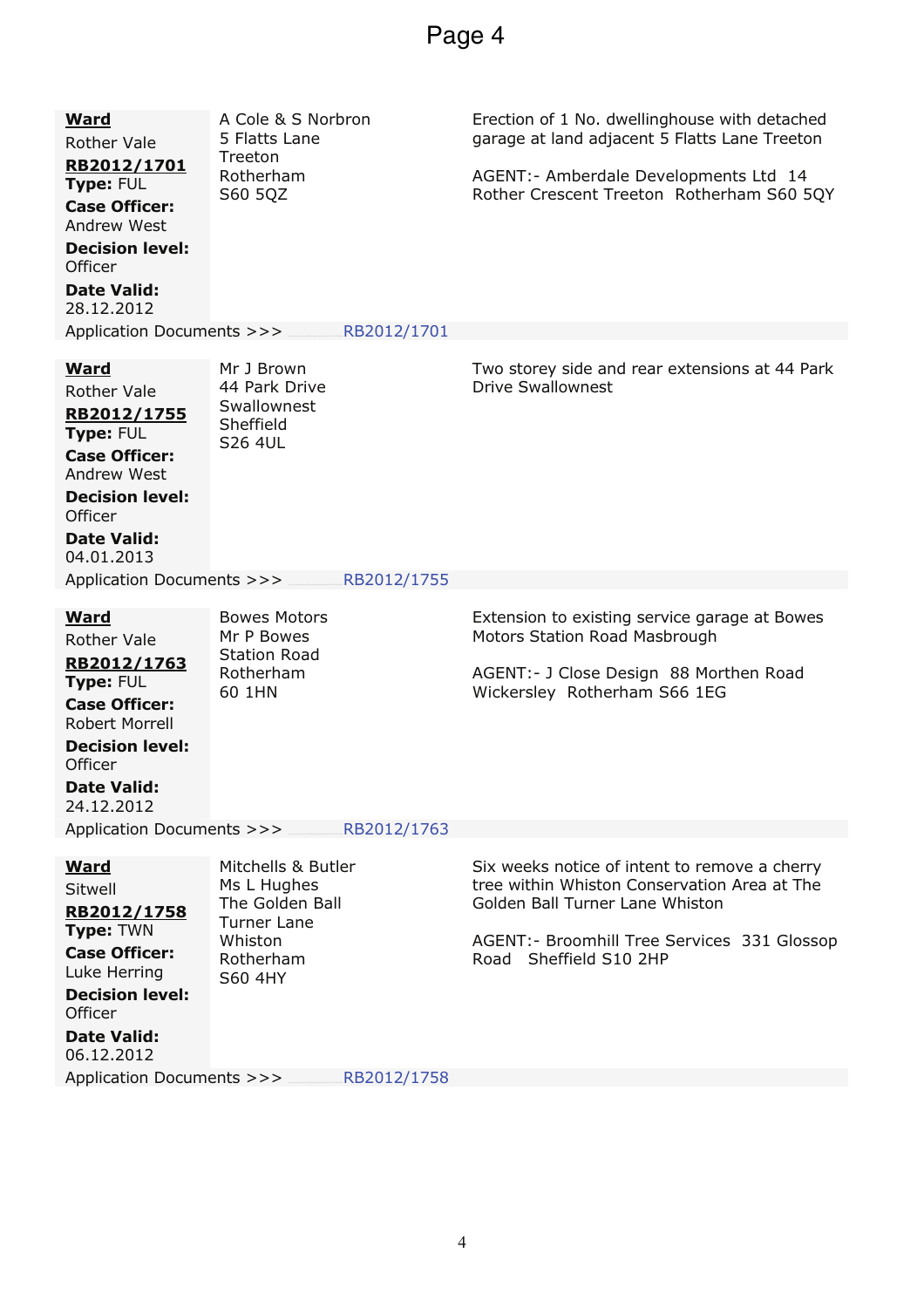| <b>Ward</b><br>Wales<br>RB2012/1798<br>Type: FUL<br><b>Case Officer:</b><br><b>Stacey Waller</b><br><b>Decision level:</b><br><b>Officer</b><br><b>Date Valid:</b><br>19.12.2012                            | Mr D Clarke<br>11A The Meadows<br><b>Todwick</b><br>Rotherham<br>S26 1JG                                              |             | Single storey rear extension with balcony<br>above at 11A The Meadows Todwick                                                                                                                                                             |
|-------------------------------------------------------------------------------------------------------------------------------------------------------------------------------------------------------------|-----------------------------------------------------------------------------------------------------------------------|-------------|-------------------------------------------------------------------------------------------------------------------------------------------------------------------------------------------------------------------------------------------|
| Application Documents >>><br><b>Ward</b><br>Wath<br>RB2012/1778<br>Type: FUL<br><b>Case Officer:</b><br>Emma Jackson<br><b>Decision level:</b><br>Planning Board<br><b>Date Valid:</b><br>28.12.2012        | <b>Guinness Northern Counties</b><br>Mr C Little<br>Bower House<br>1 Stable Street<br>Hollinwood<br>Oldham<br>OL9 7LH | RB2012/1798 | Erection of 18 No. dwellinghouses at land at<br>Denman Road Wath-upon-Dearne<br>AGENT: - Michael Hyde & Associates Alliance<br>House 9 Leoplod Street Sheffield S1 2GY                                                                    |
| Application Documents >>>                                                                                                                                                                                   |                                                                                                                       | RB2012/1778 |                                                                                                                                                                                                                                           |
| <b>Ward</b><br>Wath<br>RB2013/0006<br>Type: FUL<br><b>Case Officer:</b><br>Emma Jackson<br><b>Decision level:</b><br>Officer<br>Date Valid:<br>21.12.2012                                                   | Mr Downing<br><b>Whincover Farm</b><br>Farfield Lane<br>Wath-upon-Dearne<br>Rotherham<br>S63 7ES                      |             | Erection of detached ancillary accommodation<br>to existing dwelling at Whincover Farm Farfield<br>Lane Wath-upon-Dearne<br>AGENT:- CS Surveying & Architectural Design<br>Ltd 1 Clock Court Dinnington Campbell Way<br>Sheffield S25 3QD |
| Application Documents >>>                                                                                                                                                                                   |                                                                                                                       | RB2013/0006 |                                                                                                                                                                                                                                           |
| <u>Ward</u><br>Wickersley<br>RB2013/0011<br>Type: REM<br><b>Case Officer:</b><br>Matthew<br>Temperton<br><b>Decision level:</b><br>Officer<br><b>Date Valid:</b><br>03.01.2013<br>Application Documents >>> | Mr G Habbin<br>60 The Grove<br>Wickersley<br>Rotherham<br><b>S66 2BP</b>                                              | RB2013/0011 | Details of the erection of 1 No. detached<br>dwellinghouse (reserved by outline<br>RB2012/1255) at 115 Bawtry Road Wickersley<br>AGENT:- Building Design Concept Ltd 310<br>Herringthorpe Valley Road Rotherham S65<br>3AG                |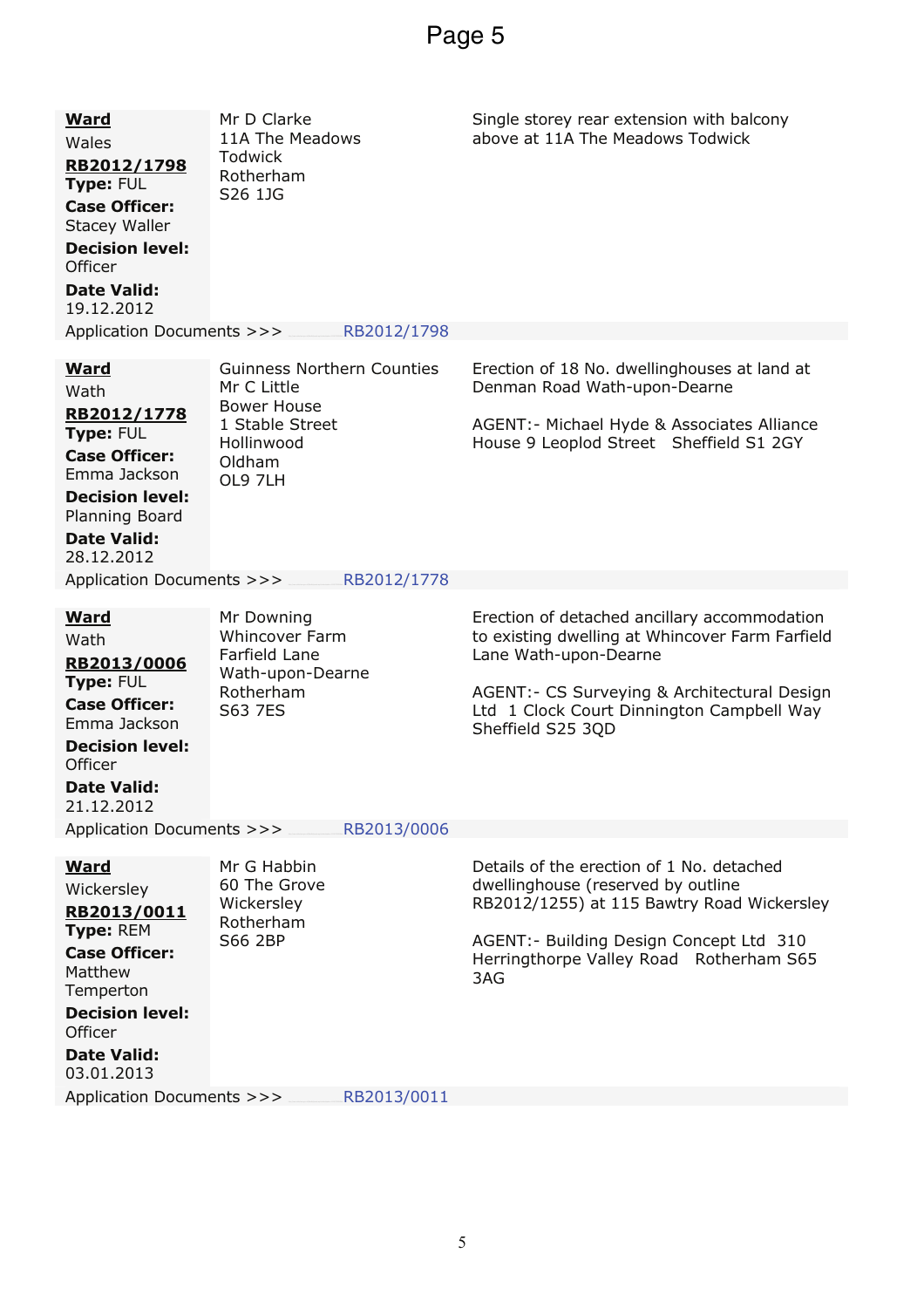## **DECISION REGISTER ROTHERHAM METROPOLITAN BOROUGH COUNCIL**

## **DECISIONS SENT OUT BETWEEN 31/12/12 AND 04/01/13 (INCLUDING CONDITIONS/REASONS FOR REFUSAL)**

## **RB2012/1564**

**Case Officer:** Matthew Peck

Erection of 2 No. detached dwellinghouses with detached garages and formation of vehicular access at land rear of 37 Woodsetts Road North Anston for Mr G Brignall

## **GRANTED CONDITIONALLY**

02/01/2013 01

The development hereby permitted shall be commenced before the expiration of three years from the date of this permission.

## Reason

In order to comply with the requirements of the Town and Country Planning Act 1990.

## 02

The permission hereby granted shall relate to the area shown outlined in red on the approved site plan and the development shall only take place in accordance with the submitted details and specifications as shown on the approved plans (as set out below) except as shall be otherwise agreed in writing by the Local Planning Authority.

(Drawing numbers ND. 65, 2A)(received 18 December 2012) (Drawing numbers .ND65, 4) (received 24 October 2012 ) (Drawing numbers ND65, 3)(received 24 October 2012 )

#### Reason

To define the permission and for the avoidance of doubt.

## 03

No development shall take place until samples of the materials to be used in the construction of the external surfaces of the development hereby permitted have been submitted to and approved in writing by the Local Planning Authority and the development shall be carried out in accordance with the approved details.

## Reason

To ensure that appropriate materials are used in the construction of the development in the interests of visual amenity and in accordance with UDP Policy ENV3.1 'Development and the Environment'.

## 04

No development shall take place until there has been submitted to and approved in writing by the Local Planning Authority a plan indicating the positions, design, materials and type of boundary treatment to be erected. The boundary treatment shall be completed before the occupation of the dwelling hereby approved.

## Reason

In the interests of the visual amenity of the area and in accordance with UDP Policy ENV3.1 'Development and the Environment'.

## 05

Before the development is brought into use, that part of the site to be used by vehicles shall be constructed with either;

 a/ a permeable surface and associated water retention/collection drainage, or;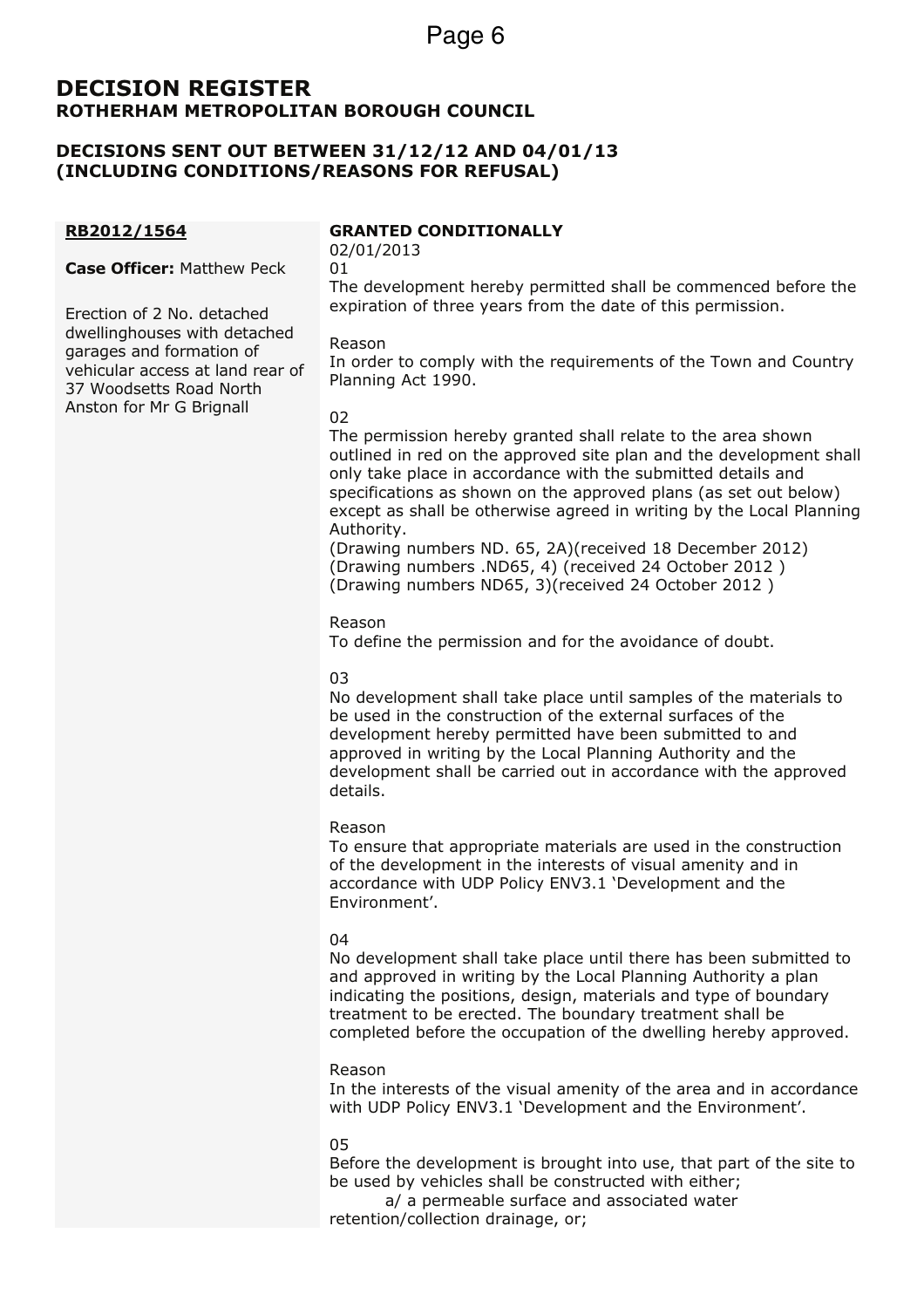b/ an impermeable surface with water collected and taken to a separately constructed water retention/discharge system within the site.

The area shall thereafter be maintained in a working condition.

#### Reason

To ensure that surface water can adequately be drained and that mud and other extraneous material is not deposited on the public highway and that each dwelling can be reached conveniently from the footway in the interests of the adequate drainage of the site, road safety and residential amenity and in accordance with UDP Policy HG5 'The Residential Environment.'

#### 06

Prior to the commencement of development hereby approved, a scheme shall be submitted to and approved in writing by the Local Planning Authority detailing how the use of sustainable/public transport will be encouraged. The agreed details shall be implemented in accordance with a timescale to be agreed by the Local Planning Authority.

#### Reason

In order to promote sustainable transport choices.

#### 07

Before the development is brought into use the car parking area shown on the submitted plan shall be provided, marked out and thereafter maintained for car parking.

#### Reason

To ensure the provision of satisfactory garage/parking space and avoid the necessity for the parking of vehicles on the highway in the interests of road safety.

#### Informative

#### 01

INF 11A Control of working practices during construction phase (Close to residential)

It is recommended that the following advice is followed to prevent a nuisance/ loss of amenity to local residential areas. Please note that the Council's Neighbourhood Enforcement have a legal duty to investigate any complaints about noise or dust. If a statutory nuisance is found to exist they must serve an Abatement Notice under the Environmental Protection Act 1990. Failure to comply with the requirements of an Abatement Notice may result in a fine of up to £20,000 upon conviction in Rotherham Magistrates' Court. It is therefore recommended that you give serious consideration to the below recommendations and to the steps that may be required to prevent a noise nuisance from being created.

(i) Except in case of emergency, operations should not take place on site other than between the hours of 08:00 – 18:00 Monday to Friday and between 09:00 – 13:00 on Saturdays. There should be no working on Sundays or Public Holidays. At times when operations are not permitted work shall be limited to maintenance and servicing of plant or other work of an essential or emergency nature. The Local Planning Authority should be notified at the earliest opportunity of the occurrence of any such emergency and a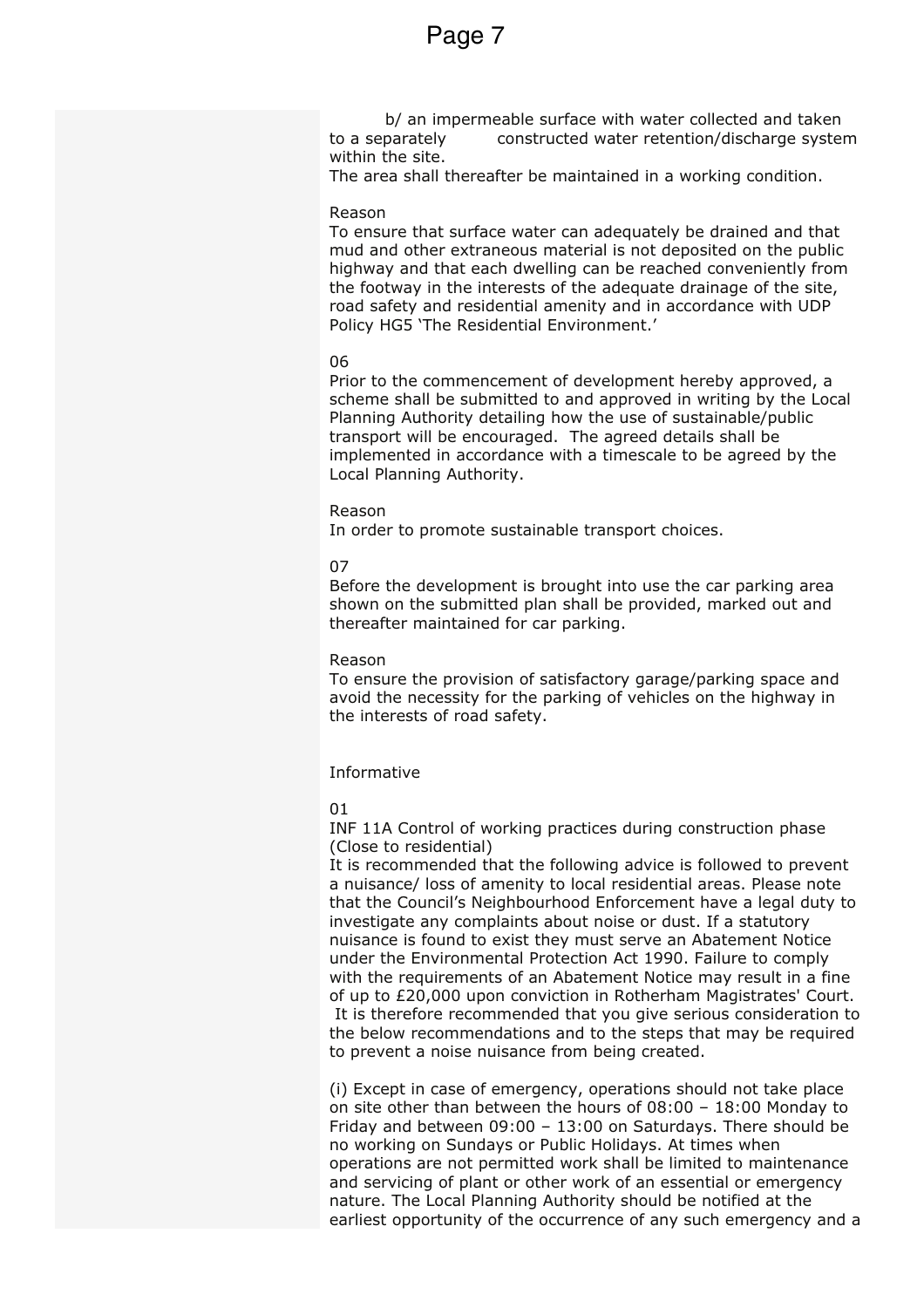schedule of essential work shall be provided.

(ii) Heavy goods vehicles should only enter or leave the site between the hours of 08:00 – 18:00 on weekdays and 09:00 – 13:00 Saturdays and no such movements should take place on or off the site on Sundays or Public Holidays (this excludes the movement of private vehicles for personal transport).

(iii) Best practicable means shall be employed to minimise dust. Such measures may include water bowsers, sprayers whether mobile or fixed, or similar equipment. At such times when due to site conditions the prevention of dust nuisance by these means is considered by the Local Planning Authority in consultations with the site operator to be impracticable, then movements of soils and overburden shall be temporarily curtailed until such times as the site/weather conditions improve such as to permit a resumption.

(iv) Effective steps should be taken by the operator to prevent the deposition of mud, dust and other materials on the adjoining public highway caused by vehicles visiting and leaving the site. Any accidental deposition of dust, slurry, mud or any other material from the site, on the public highway shall be removed immediately by the developer.

## **GRANTED CONDITIONALLY**

04/01/2013

01

Within two months of the date of the approval, the dormer windows hereby approved shall be clad in materials to match that of the existing roof slope and thereafter retained and maintained in such condition.

## Reason

In the interests of visual amenity and to comply with ENV3.1 'Development and the Environment'

## **GRANTED CONDITIONALLY**

02/01/2013

01

The use hereby permitted shall only be open to customers between the hours of 11:30 to 22:00 Mondays to Saturdays and at no time on Sundays.

## Reason

In the interests of the amenities of the occupiers of nearby dwellings and in accordance with UDP Policy ENV3.7 'Control of Pollution'.

## 02

The use hereby permitted shall only be open for deliveries between the hours of 09:00 to 20:00 Mondays to Saturdays and at no time on Sundays.

## Reason

In the interests of the amenities of the occupiers of nearby dwellings and in accordance with UDP Policy ENV3.7 'Control of Pollution'.

## 03

Within one month of the date of this decision a silencer shall be

## **RB2012/1596**

**Case Officer:** Luke Herring

Retrospective application for installation of 2 No. dormer windows to rear at 12 Ledsham Road Broom for Mr L Hussain

## **RB2012/1612**

**Case Officer:** Anita Heydon

Use of unit as hot food takeaway (Use Class A5) and replacement flue at King Cod Fish Bar 92 Flanderwell Lane Sunnyside for Mr Singh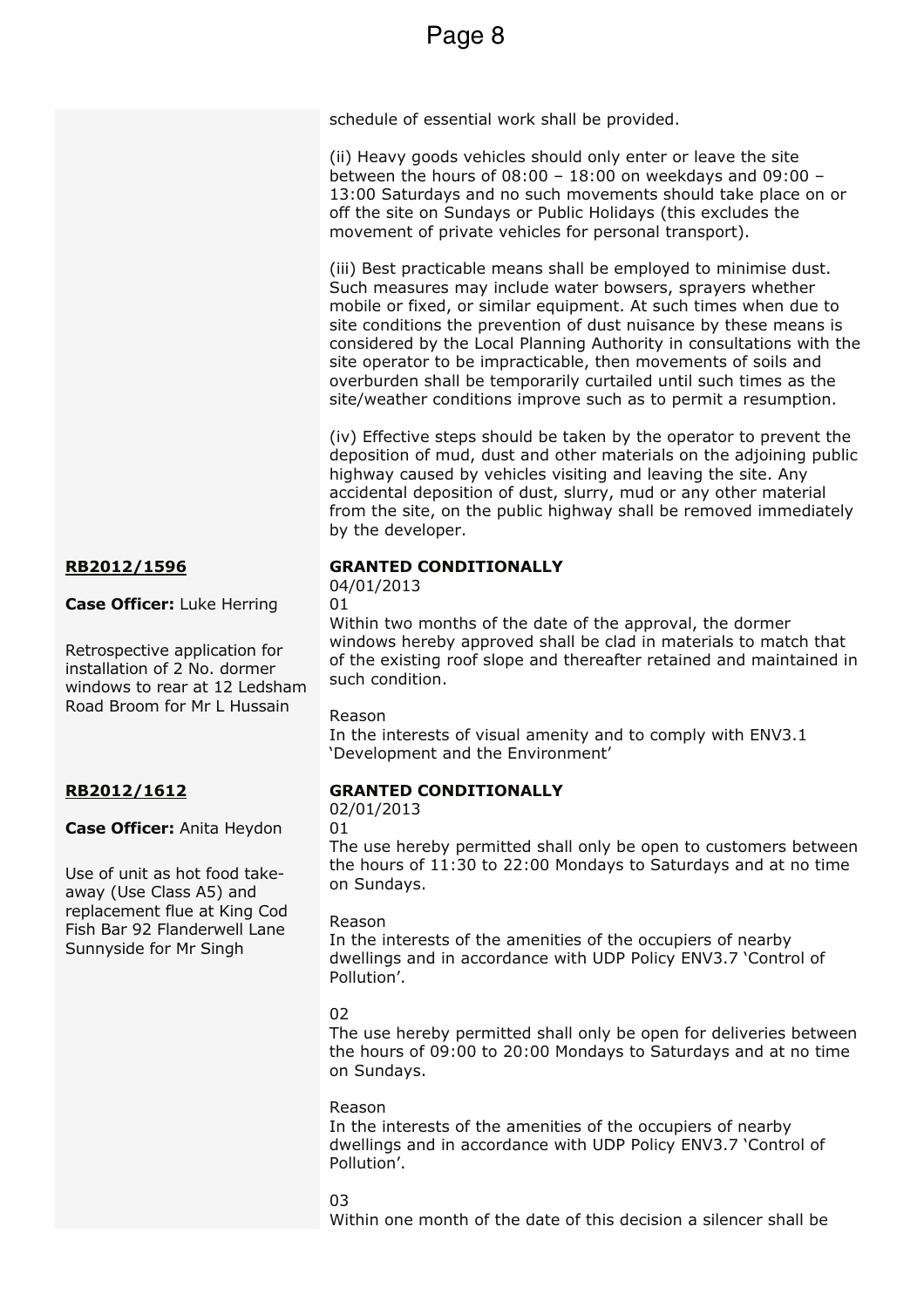fitted to the extractor fan to reduce the noise rating of the fan and ensure that:

The BS4142 rating level of the plant, measured over 1 hour, shall not exceed the background (LA90) during the daytime hours (0700 to 2300).

The BS4142 rating level of the plant, measured over 5 minutes shall not exceed the background (LA90) during the nighttime period (2300 to 0700 hours).

The extraction/filtration system shall thereafter be maintained and operated in accordance with the manufacturer's specifications.

Reason

In the interests of the amenities of the occupiers of nearby dwellings and in accordance with UDP Policy ENV3.7 'Control of Pollution'.

## 04

Within one month of the date of this decision, details of the siting of a litter bin to the forecourt or within building and arrangements for emptying shall be submitted to and approved in writing by Local Planning Authority. The approved details shall thereafter be implemented.

## Reason

In the interests of visual amenity and to reduce the problem of litter and in accordance with UDP Policy ENV3.7 'Control of Pollution'.

## Informative(s)

## INF 23 Adverts

The granting of this planning permission does not authorise any signage to be erected related to the development. Such signage is controlled by the Town and Country Planning (Control of Advertisements) (England) Regulations 2007 and a separate application for advertisement consent may be required.

## **RB2012/1624**

**Case Officer:** Robert Morrell

Change of use of land to stud farm, erection of stable block and associated landscaping at land west of Jumble Lane Thorpe Hesley for Mr J Rhodes

## **GRANTED CONDITIONALLY**

02/01/2013 01

The development hereby permitted shall be commenced before the expiration of three years from the date of this permission.

## Reason

In order to comply with the requirements of the Town and Country Planning Act 1990.

## 02

No development shall take place until details of the materials to be used in the construction of the external surfaces of the development hereby permitted have been submitted or samples of the materials have been left on site, and the details/samples have been approved in writing by the Local Planning Authority. The development shall thereafter be carried out in accordance with the approved details/samples.

## Reason

To ensure that appropriate materials are used in the construction of the development in the interests of visual amenity and in accordance with UDP Policy ENV3.1 'Development and the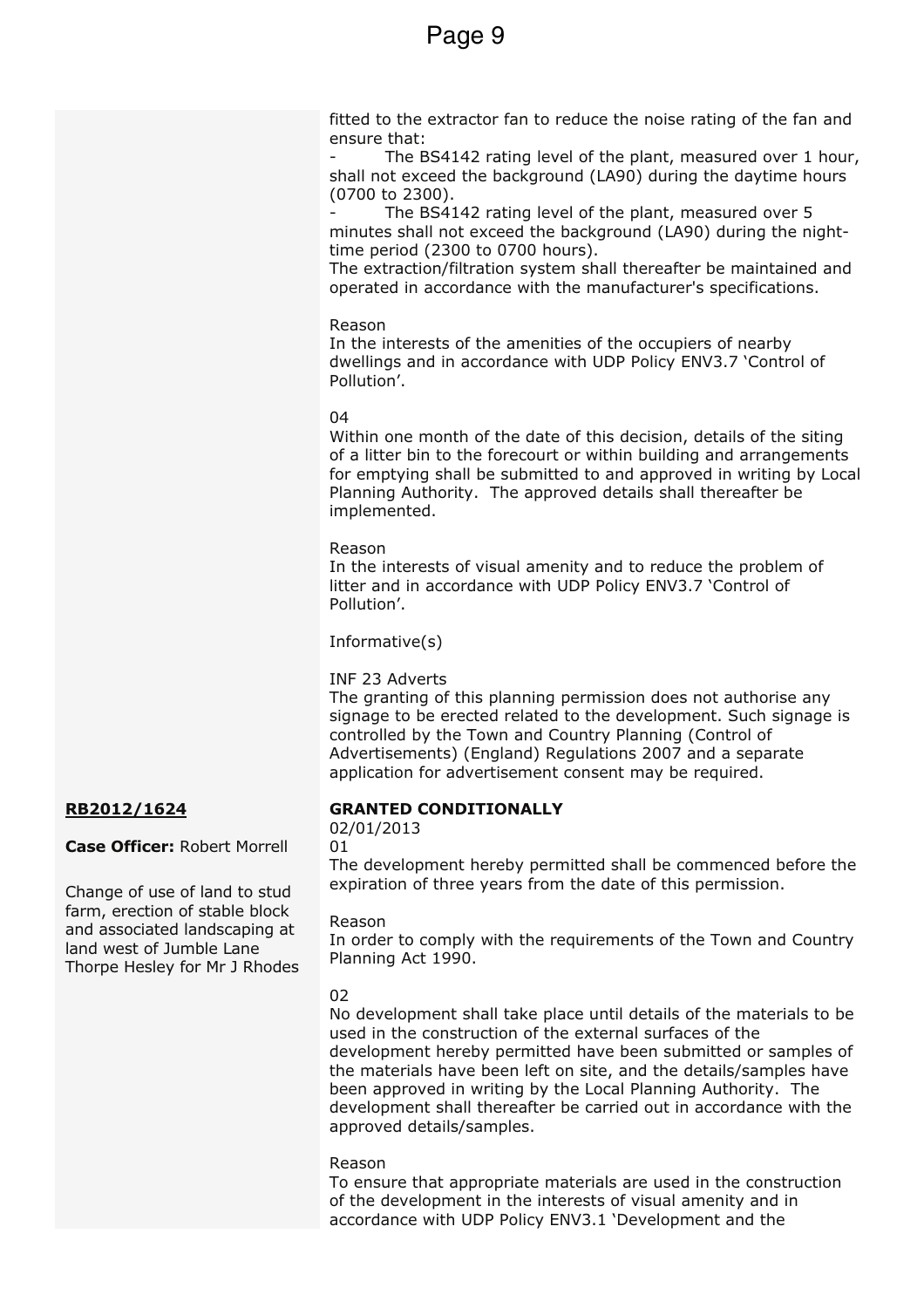#### Environment'.

#### 03

Before the development is brought into use, that part of the site to be used by vehicles shall be constructed with either;

a/ a permeable surface and associated water retention/collection drainage, or;

 b/ an impermeable surface with water collected and taken to a separately constructed water retention/discharge system within the site.

The area shall thereafter be maintained in a working condition.

#### Reason

To ensure that surface water can adequately be drained and to encourage drivers to make use of the parking spaces and to ensure that the use of the land for this purpose will not give rise to the deposit of mud and other extraneous material on the public highway in the interests of the adequate drainage of the site and road safety.

#### $04$

Any plants or trees which within a period of 5 years from completion of planting die, are removed or damaged, or that fail to thrive shall be replaced. Assessment of requirements for replacement planting shall be carried out on an annual basis in September of each year and any defective work or materials discovered shall be rectified before 31st December of that year.

#### Reason

To ensure that there is a well laid out scheme of healthy trees and shrubs in the interests of amenity and in accordance with UDP Policies ENV3 'Borough Landscape', ENV3.1 'Development and the Environment', ENV3.2 'Minimising the Impact of Development' and ENV3.4 'Trees, Woodlands and Hedgerows'.

#### 05

Prior to commencement of development, a detailed landscape scheme shall be submitted to, and approved in writing by, the Local Planning Authority. The landscape scheme shall be prepared to a minimum scale of 1:200 and shall clearly identify through supplementary drawings where necessary:

-The extent of existing planting, including those trees or areas of vegetation that are to be retained, and those that it is proposed to remove.

-The extent of any changes to existing ground levels, where these are proposed.

-Any constraints in the form of existing or proposed site services, or visibility requirements.

-Areas of structural and ornamental planting that are to be carried out.

-The positions, design, materials and type of any boundary treatment to be erected.

-A planting plan and schedule detailing the proposed species, siting, quality and size specification, and planting distances.

-A written specification for ground preparation and soft landscape works.

-The programme for implementation.

-Written details of the responsibility for maintenance and a schedule of operations, including replacement planting, that will be carried out for a period of 5 years after completion of the planting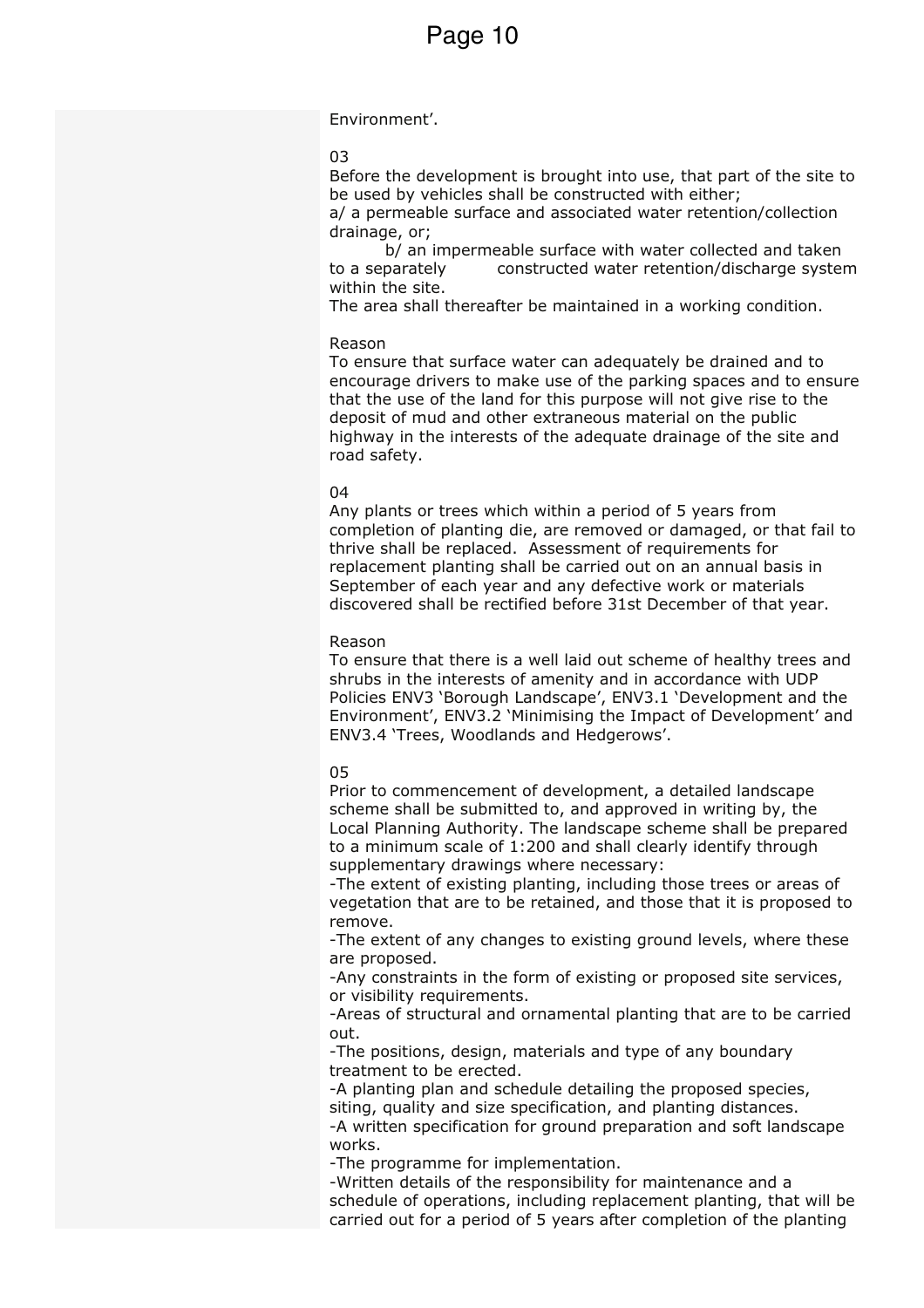#### scheme.

The scheme shall thereafter be implemented in accordance with the approved landscape scheme within a timescale agreed, in writing, by the Local Planning Authority.

#### Reason

To ensure that there is a well laid out scheme of healthy trees and shrubs in the interests of amenity and in accordance with UDP Policies ENV3 'Borough Landscape', ENV3.1 'Development and the Environment', ENV3.2 'Minimising the Impact of Development' and ENV3.4 'Trees, Woodlands and Hedgerows'.

#### 06

The generator to be used on site shall only to be in operation between the hours of 8am and 6pm Monday to Saturday and 8am until 12pm on Sundays and Bank Holidays.

Reason In the interests of the amenities.

Informative(s)

01

The applicant is advised that any muckheap must be located in a position to minimise nuisance to neighbours from odour or flies. In addition, any muckheaps must not be located within 10m of a watercourse or field drain. If there are any water sources used for human consumption, any muckheap must be placed at least 50m away from the supply.

## በጋ

The applicant is advised that a suitable collection arrangement must be in place to prevent excessive build up of manure. The collection frequency must be proportionate to the amount of waste produced. Burning of manure will not be permitted.

## **RB2012/1635**

**Case Officer:** Andrew West

Conservatory to rear at 23 Haddon Way Aston for Mr Yeardley

#### **GRANTED CONDITIONALLY**

02/01/2013 01

The development hereby permitted shall be commenced before the expiration of three years from the date of this permission.

#### Reason

In order to comply with the requirements of the Town and Country Planning Act 1990.

## $02$

The materials to be used in the construction of the external surfaces of the development hereby permitted shall match those used in the existing building.

#### Reason

In order to ensure a satisfactory appearance in the interests of visual amenity and in accordance with UDP Policy ENV3.1 'Development and the Environment'.

## **RB2012/1642 GRANTED**

02/01/2013 Illuminated signs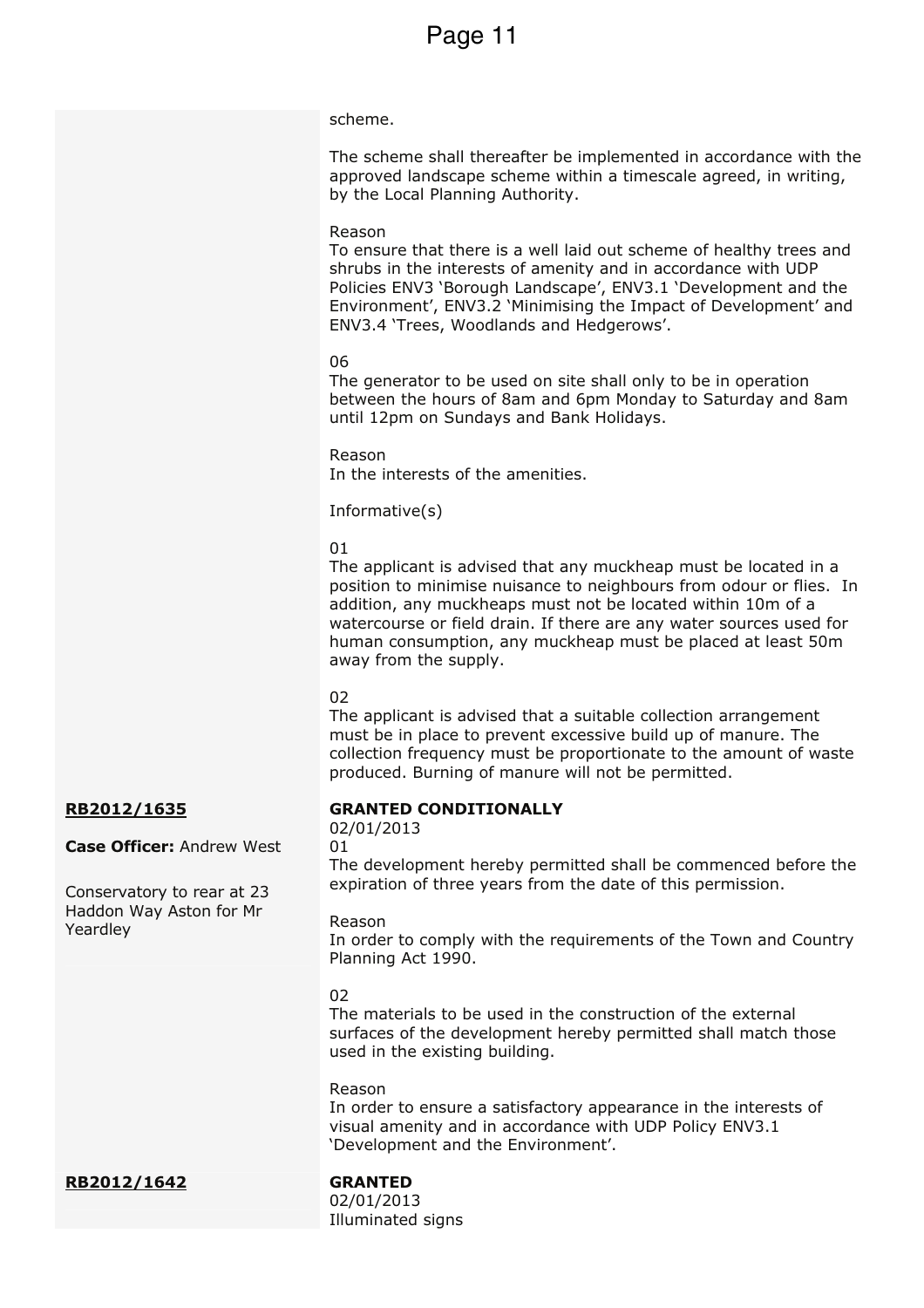## **Case Officer:** Anita Heydon

Display 1 No. illuminated fascia, 2 No. illuminated projecting signs and 1 No. illuminated ATM surround at Lloyds TSB Plc 6 Grange Lane Maltby for Lloyds Banking Group

## **RB2012/1644**

**Case Officer:** Matthew Peck

Replace existing agricultural building at 1 Manor Farm Croft Woodsetts for Mr P Scholey

Most signs that require illumination are for those premises that will be open at night to indicate that they are open. It is recommended that after closure they are turned off, this may in some cases be because there are residential properties nearby and there is no need for them to be on once the shop is closed. For other locations it is good practice to ensure they are turned off after closure or on a timer until later at night if they close at 5pm and would like them on for advertising purposes though are not required to be on 24 hours a day.

For information and general guidance relating to the control of light pollution please refer to the Institution of Lighting Engineers website at:

http://www.ile.org.uk/index.php?page=pollution

## **GRANTED CONDITIONALLY**

04/01/2013 01

The development hereby permitted shall be commenced before the expiration of three years from the date of this permission.

## Reason

In order to comply with the requirements of the Town and Country Planning Act 1990.

## 02

No tree or hedge shall be cut down, uprooted or destroyed nor shall any tree or hedge be pruned other than in accordance with the approved plans and particulars, without the written approval of the Local Planning Authority. Any pruning works approved shall be carried out in accordance with British Standard 3998 (Tree Work). If any tree or hedge is removed, uprooted or destroyed or dies, another tree or hedge shall be planted in the immediate area and that tree or hedge shall be of such size and species, and shall be planted at such time, as may be specified in writing by the Local Planning Authority.

## Reason

In the interests of the visual amenities of the area and in accordance with UDP Policies ENV3 'Borough Landscape', ENV3.1 'Development and the Environment', ENV3.2 'Minimising the Impact of Development' and ENV3.4 'Trees, Woodlands and Hedgerows'.

## 03

Prior to commencement of development, a detailed landscape scheme shall be submitted to, and approved in writing by, the Local Planning Authority. The landscape scheme shall be prepared to a minimum scale of 1:200 and shall clearly identify through supplementary drawings where necessary:

The extent of existing planting, including those trees or areas of vegetation that are to be retained, and those that it is proposed to remove.

The extent of any changes to existing ground levels, where these are proposed.

Any constraints in the form of existing or proposed site services, or visibility requirements.

Areas of structural and ornamental planting that are to be carried out.

The positions, design, materials and type of any boundary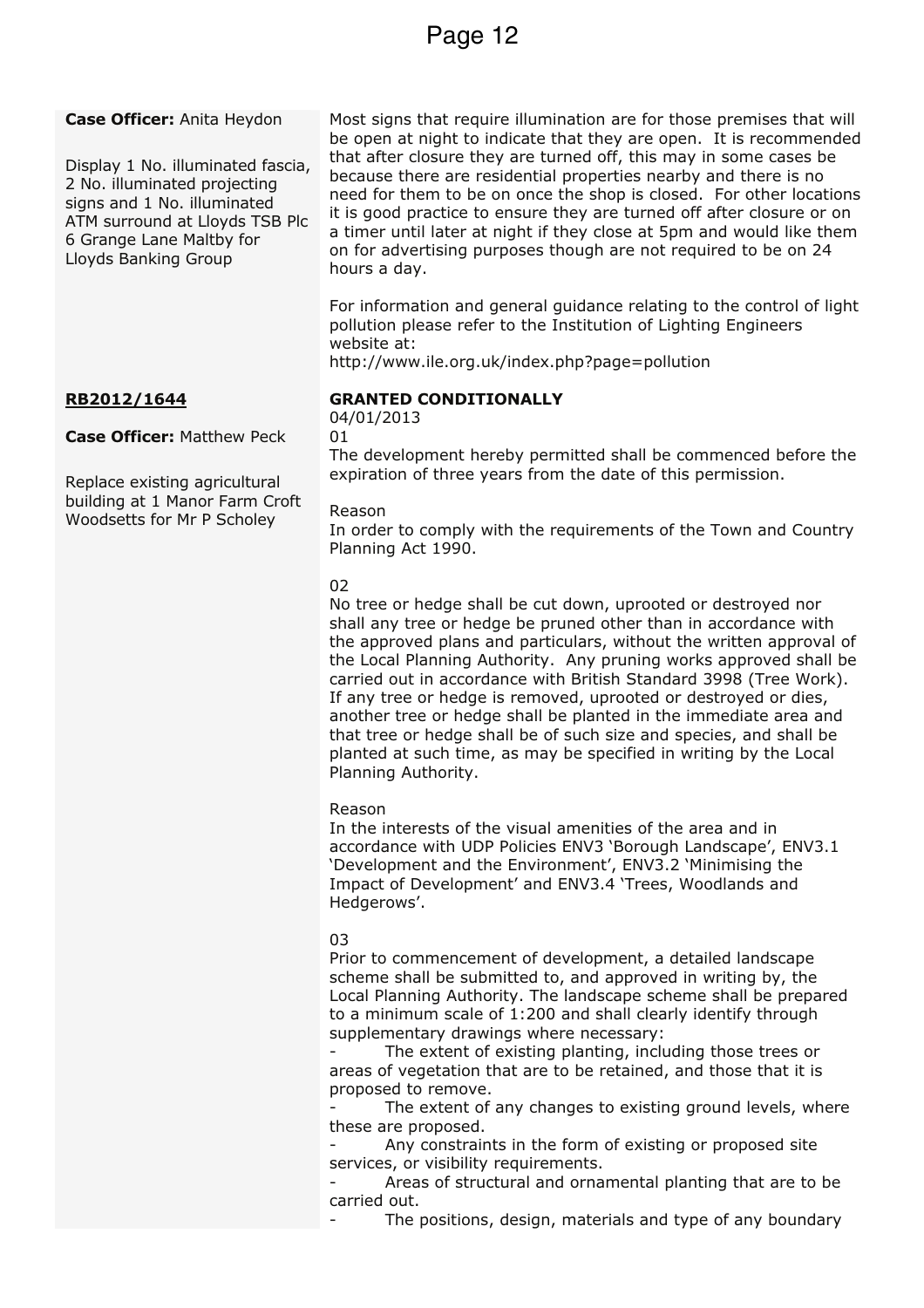treatment to be erected.

A planting plan and schedule detailing the proposed species, siting, quality and size specification, and planting distances.

A written specification for ground preparation and soft landscape works.

The programme for implementation.

Written details of the responsibility for maintenance and a schedule of operations, including replacement planting, that will be carried out for a period of 5 years after completion of the planting scheme.

The scheme shall thereafter be implemented in accordance with the approved landscape scheme and in accordance with the appropriate standards and codes of practice within a timescale agreed, in writing, by the Local Planning Authority.

#### Reason

To ensure that there is a well laid out scheme of healthy trees and shrubs in the interests of amenity and in accordance with UDP Policies ENV3 'Borough Landscape', ENV3.1 'Development and the Environment', ENV3.2 'Minimising the Impact of Development' and ENV3.4 'Trees, Woodlands and Hedgerows'.

## 04

Any plants or trees which within a period of 5 years from completion of planting die, are removed or damaged, or that fail to thrive shall be replaced within the next planting season. Assessment of requirements for replacement planting shall be carried out on an annual basis in September of each year and any defective work or materials discovered shall be rectified before 31st December of that year.

## Reason

To ensure that there is a well laid out scheme of healthy trees and shrubs in the interests of amenity and in accordance with UDP Policies ENV3 'Borough Landscape', ENV3.1 'Development and the Environment', ENV3.2 'Minimising the Impact of Development' and ENV3.4 'Trees, Woodlands and Hedgerows'.

## **RB2012/1645**

**Case Officer:** Anita Heydon

Single storey side & rear extension at 66 Sorby Way Wickersley for Mr S Flanaghan

## **GRANTED CONDITIONALLY**

02/01/2013

01

The development hereby permitted shall be commenced before the expiration of three years from the date of this permission.

#### Reason

In order to comply with the requirements of the Town and Country Planning Act 1990.

#### 02

Notwithstanding the details submitted on the application form, the materials to be used in the construction of the external surfaces of the development hereby permitted shall match those used in the existing building.

## Reason

In order to ensure a satisfactory appearance in the interests of visual amenity and in accordance with UDP Policy ENV3.1 'Development and the Environment'.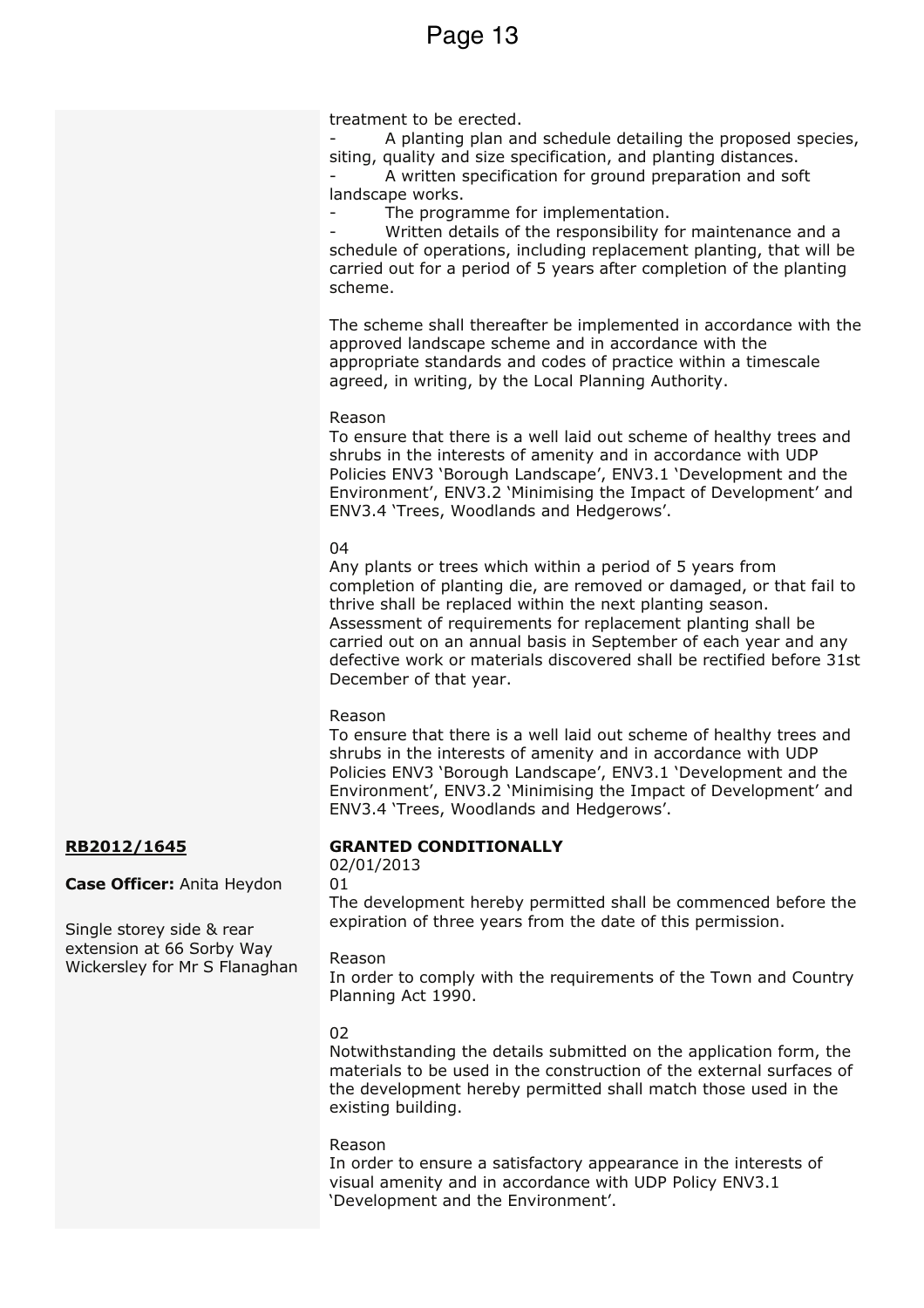## **RB2012/1653**

## **Case Officer:** Stacey Waller

Demolition of existing conservatory and erection of a two storey & single storey rear extension at 50 McKenzie Way Kiveton Park for Mr & Mrs D Goldbourne

## **RB2012/1693**

**Case Officer:** Andrew West

Application to prune 3 No. silver birch trees protected by RMBC Tree Preservation Order No.3 2009 at Church Hall/Railway Children Nursery Wood Lane Treeton for Mr Saddiq

## **GRANTED CONDITIONALLY**

02/01/2013 01

The development hereby permitted shall be commenced before the expiration of three years from the date of this permission.

#### Reason

In order to comply with the requirements of the Town and Country Planning Act 1990.

#### 02

The materials to be used in the construction of the external surfaces of the development hereby permitted shall match those used in the existing building.

#### Reason

In order to ensure a satisfactory appearance in the interests of visual amenity and in accordance with UDP Policy ENV3.1 'Development and the Environment'.

## **GRANTED CONDITIONALLY**

02/01/2013 01

All tree works shall be carried out in accordance with B.S.3998: 2010 and shall not exceed the attached recommended schedule of tree work, unless otherwise agreed in writing with the Local Planning Authority. In addition no tree work shall commence until the applicant or his contractor has given at least seven days notice of the intended starting date to the Local Planning Authority. The authorised works should be completed within 2 years of the decision notice otherwise a new application for consent to carry out any tree work will be required.

#### Reason

To ensure the tree works are carried out in a manner which will maintain the health and appearance of the trees in the interests of the visual amenities of the area and in accordance with UDP Policies ENV3 'Borough Landscape', ENV3.1 'Development and the Environment', ENV3.2 'Minimising the Impact of Development' and ENV3.4 'Trees, Woodlands and Hedgerows'.

Informative

INF 25 Protected species

## Wildlife Legislation

The protection afforded to protected sites and species under UK and EU legislation is irrespective of the planning system and the applicant should therefore ensure that any activity undertaken, regardless of the need for any planning consent, complies with the appropriate wildlife legislation. If any protected species are found on the site then work should halt and an appropriately qualified ecologist consulted.

The main piece of legislation relating to nature conservation in Great Britain is the Wildlife and Countryside Act 1981. This Act is supplemented by the Conservation of Habitats and Species Regulations 2010 (Habitat Regulations), the Countryside and Rights of Way (CRoW) Act 2000 (in England and Wales) and the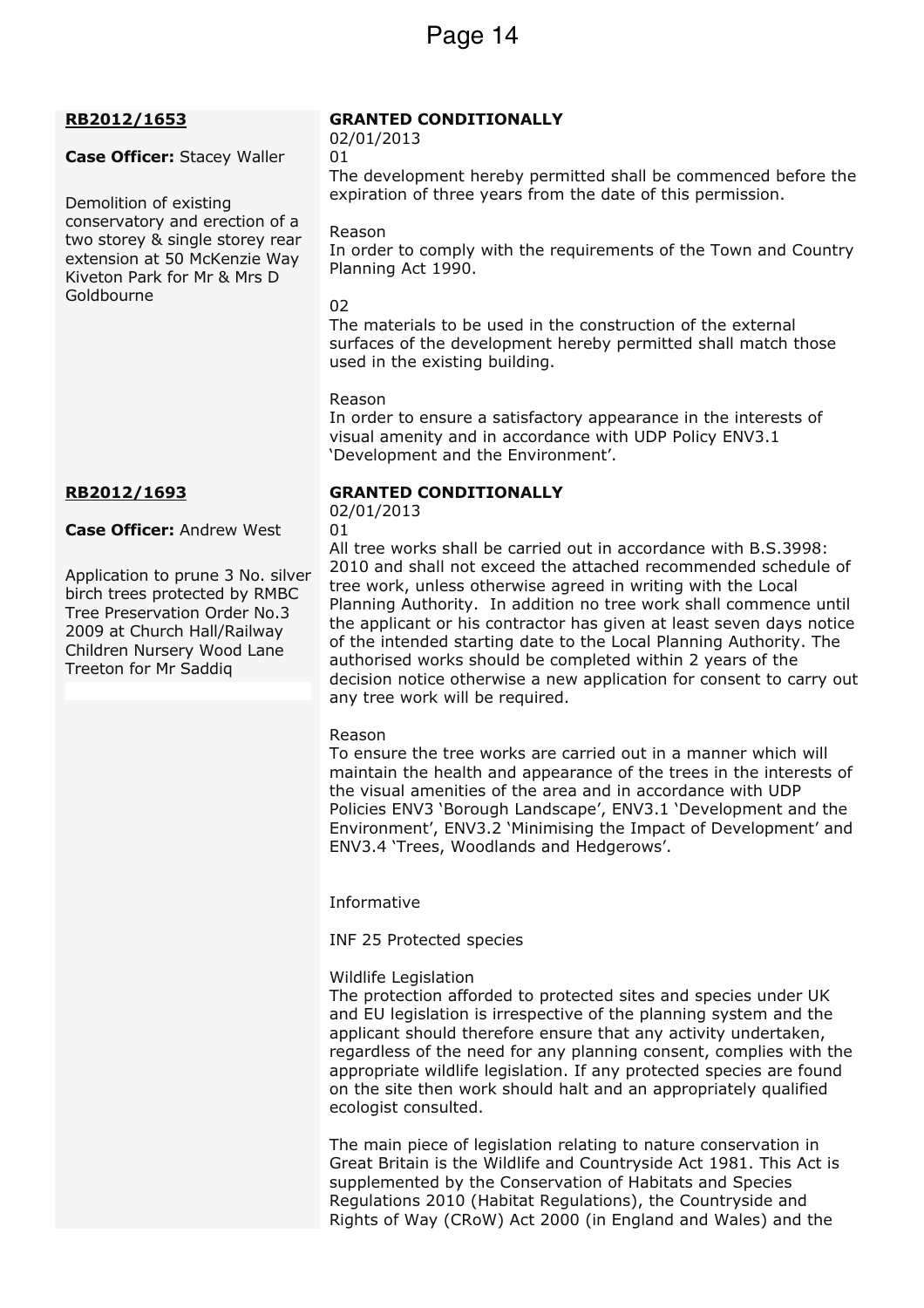Natural Environment and Rural Communities (NERC) Act 2006 (in England and Wales).

All species of bats and their roosts are protected by UK and European legislation. Roosts are equally protected whether bats are present or not.

The Great Crested Newt is protected by UK and European legislation. The legislation covers all life stages; eggs, tadpoles and adult newts are all equally covered.

Otters and their holts, including hovers and couches, which are otter resting places above ground, are protected by UK and European legislation.

Water Vole are protected against killing, injuring or taking; possession or control; damage or destruction of its places of shelter, or disturbance while such animals are occupying places of shelter.

All birds, their nests and eggs are protected by UK law and it is an offence, with certain exceptions, to kill, injure or take any wild bird, to take, damage or destroy the nest of any wild bird while it is in use or being built, and to take or destroy the egg of any wild bird. Certain species receive increased protection making it an offence to disturb any wild bird listed on Schedule 1 while it is nest building or is at (or near) a nest with eggs or young; or disturb the dependant young of such a bird.

Badgers and their setts are protected under the Protection of Badgers Act 1992, which makes it illegal to kill, injure or take badgers or to interfere with a badger sett. Interference with a sett includes blocking tunnels or damaging the sett in any way.

The information provided is a summary only; for definitive information, primary sources should be consulted.

#### **GRANTED**

31/12/2012 Drawing Number(s) or reference(s)

AES-0365 Sheet 1

received on 23 November 2012

which replaces drawing number(s) or reference(s)

AES-0196 Sheet 2

received 24 August 2007

## **RB2012/1706**

**Case Officer:** Matthew Temperton

Non-material amendment to application RB2007/1666 to include repositioning of rear building (8 No. apartment block) at 3 - 10 Pennington Court off Rotherham Road Maltby for Gemini Properties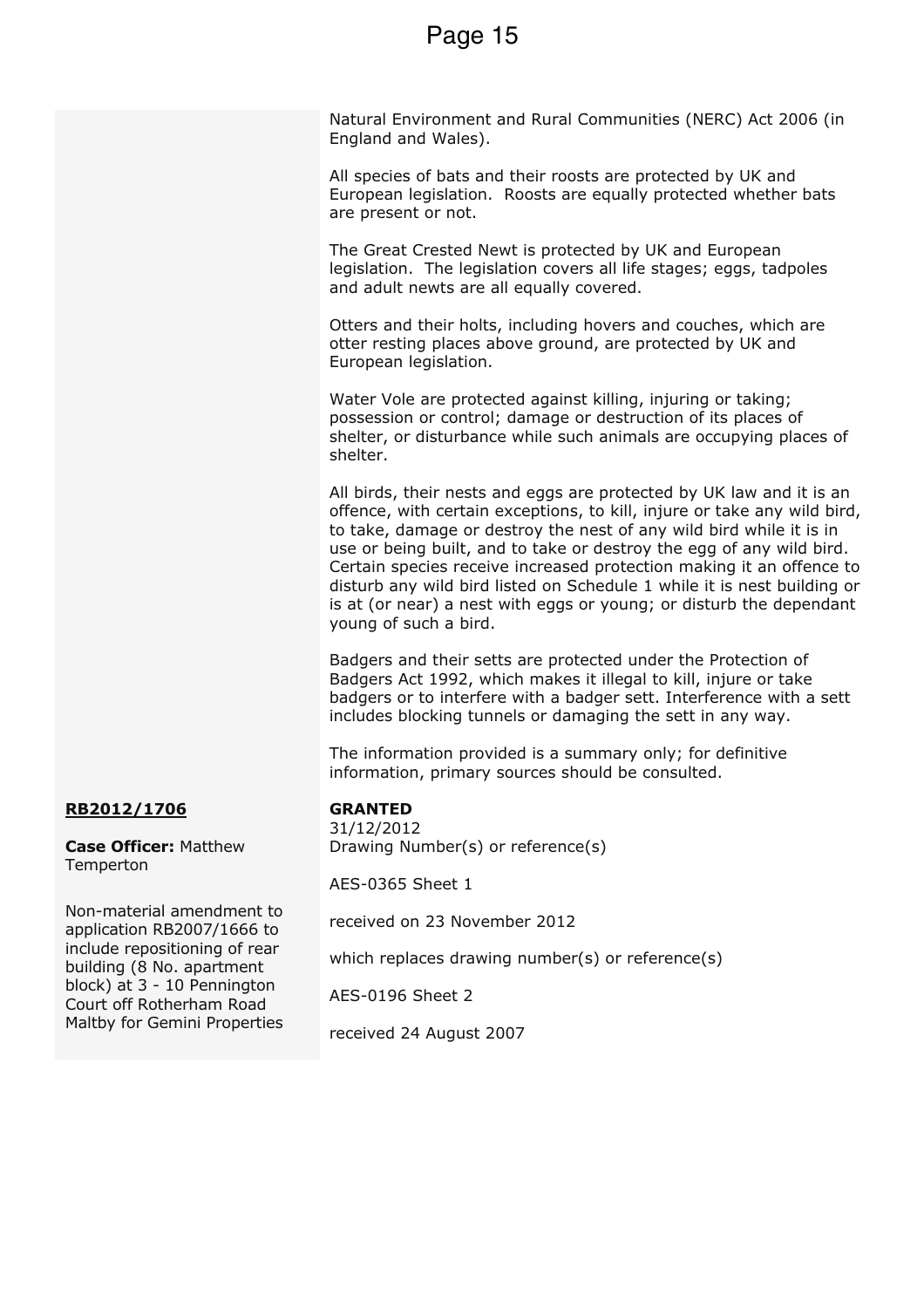## **APPEALS RECEIVED and DETERMINED 31/12/12 – 04/01/13**

## **ROTHERHAM METROPOLITAN BOROUGH COUNCIL**

## **RB2011/1729**

**Date Received:** 09/08/2012 **Case Officer:** Matthew Peck **DOE Reference:** APP/P4415/E/12/2179568

Conservation Area Consent for demolition of public house at The Lord Conyers The Square Wales

## **Appeal Decision ALLOWED**

02/01/2013

## **RB2011/1594**

**Date Received:** 09/08/2012 **Case Officer:** Matthew Peck **DOE Reference:** APP/P4415/A/12/2179564

## **Appeal Decision ALLOWED**

02/01/2013

Demolition of public house and erection of 3 No. two storey dwellings with rooms in roofspace and 1 No. two storey dwelling at Lord Conyers Arms The Square Wales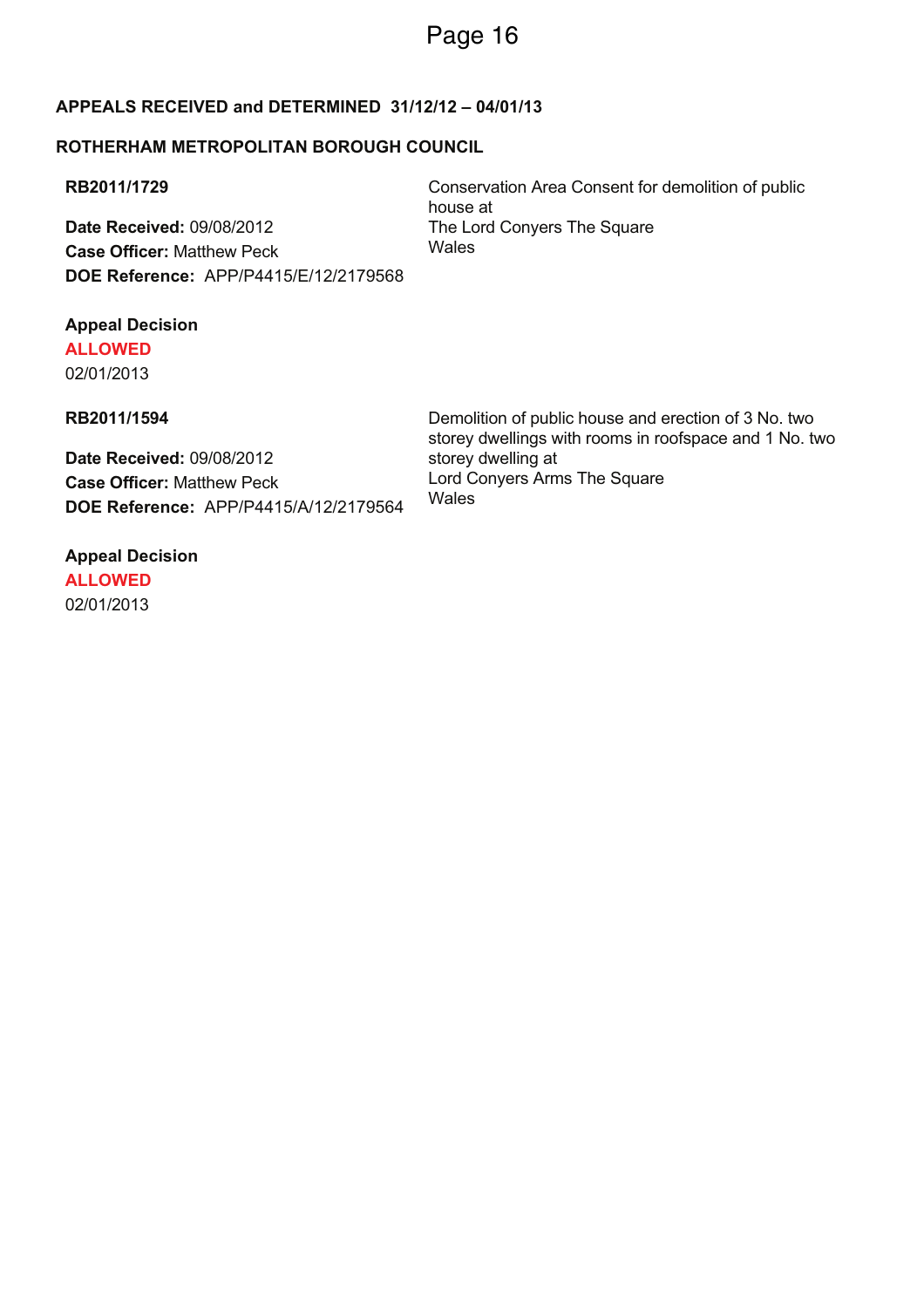## **PLANNING APPLICATIONS MONITOR ROTHERHAM METROPOLITAN BOROUGH COUNCIL**

## **Applications Undetermined as of 07/01/2013**

The public consultation period and decision date indicated are provisional and may be renewed during the processing of the application. Please contact the relevant case officer for further information.

| LISTED IN STREET ORDER   |                      |                                                                                                                       |                                |
|--------------------------|----------------------|-----------------------------------------------------------------------------------------------------------------------|--------------------------------|
| Aldwarke Waste           | RB2012/1712          | <b>Public Consultation Period:</b>                                                                                    | Applicant: Kelda Water         |
| Water                    | <b>Case Officer:</b> | Start: 27.11.2012                                                                                                     | Services                       |
| Treatment                | Anthony Lowe         | 18.12.2012<br>End:                                                                                                    | Proposal: Installation of a    |
| Works 7                  | <b>Date Valid:</b>   | <b>Provisional Decision Date:</b>                                                                                     | temporary anemometer           |
| <b>Aldwarke</b>          | 21.11.2012           | 16.01.2013                                                                                                            | mast for a period of 2 years   |
| Lane                     |                      |                                                                                                                       |                                |
| <b>Aldwarke</b>          |                      |                                                                                                                       |                                |
|                          |                      | Application Documents >>> http://roam.rotherham.gov.uk/planaccess2/planning.htm                                       |                                |
| land off                 | RB2012/0351          | <b>Public Consultation Period:</b>                                                                                    | Applicant: Church of Jesus     |
| <b>Aldwarke</b>          | <b>Case Officer:</b> | Start: 13.03.2012                                                                                                     | Christ of Latter Day Saints    |
| <b>Road</b>              | Anthony Lowe         | 03.04.2012<br>End:                                                                                                    | <b>Proposal: Outline</b>       |
| <b>Parkgate</b>          | <b>Date Valid:</b>   | <b>Provisional Decision Date:</b>                                                                                     | application for the erection   |
|                          | 06.03.2012           | 01.05.2012                                                                                                            | of 17 No. three storey         |
|                          |                      |                                                                                                                       | dwellinghouses (renewal of     |
|                          |                      |                                                                                                                       | RB2008/0794)                   |
|                          |                      |                                                                                                                       |                                |
|                          |                      | Application Documents >>> http://roam.rotherham.gov.uk/planaccess2/planning.htm                                       |                                |
| land<br>adjacent         | RB2012/1792          | <b>Public Consultation Period:</b>                                                                                    | <b>Applicant: Mrs E Dawson</b> |
| Treeton Medical          | <b>Case Officer:</b> | Start: 03.01.2013                                                                                                     | Proposal: Erection of          |
| Centre                   | Andrew West          | 24.01.2013<br>End:                                                                                                    | medical centre and             |
| <b>Arundel</b>           | <b>Date Valid:</b>   | <b>Provisional Decision Date:</b>                                                                                     | pharmacy                       |
| <b>Street</b>            | 02.01.2013           | 27.02.2013                                                                                                            |                                |
| <b>Treeton</b>           |                      |                                                                                                                       |                                |
|                          |                      | Application Documents >>> http://roam.rotherham.gov.uk/planaccess2/planning.htm                                       |                                |
| side of 1 Manor          | RB2012/1770          | <b>Public Consultation Period:</b>                                                                                    | <b>Applicant: Openreach</b>    |
| Farm Court               | <b>Case Officer:</b> | Start: 12.12.2012                                                                                                     | Proposal: Application for      |
| <b>Back Lane</b>         | Anita Heydon         | 02.01.2013<br>End:                                                                                                    | prior approval of the siting   |
| <b>Thrybergh</b>         | <b>Date Valid:</b>   | <b>Provisional Decision Date:</b>                                                                                     | and appearance re: 1 No.       |
|                          | 10.12.2012           | 03.02.2013                                                                                                            | telecommunication cabinet      |
|                          |                      |                                                                                                                       |                                |
| E Davis & Sons           | RB2012/1658          | Application Documents >>> http://roam.rotherham.gov.uk/planaccess2/planning.htm<br><b>Public Consultation Period:</b> | <b>Applicant: Mr M Hanif</b>   |
| 1Central Parade          | <b>Case Officer:</b> | Start: 16.11.2012                                                                                                     | Proposal: Single storey        |
| <b>Badsley Moor</b>      | Winsze Lam           | End:<br>07.12.2012                                                                                                    | rear extension, alterations to |
| Lane                     |                      | <b>Provisional Decision Date:</b>                                                                                     | shop front and installation of |
| <b>Clifton</b>           | <b>Date Valid:</b>   | 11.01.2013                                                                                                            | access ramp to front           |
|                          | 16.11.2012           |                                                                                                                       |                                |
|                          |                      | Application Documents >>> http://roam.rotherham.gov.uk/planaccess2/planning.htm                                       |                                |
| land adjacent            | RB2010/1599          | <b>Public Consultation Period:</b>                                                                                    | <b>Applicant: Affirmative</b>  |
| <b>Barbers</b>           | <b>Case Officer:</b> | Start: 06.12.2010                                                                                                     | <b>Finance Limited</b>         |
| <b>Avenue</b>            | Anthony Lowe         | 27.12.2010<br>End:                                                                                                    | Proposal: Demolition of        |
| Rawmarsh                 | <b>Date Valid:</b>   | <b>Provisional Decision Date:</b>                                                                                     | existing social club and       |
|                          |                      | 28.02.2011                                                                                                            | erection of 7no. two storey    |
|                          | 29.11.2010           |                                                                                                                       | dwelling houses with rooms     |
|                          |                      |                                                                                                                       | in roof space and dormer       |
|                          |                      |                                                                                                                       | windows, 2no. two storey       |
|                          |                      |                                                                                                                       | dwelling houses, a two         |
|                          |                      |                                                                                                                       | storey building with rooms in  |
|                          |                      |                                                                                                                       | roof space and dormer          |
|                          |                      |                                                                                                                       | windows comprising 4no.        |
|                          |                      |                                                                                                                       | flats and a                    |
|                          |                      |                                                                                                                       |                                |
| Application Decuments << |                      | http://wanna.wathauhanna.gov.uk/planaceoeco?/planning.ht                                                              |                                |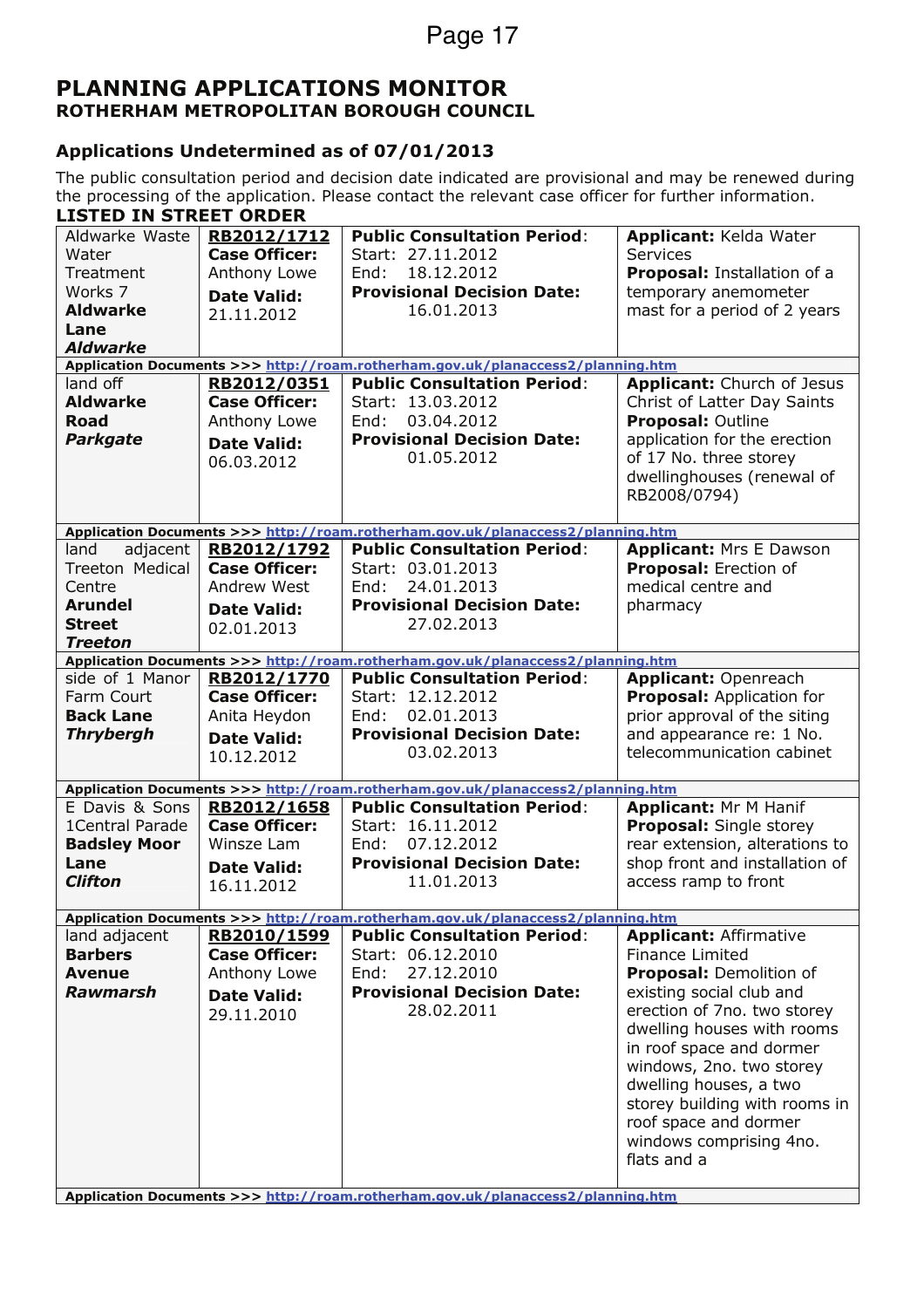| 8                        | RB2012/1732                      | <b>Public Consultation Period:</b>                                              | <b>Applicant: Mr Singh</b>        |
|--------------------------|----------------------------------|---------------------------------------------------------------------------------|-----------------------------------|
|                          |                                  |                                                                                 |                                   |
| <b>Barnsley Road</b>     | <b>Case Officer:</b>             | Start: 30.11.2012                                                               | Proposal: Change of use to        |
| <b>Wath-upon-</b>        | Debbie Morris                    | 21.12.2012<br>End:                                                              | hot food takeaway (use class      |
| <b>Dearne</b>            | <b>Date Valid:</b>               | <b>Provisional Decision Date:</b>                                               | A5) and installation of flue to   |
|                          | 12.12.2012                       | 06.02.2013                                                                      | side                              |
|                          |                                  |                                                                                 |                                   |
|                          |                                  | Application Documents >>> http://roam.rotherham.gov.uk/planaccess2/planning.htm |                                   |
| Wath<br>CofE             | RB2012/1575                      | <b>Public Consultation Period:</b>                                              | Applicant: Rotherham MBC          |
| Primary School           | <b>Case Officer:</b>             | Start: 17.12.2012                                                               | - Transportation &                |
| <b>Barnsley Road</b>     | Debbie Morris                    | 07.01.2013<br>End:                                                              | <b>Highways Projects</b>          |
| <b>Wath-upon-</b>        |                                  | <b>Provisional Decision Date:</b>                                               | Proposal: Erection of cycle       |
|                          | <b>Date Valid:</b>               | 11.02.2013                                                                      | shelter                           |
| <b>Dearne</b>            | 17.12.2012                       |                                                                                 |                                   |
|                          |                                  |                                                                                 |                                   |
|                          |                                  | Application Documents >>> http://roam.rotherham.gov.uk/planaccess2/planning.htm |                                   |
| King Henry               | RB2012/1650                      | <b>Public Consultation Period:</b>                                              | Applicant: Mitchell &             |
| <b>Bawtry Road</b>       | <b>Case Officer:</b>             | Start: 21.11.2012                                                               | <b>Butlers Plc</b>                |
| <b>Bramley</b>           | Anita Heydon                     | 12.12.2012<br>End:                                                              | Proposal: Display 1 No.           |
|                          | <b>Date Valid:</b>               | <b>Provisional Decision Date:</b>                                               | totem sign to front               |
|                          | 14.11.2012                       | 09.01.2013                                                                      |                                   |
|                          |                                  | Application Documents >>> http://roam.rotherham.gov.uk/planaccess2/planning.htm |                                   |
| 115                      | RB2013/0011                      | <b>Public Consultation Period:</b>                                              | <b>Applicant: Mr G Habbin</b>     |
| <b>Bawtry Road</b>       | <b>Case Officer:</b>             | Start: 04.01.2013                                                               | Proposal: Details of the          |
|                          | Matthew                          | 25.01.2013                                                                      | erection of 1 No. detached        |
| <b>Wickersley</b>        |                                  | End:                                                                            |                                   |
|                          | Temperton                        | <b>Provisional Decision Date:</b>                                               | dwellinghouse (reserved by        |
|                          | <b>Date Valid:</b>               | 28.02.2013                                                                      | outline RB2012/1255)              |
|                          | 03.01.2013                       |                                                                                 |                                   |
|                          |                                  | Application Documents >>> http://roam.rotherham.gov.uk/planaccess2/planning.htm |                                   |
|                          |                                  |                                                                                 |                                   |
| Barnwell House           | RB2012/1588                      | <b>Public Consultation Period:</b>                                              | <b>Applicant: Mr S Calvert</b>    |
| 154A                     | <b>Case Officer:</b>             | Start: 24.12.2012                                                               | Proposal: Non-material            |
| <b>Bawtry Road</b>       | Anita Heydon                     | End:<br>14.01.2013                                                              | amendment to application          |
|                          |                                  | <b>Provisional Decision Date:</b>                                               | RB2010/0782 to include            |
| <b>Wickersley</b>        | <b>Date Valid:</b>               |                                                                                 |                                   |
|                          | 24.12.2012                       | 21.01.2013                                                                      | alterations to windows in the     |
|                          |                                  |                                                                                 | two storey extension              |
|                          |                                  |                                                                                 |                                   |
|                          |                                  | Application Documents >>> http://roam.rotherham.gov.uk/planaccess2/planning.htm |                                   |
| <b>Butchers</b><br>Kings | RB2013/0002                      | <b>Public Consultation Period:</b>                                              | Applicant: London &               |
| 242                      | <b>Case Officer:</b>             | Start: 02.01.2013                                                               | Associated Properties PLC         |
| <b>Bawtry Road</b>       | Anita Heydon                     | End:<br>23.01.2013                                                              | <b>Proposal:</b> Change of use to |
| <b>Wickersley</b>        | <b>Date Valid:</b>               | <b>Provisional Decision Date:</b>                                               | hot food takeaway (use class      |
|                          | 17.12.2012                       | 11.02.2013                                                                      | A5)                               |
|                          |                                  |                                                                                 |                                   |
|                          |                                  | Application Documents >>> http://roam.rotherham.gov.uk/planaccess2/planning.htm |                                   |
| 64                       | RB2012/1807                      | <b>Public Consultation Period:</b>                                              | <b>Applicant: Mr K Morton</b>     |
| <b>Benton Way</b>        | <b>Case Officer:</b>             | Start: 07.01.2013                                                               | Proposal: Installation of         |
| <b>Kimberworth</b>       | Robert Morrell                   | 28.01.2013<br>End:                                                              | dormer window to front            |
|                          | <b>Date Valid:</b>               | <b>Provisional Decision Date:</b>                                               |                                   |
|                          | 24.12.2012                       | 18.02.2013                                                                      |                                   |
|                          |                                  | Application Documents >>> http://roam.rotherham.gov.uk/planaccess2/planning.htm |                                   |
| Maltby                   | RB2012/1677                      | <b>Public Consultation Period:</b>                                              | <b>Applicant: Maltby Academy</b>  |
| Academy                  | <b>Case Officer:</b>             | Start: 18.12.2012                                                               | Proposal: Siting of modular       |
| <b>Braithwell</b>        | Matthew                          | 08.01.2013<br>End:                                                              | building                          |
| <b>Road</b>              |                                  | <b>Provisional Decision Date:</b>                                               |                                   |
|                          | Temperton                        |                                                                                 |                                   |
| <b>Maltby</b>            | <b>Date Valid:</b><br>18.12.2012 | 12.02.2013                                                                      |                                   |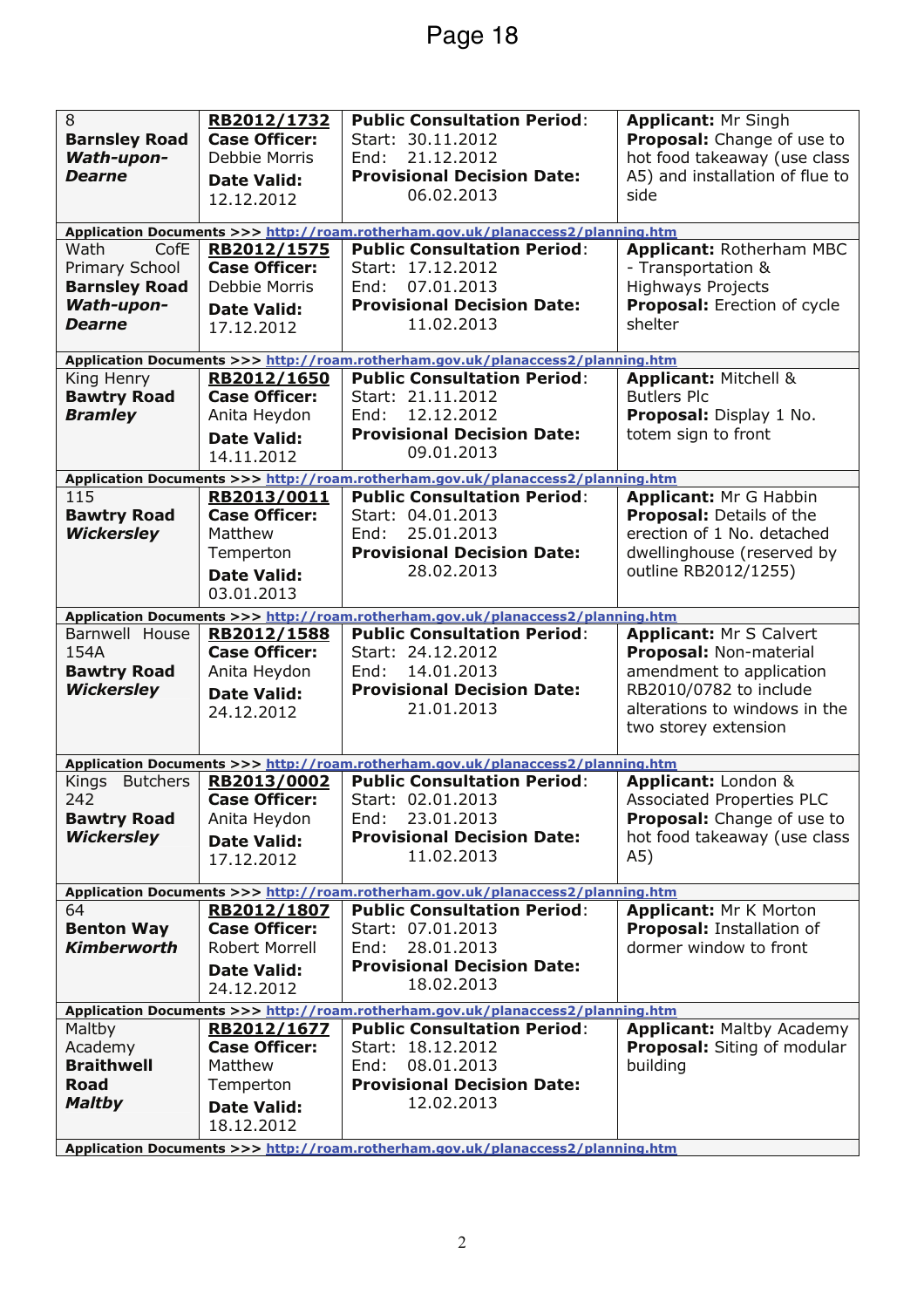| 31                   | RB2012/1767          | <b>Public Consultation Period:</b>                                              | Applicant: Mr D Radford          |
|----------------------|----------------------|---------------------------------------------------------------------------------|----------------------------------|
| <b>Braithwell</b>    | <b>Case Officer:</b> | Start: 07.01.2013                                                               | Proposal: Erection of car        |
| <b>Road</b>          | Anita Heydon         | 28.01.2013<br>End:                                                              | port to front                    |
| <b>Ravenfield</b>    |                      | <b>Provisional Decision Date:</b>                                               |                                  |
|                      | <b>Date Valid:</b>   |                                                                                 |                                  |
|                      | 07.01.2013           | 04.03.2013                                                                      |                                  |
|                      |                      | Application Documents >>> http://roam.rotherham.gov.uk/planaccess2/planning.htm |                                  |
| 12                   | RB2012/1744          | <b>Public Consultation Period:</b>                                              | Applicant: Mr & Mrs Green        |
|                      | <b>Case Officer:</b> | Start: 06.12.2012                                                               |                                  |
| <b>Bramley</b>       |                      |                                                                                 | <b>Proposal:</b> Single storey   |
| <b>Grange View</b>   | Anita Heydon         | 27.12.2012<br>End:                                                              | front extension                  |
| <b>Bramley</b>       | <b>Date Valid:</b>   | <b>Provisional Decision Date:</b>                                               |                                  |
|                      | 04.12.2012           | 29.01.2013                                                                      |                                  |
|                      |                      |                                                                                 |                                  |
|                      |                      | Application Documents >>> http://roam.rotherham.gov.uk/planaccess2/planning.htm |                                  |
| 46                   | RB2012/1787          | <b>Public Consultation Period:</b>                                              | <b>Applicant: Mr P Bradbury</b>  |
| <b>Brampton</b>      | <b>Case Officer:</b> | Start: 19.12.2012                                                               | <b>Proposal:</b> Single storey   |
| <b>Road</b>          | <b>Stacey Waller</b> | 09.01.2013<br>End:                                                              | front extension                  |
| <b>Thurcroft</b>     | <b>Date Valid:</b>   | <b>Provisional Decision Date:</b>                                               |                                  |
|                      |                      | 13.02.2013                                                                      |                                  |
|                      | 19.12.2012           |                                                                                 |                                  |
|                      |                      | Application Documents >>> http://roam.rotherham.gov.uk/planaccess2/planning.htm |                                  |
| $\mathbf{1}$         | RB2012/1730          | <b>Public Consultation Period:</b>                                              | Applicant: Mr A Colclough        |
| <b>Brooklands</b>    | <b>Case Officer:</b> | Start: 04.12.2012                                                               | <b>Proposal:</b> Single storey   |
| <b>Croft</b>         | Andrew West          | 25.12.2012<br>End:                                                              | rear extension                   |
| <b>Wales</b>         |                      | <b>Provisional Decision Date:</b>                                               |                                  |
|                      | <b>Date Valid:</b>   | 25.01.2013                                                                      |                                  |
|                      | 30.11.2012           |                                                                                 |                                  |
|                      |                      | Application Documents >>> http://roam.rotherham.gov.uk/planaccess2/planning.htm |                                  |
| 50                   | RB2012/1666          | <b>Public Consultation Period:</b>                                              | <b>Applicant: Mr P Houlbrook</b> |
| <b>Broome</b>        | <b>Case Officer:</b> | Start: 21.11.2012                                                               | Proposal: Single storey          |
| <b>Avenue</b>        | Debbie Morris        | 12.12.2012<br>End:                                                              | rear extension                   |
|                      |                      |                                                                                 |                                  |
| <b>Swinton</b>       | <b>Date Valid:</b>   | <b>Provisional Decision Date:</b>                                               |                                  |
|                      | 19.11.2012           | 14.01.2013                                                                      |                                  |
|                      |                      | Application Documents >>> http://roam.rotherham.gov.uk/planaccess2/planning.htm |                                  |
| 65                   | RB2012/1777          | <b>Public Consultation Period:</b>                                              | <b>Applicant: Mr D Smith</b>     |
| Caraway              | <b>Case Officer:</b> | Start: 19.12.2012                                                               | Proposal: Increase in roof       |
| <b>Grove</b>         | Debbie Morris        | 09.01.2013<br>End:                                                              | height and dormer window         |
|                      |                      |                                                                                 |                                  |
| <b>Swinton</b>       | <b>Date Valid:</b>   | <b>Provisional Decision Date:</b>                                               | to side                          |
|                      | 19.12.2012           | 13.02.2013                                                                      |                                  |
|                      |                      | Application Documents >>> http://roam.rotherham.gov.uk/planaccess2/planning.htm |                                  |
| Walk<br>Chapel       | RB2012/1433          | <b>Public Consultation Period:</b>                                              | <b>Applicant: Rotherham</b>      |
|                      | <b>Case Officer:</b> | Start: 28.09.2012                                                               | Mosque Trust                     |
| Mosque               |                      |                                                                                 |                                  |
| <b>Chapel Walk</b>   | Emma Jackson         | 19.10.2012<br>End:                                                              | Proposal: Demolition of          |
| <b>Rotherham</b>     | <b>Date Valid:</b>   | <b>Provisional Decision Date:</b>                                               | existing building and            |
| <b>Town Centre</b>   | 26.09.2012           | 21.11.2012                                                                      | erection of new community,       |
|                      |                      |                                                                                 | cultural & faith facility with   |
|                      |                      |                                                                                 | mosque                           |
|                      |                      |                                                                                 |                                  |
|                      |                      | Application Documents >>> http://roam.rotherham.gov.uk/planaccess2/planning.htm |                                  |
| Old<br>Sunday        | RB2012/1541          | <b>Public Consultation Period:</b>                                              | <b>Applicant: Mr D Gennard</b>   |
| School/2a            |                      | Start: 07.12.2012                                                               | Proposal: Extension of           |
|                      |                      |                                                                                 |                                  |
|                      | <b>Case Officer:</b> |                                                                                 |                                  |
| Wesley               | Robert Morrell       | 28.12.2012<br>End:                                                              | residential curtilage,           |
| Cottages             | <b>Date Valid:</b>   | <b>Provisional Decision Date:</b>                                               | demolition of existing single    |
| <b>Chapelfield</b>   | 05.12.2012           | 30.01.2013                                                                      | storey extension, conversion     |
| Lane                 |                      |                                                                                 | of building to form extension    |
|                      |                      |                                                                                 |                                  |
| <b>Thorpe Hesley</b> |                      |                                                                                 | to adjacent dwelling,            |
|                      |                      |                                                                                 | including new roof with          |
|                      |                      |                                                                                 | dormer windows front & rear      |
|                      |                      |                                                                                 | and conservatory to rear         |
|                      |                      | Application Documents >>> http://roam.rotherham.gov.uk/planaccess2/planning.htm |                                  |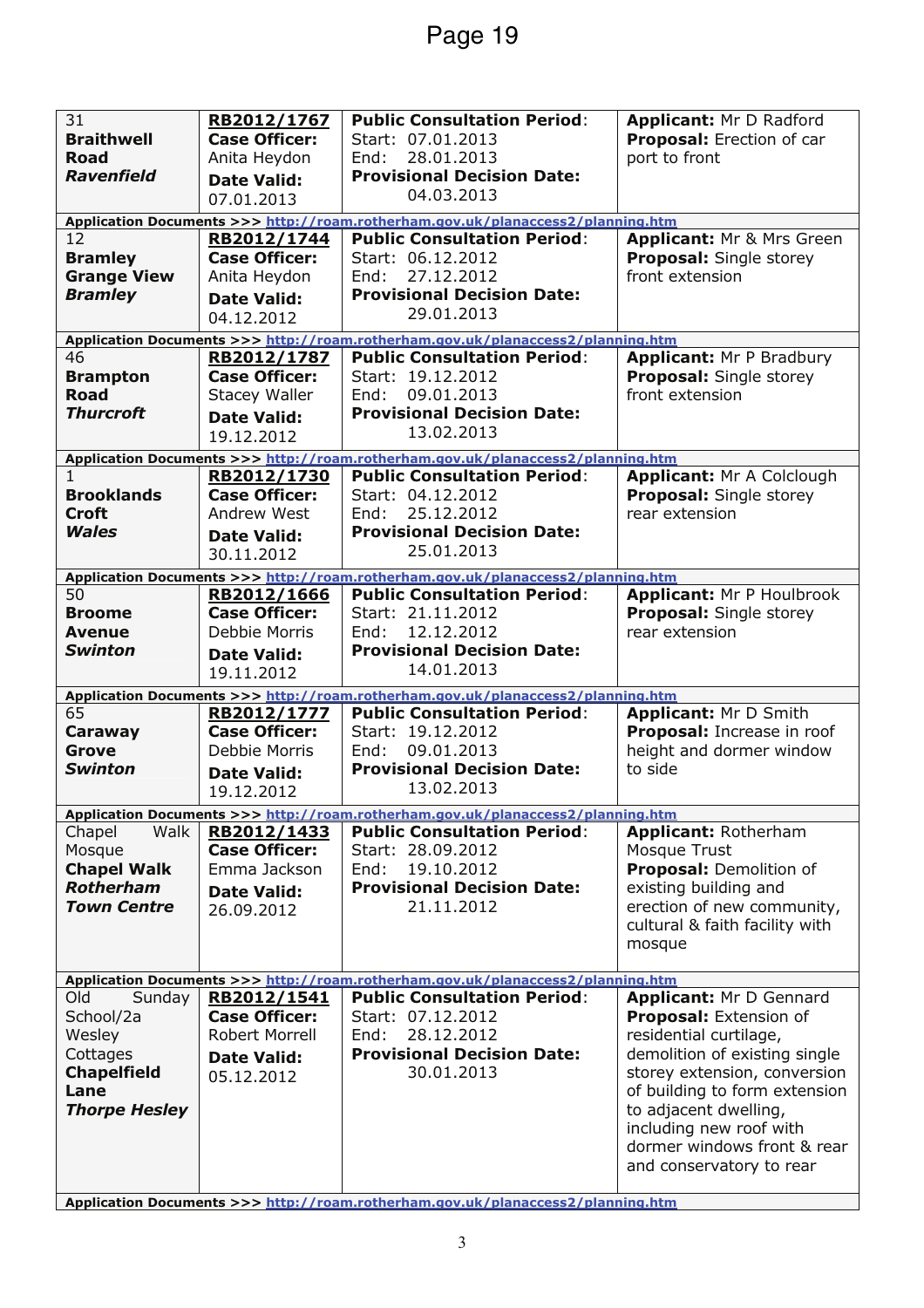| 90                   | RB2012/1664           | <b>Public Consultation Period:</b>                                                                                    | <b>Applicant: Mr P</b>          |
|----------------------|-----------------------|-----------------------------------------------------------------------------------------------------------------------|---------------------------------|
| <b>Chaucer Road</b>  | <b>Case Officer:</b>  | Start: 23.11.2012                                                                                                     | McLaughlan                      |
| <b>Herringthorpe</b> | Winsze Lam            | 14.12.2012<br>End:                                                                                                    | Proposal: Two storey side       |
|                      | <b>Date Valid:</b>    | <b>Provisional Decision Date:</b>                                                                                     | extension with rooms in the     |
|                      | 22.11.2012            | 17.01.2013                                                                                                            | roofspace and single storey     |
|                      |                       |                                                                                                                       | extensions to front             |
|                      |                       |                                                                                                                       |                                 |
|                      |                       | Application Documents >>> http://roam.rotherham.gov.uk/planaccess2/planning.htm                                       |                                 |
| All<br><b>Saints</b> | RB2012/1704           | <b>Public Consultation Period:</b>                                                                                    | <b>Applicant: Mr D Burton</b>   |
| Church Yard          | <b>Case Officer:</b>  | Start: 23.11.2012                                                                                                     | <b>Proposal: Application to</b> |
| <b>Church Lane</b>   | Andrew West           | 14.12.2012<br>End:                                                                                                    | prune 1 No. lime tree           |
| <b>Aston</b>         | <b>Date Valid:</b>    | <b>Provisional Decision Date:</b>                                                                                     | protected by RMBC Tree          |
|                      | 21.11.2012            | 16.01.2013                                                                                                            | Preservation Order No.19        |
|                      |                       |                                                                                                                       | 1975                            |
|                      |                       |                                                                                                                       |                                 |
|                      |                       | Application Documents >>> http://roam.rotherham.gov.uk/planaccess2/planning.htm                                       |                                 |
| Aston Hall J&I       | RB2013/0003           | <b>Public Consultation Period:</b>                                                                                    | Applicant: Aston Hall J&I       |
| School               | <b>Case Officer:</b>  | Start: 07.01.2013                                                                                                     | School                          |
| <b>Church Lane</b>   | Andrew West           | 28.01.2013<br>End:                                                                                                    | <b>Proposal:</b> Erection of    |
| <b>Aston</b>         | <b>Date Valid:</b>    | <b>Provisional Decision Date:</b>                                                                                     | modular building and            |
|                      | 07.01.2013            | 04.03.2013                                                                                                            | associated car parking          |
|                      |                       | Application Documents >>> http://roam.rotherham.gov.uk/planaccess2/planning.htm                                       |                                 |
| $\mathcal{P}$        | RB2012/1729           | <b>Public Consultation Period:</b>                                                                                    | <b>Applicant: Mr M Gittins</b>  |
| <b>Cinder Bridge</b> | <b>Case Officer:</b>  | Start: 29.11.2012                                                                                                     | Proposal: Demolition of         |
| <b>Road</b>          | <b>Robert Morrell</b> | 20.12.2012<br>End:                                                                                                    | rear extensions, erection of    |
| Greasbrough          | <b>Date Valid:</b>    | <b>Provisional Decision Date:</b>                                                                                     | two storey rear & side          |
|                      | 29.11.2012            | 24.01.2013                                                                                                            | extension and extension to      |
|                      |                       |                                                                                                                       | rear of existing garage         |
|                      |                       |                                                                                                                       |                                 |
|                      |                       | Application Documents >>> http://roam.rotherham.gov.uk/planaccess2/planning.htm                                       |                                 |
| 3                    | RB2012/1805           | <b>Public Consultation Period:</b>                                                                                    | <b>Applicant: Mr D Swift</b>    |
| <b>Claire Court</b>  | <b>Case Officer:</b>  | Start: 03.01.2013                                                                                                     | Proposal: Change of use to      |
| <b>Northfield</b>    | Anthony Lowe          | 24.01.2013<br>End:                                                                                                    | physiotherapy clinic (use       |
|                      | <b>Date Valid:</b>    | <b>Provisional Decision Date:</b>                                                                                     | class D1)                       |
|                      | 20.12.2012            | 14.02.2013                                                                                                            |                                 |
|                      |                       | Application Documents >>> http://roam.rotherham.gov.uk/planaccess2/planning.htm                                       |                                 |
| adjacent<br>land     | RB2012/1762           | <b>Public Consultation Period:</b>                                                                                    | <b>Applicant: Openreach</b>     |
| 61<br>Station        | <b>Case Officer:</b>  | Start: 11.12.2012                                                                                                     | Proposal: Application for       |
| <b>Street</b>        | Debbie Morris         | 01.01.2013<br>End:                                                                                                    | prior approval of the siting    |
| <b>Cliffefield</b>   | <b>Date Valid:</b>    | <b>Provisional Decision Date:</b>                                                                                     | and appearance re:              |
| Road                 | 07.12.2012            | 31.01.2013                                                                                                            | installation of 1 No.           |
| <b>Swinton</b>       |                       |                                                                                                                       | telecommunications cabinet      |
|                      |                       |                                                                                                                       |                                 |
| 96                   | RB2012/1794           | Application Documents >>> http://roam.rotherham.gov.uk/planaccess2/planning.htm<br><b>Public Consultation Period:</b> | <b>Applicant: Mrs &amp; Mrs</b> |
| <b>Clough Street</b> | <b>Case Officer:</b>  | Start: 20.12.2012                                                                                                     | Hussain                         |
| <b>Thornhill</b>     | Robert Morrell        | 10.01.2013<br>End:                                                                                                    | Proposal: First floor rear      |
|                      |                       | <b>Provisional Decision Date:</b>                                                                                     | extension                       |
|                      | <b>Date Valid:</b>    | 13.02.2013                                                                                                            |                                 |
|                      | 19.12.2012            |                                                                                                                       |                                 |
|                      |                       | Application Documents >>> http://roam.rotherham.gov.uk/planaccess2/planning.htm                                       |                                 |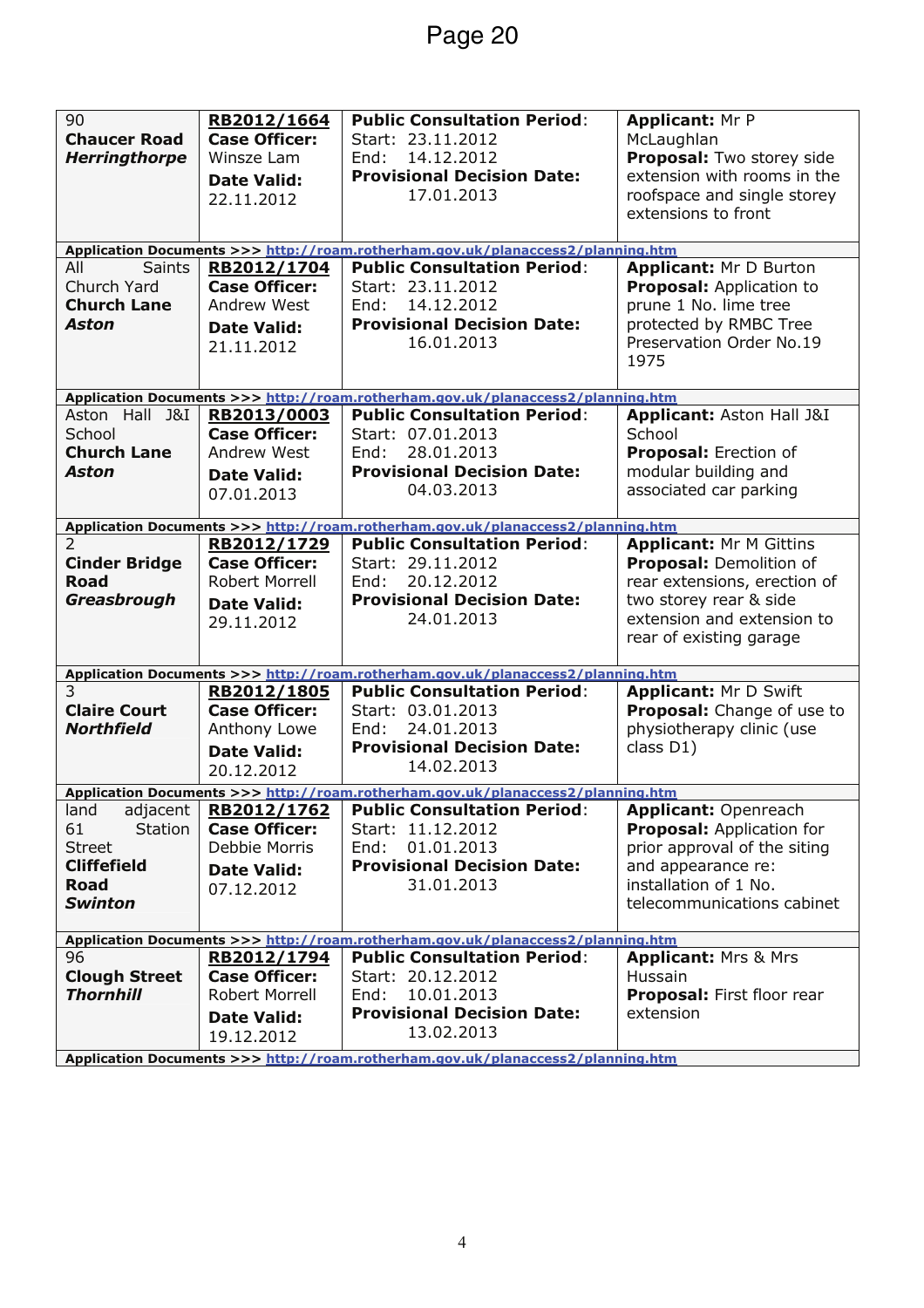| 36<br><b>Common Road</b><br><b>Thorpe Salvin</b> | RB2012/1716<br><b>Case Officer:</b><br>Andrew West<br><b>Date Valid:</b><br>27.11.2012 | <b>Public Consultation Period:</b><br>Start: 27.11.2012<br>18.12.2012<br>End:<br><b>Provisional Decision Date:</b><br>22.01.2013 | <b>Applicant: Mr N Green</b><br>Proposal: Single storey side<br>& front extension with rooms<br>in the roof space and single<br>storey rear extension with<br>formation of dormer<br>windows |
|--------------------------------------------------|----------------------------------------------------------------------------------------|----------------------------------------------------------------------------------------------------------------------------------|----------------------------------------------------------------------------------------------------------------------------------------------------------------------------------------------|
|                                                  |                                                                                        |                                                                                                                                  |                                                                                                                                                                                              |
|                                                  |                                                                                        | Application Documents >>> http://roam.rotherham.gov.uk/planaccess2/planning.htm                                                  |                                                                                                                                                                                              |
| 36                                               | RB2012/1720                                                                            | <b>Public Consultation Period:</b>                                                                                               | Applicant: Mr T Green                                                                                                                                                                        |
| <b>Common Road</b>                               | <b>Case Officer:</b>                                                                   | Start: 28.11.2012                                                                                                                | Proposal: Single storey side                                                                                                                                                                 |
| <b>Thorpe Salvin</b>                             | Andrew West                                                                            | 19.12.2012<br>End:                                                                                                               | extension and single storey<br>rear extension with                                                                                                                                           |
|                                                  | <b>Date Valid:</b>                                                                     | <b>Provisional Decision Date:</b><br>22.01.2013                                                                                  | formation of dormer                                                                                                                                                                          |
|                                                  | 27.11.2012                                                                             |                                                                                                                                  | windows                                                                                                                                                                                      |
|                                                  |                                                                                        |                                                                                                                                  |                                                                                                                                                                                              |
|                                                  |                                                                                        | Application Documents >>> http://roam.rotherham.gov.uk/planaccess2/planning.htm                                                  |                                                                                                                                                                                              |
| 1                                                | RB2012/1783                                                                            | <b>Public Consultation Period:</b>                                                                                               | Applicant: Mr T Strutt                                                                                                                                                                       |
| <b>Coral Close</b>                               | <b>Case Officer:</b>                                                                   | Start: 20.12.2012                                                                                                                | Proposal: Demolition of                                                                                                                                                                      |
| <b>Aughton</b>                                   | Andrew West                                                                            | 10.01.2013<br>End:                                                                                                               | existing porch and erection                                                                                                                                                                  |
|                                                  | <b>Date Valid:</b>                                                                     | <b>Provisional Decision Date:</b>                                                                                                | of single storey side & rear                                                                                                                                                                 |
|                                                  | 18.12.2012                                                                             | 12.02.2013                                                                                                                       | extensions                                                                                                                                                                                   |
|                                                  |                                                                                        | Application Documents >>> http://roam.rotherham.gov.uk/planaccess2/planning.htm                                                  |                                                                                                                                                                                              |
| ALBA/UPS                                         | RB2012/1615                                                                            | <b>Public Consultation Period:</b>                                                                                               | <b>Applicant: Budenny LLP</b>                                                                                                                                                                |
| Warehouse Unit                                   | <b>Case Officer:</b>                                                                   | Start: 30.11.2012                                                                                                                | Proposal: Demolition of                                                                                                                                                                      |
| Cortonwood                                       | Emma Jackson                                                                           | 21.12.2012<br>End:                                                                                                               | existing warehouse building                                                                                                                                                                  |
| <b>Drive</b>                                     | <b>Date Valid:</b>                                                                     | <b>Provisional Decision Date:</b>                                                                                                | & erection of 9,177 sqm of                                                                                                                                                                   |
| <b>Brampton</b>                                  | 27.11.2012                                                                             | 26.02.2013                                                                                                                       | A1 retail floorspace with                                                                                                                                                                    |
| <b>Bierlow</b>                                   |                                                                                        |                                                                                                                                  | associated car parking &                                                                                                                                                                     |
|                                                  |                                                                                        |                                                                                                                                  | landscaping                                                                                                                                                                                  |
|                                                  |                                                                                        | Application Documents >>> http://roam.rotherham.gov.uk/planaccess2/planning.htm                                                  |                                                                                                                                                                                              |
| 34                                               | RB2012/1684                                                                            | <b>Public Consultation Period:</b>                                                                                               | <b>Applicant: Mr R Scott</b>                                                                                                                                                                 |
| <b>Cotswold</b>                                  | <b>Case Officer:</b>                                                                   | Start: 21.11.2012                                                                                                                | Proposal: Demolition of                                                                                                                                                                      |
| <b>Crescent</b>                                  | Luke Herring                                                                           | 12.12.2012<br>End:                                                                                                               | existing garage and erection                                                                                                                                                                 |
| <b>Whiston</b>                                   | <b>Date Valid:</b>                                                                     | <b>Provisional Decision Date:</b>                                                                                                | of single storey side & rear                                                                                                                                                                 |
|                                                  | 20.11.2012                                                                             | 15.01.2013                                                                                                                       | extension including dormer                                                                                                                                                                   |
|                                                  |                                                                                        |                                                                                                                                  | window to create rooms in<br>roof space and formation of                                                                                                                                     |
|                                                  |                                                                                        |                                                                                                                                  | bay window to front and                                                                                                                                                                      |
|                                                  |                                                                                        |                                                                                                                                  | raised decking to rear                                                                                                                                                                       |
|                                                  |                                                                                        |                                                                                                                                  | (amendment to                                                                                                                                                                                |
|                                                  |                                                                                        |                                                                                                                                  | RB2012/0854 to include                                                                                                                                                                       |
|                                                  |                                                                                        |                                                                                                                                  | increase in roof h                                                                                                                                                                           |
|                                                  |                                                                                        |                                                                                                                                  |                                                                                                                                                                                              |
| land                                             |                                                                                        | Application Documents >>> http://roam.rotherham.gov.uk/planaccess2/planning.htm<br><b>Public Consultation Period:</b>            |                                                                                                                                                                                              |
| adjacent<br>0f<br>access                         | RB2012/1705<br><b>Case Officer:</b>                                                    | Start: 05.12.2012                                                                                                                | <b>Applicant: Openreach</b><br><b>Proposal: Application for</b>                                                                                                                              |
| Beechwood                                        | Winsze Lam                                                                             | 26.12.2012<br>End:                                                                                                               | prior approval of the siting                                                                                                                                                                 |
| Lodge                                            | <b>Date Valid:</b>                                                                     | <b>Provisional Decision Date:</b>                                                                                                | and appearance re:                                                                                                                                                                           |
| <b>Cottenham</b>                                 | 05.12.2012                                                                             | 29.01.2013                                                                                                                       | installation of cabinet                                                                                                                                                                      |
| <b>Road</b>                                      |                                                                                        |                                                                                                                                  |                                                                                                                                                                                              |
| Eastwood                                         |                                                                                        |                                                                                                                                  |                                                                                                                                                                                              |
|                                                  |                                                                                        | Application Documents >>> http://roam.rotherham.gov.uk/planaccess2/planning.htm                                                  |                                                                                                                                                                                              |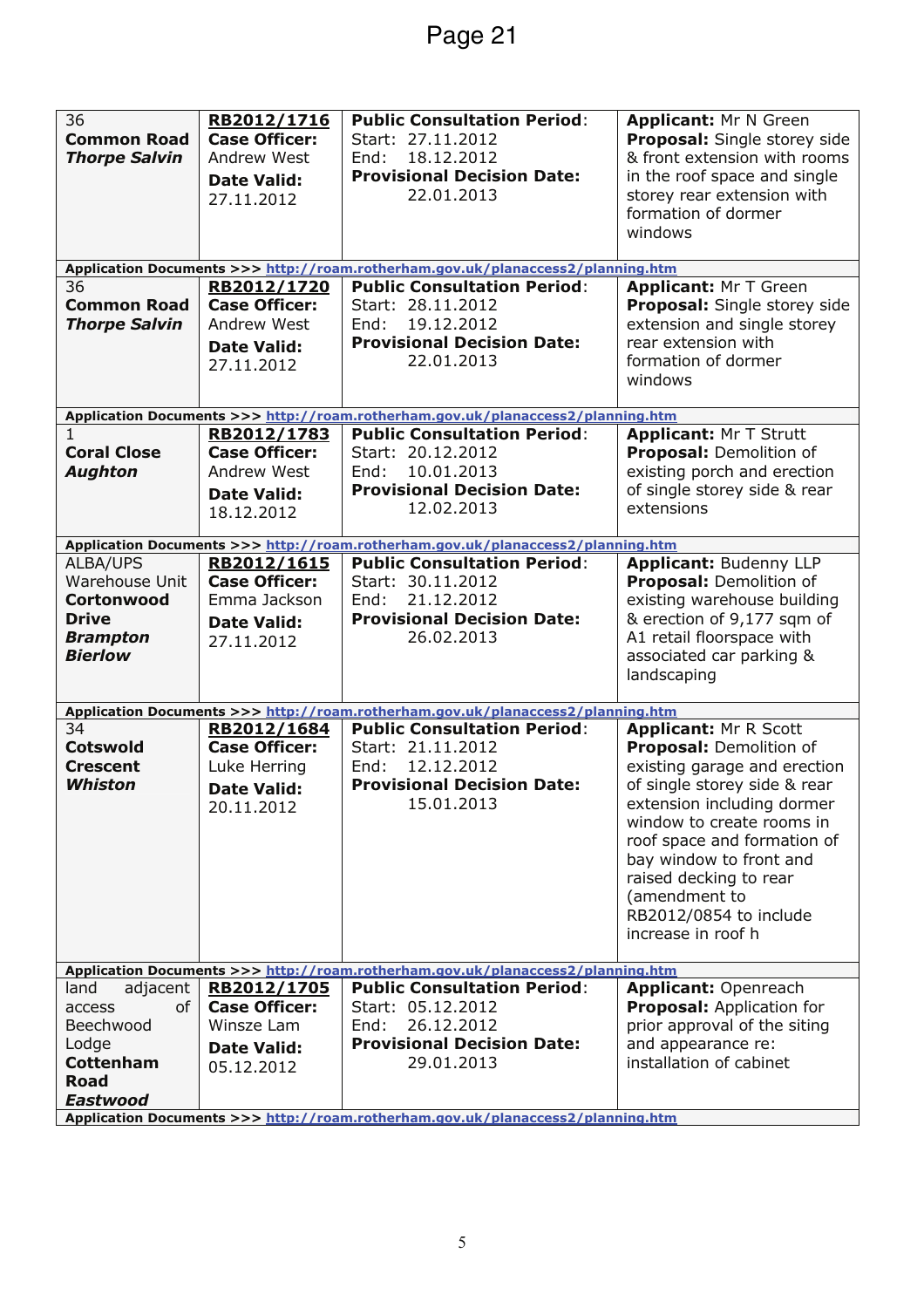| <b>Courtesy</b><br><b>Consultation</b>                                                      | RB2012/1468<br><b>Case Officer:</b><br>David Temple<br><b>Date Valid:</b><br>08.10.2012         | <b>Public Consultation Period:</b><br>Start:<br>End:<br><b>Provisional Decision Date:</b><br>29.10.2012                               | <b>Applicant: Sheffield City</b><br>Council<br>Proposal: Erection of rail<br>connected aggregates depot<br>with coated roadstone plant,<br>ready-mixed concrete plant<br>and aggregate recycling<br>facility (Additional<br>information received<br>comprising of Air Quality<br>Assessment) Unit 3, Europa<br>Way, Sheffield for Aggregate<br>Industr |
|---------------------------------------------------------------------------------------------|-------------------------------------------------------------------------------------------------|---------------------------------------------------------------------------------------------------------------------------------------|--------------------------------------------------------------------------------------------------------------------------------------------------------------------------------------------------------------------------------------------------------------------------------------------------------------------------------------------------------|
|                                                                                             |                                                                                                 | Application Documents >>> http://roam.rotherham.gov.uk/planaccess2/planning.htm                                                       |                                                                                                                                                                                                                                                                                                                                                        |
| <b>Courtesy</b><br><b>Consultation</b>                                                      | RB2012/1595<br><b>Case Officer:</b><br>Anthony Lowe<br><b>Date Valid:</b><br>01.11.2012         | <b>Public Consultation Period:</b><br>Start:<br>End:<br><b>Provisional Decision Date:</b><br>22.11.2012                               | Applicant: Sheffield City<br>Council<br><b>Proposal:</b> Application to<br>allow an additional 15,000<br>tonnes of waste per year<br>(bringing the total to 65,000<br>tonnes annually) to be<br>collected from outside the<br>Sheffield Waste Disposal<br>Authority Area, and to widen<br>the catchment area for that<br>waste to include Doncaster    |
|                                                                                             |                                                                                                 | Application Documents >>> http://roam.rotherham.gov.uk/planaccess2/planning.htm                                                       |                                                                                                                                                                                                                                                                                                                                                        |
| 17<br><b>Crowgate</b><br><b>South Anston</b>                                                | RB2012/1686<br><b>Case Officer:</b><br><b>Stacey Waller</b><br><b>Date Valid:</b><br>26.11.2012 | <b>Public Consultation Period:</b><br>Start: 26.11.2012<br>17.12.2012<br>End:<br><b>Provisional Decision Date:</b><br>21.01.2013      | Applicant: Mr & Mrs L<br>Hallam<br>Proposal: Demolition of<br>existing conservatory and<br>erection of replacement<br>conservatory                                                                                                                                                                                                                     |
|                                                                                             |                                                                                                 | Application Documents >>> http://roam.rotherham.gov.uk/planaccess2/planning.htm                                                       |                                                                                                                                                                                                                                                                                                                                                        |
| 1<br><b>Crown Close</b><br><b>Kimberworth</b>                                               | <b>Case Officer:</b><br>Robert Morrell<br><b>Date Valid:</b><br>27.11.2012                      | RB2012/1696 Public Consultation Period:<br>Start: 28.11.2012<br>End:<br>19.12.2012<br><b>Provisional Decision Date:</b><br>22.01.2013 | <b>Applicant:</b> Mr & Mrs R<br>Barraclough<br>Proposal: Demolition of<br>existing porch and erection<br>of a single storey rear<br>extension                                                                                                                                                                                                          |
|                                                                                             |                                                                                                 | Application Documents >>> http://roam.rotherham.gov.uk/planaccess2/planning.htm                                                       |                                                                                                                                                                                                                                                                                                                                                        |
| former<br>Dalton<br>allotments<br>&<br>adjacent land<br><b>Dalton Lane</b><br><b>Dalton</b> | RB2010/0781<br><b>Case Officer:</b><br>Anthony Lowe<br><b>Date Valid:</b><br>16.06.2010         | <b>Public Consultation Period:</b><br>Start: 23.06.2010<br>14.07.2010<br>End:<br><b>Provisional Decision Date:</b><br>15.09.2010      | <b>Applicant: RMBC</b><br>(Neighbourhood<br>Investment)<br><b>Proposal: Outline</b><br>application for residential<br>development for up to 200<br>dwellings (Application under<br>Regulations 3 & 9A of the<br>Town & Country Planning<br>General Regulations 1992)                                                                                   |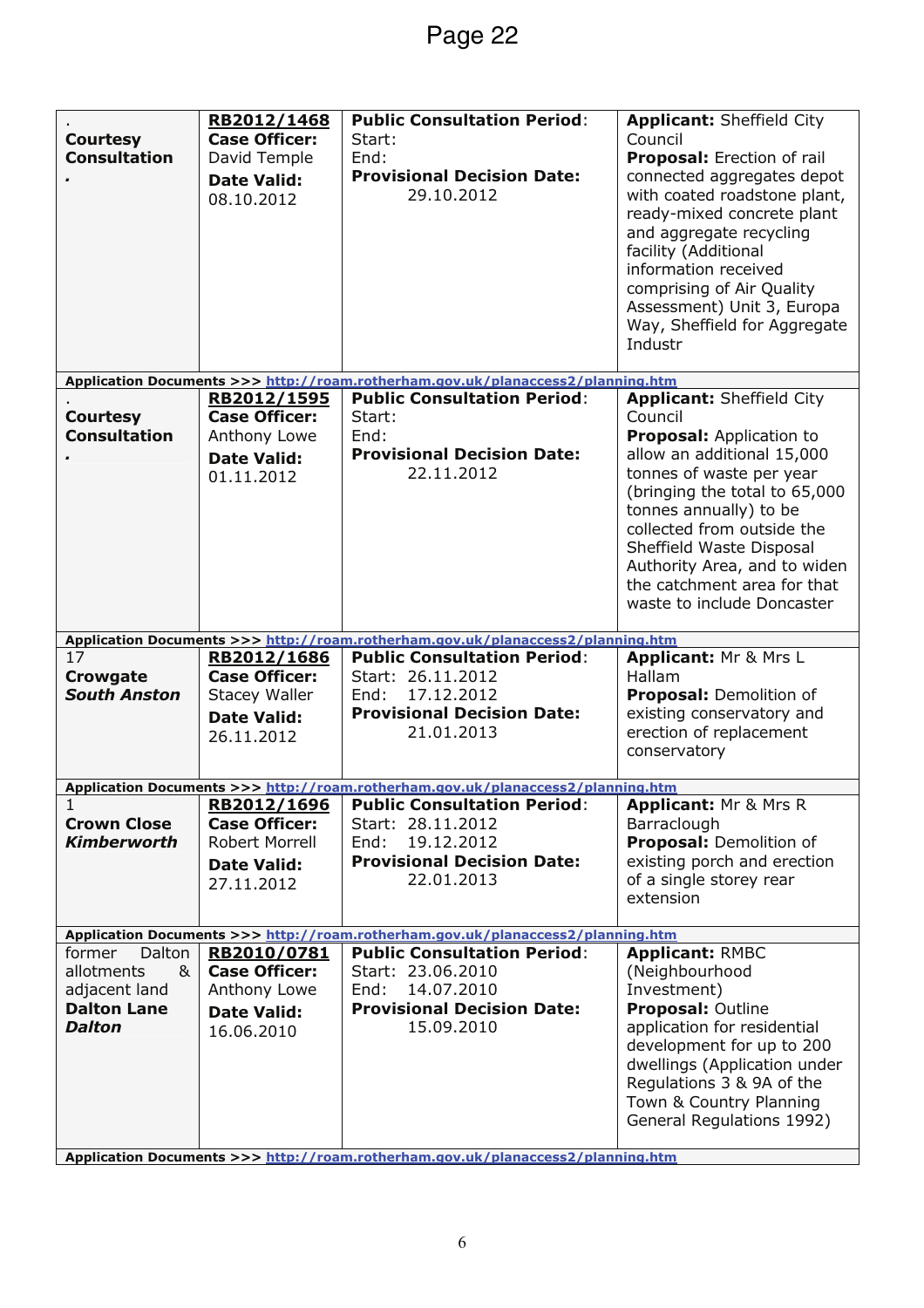| Oak Dene<br><b>Dam Ings</b><br>Lane<br><b>Aston</b>                                                                         | RB2012/1726<br><b>Case Officer:</b><br>Andrew West<br><b>Date Valid:</b><br>26.11.2012  | <b>Public Consultation Period:</b><br>Start: 28.11.2012<br>End:<br>19.12.2012<br><b>Provisional Decision Date:</b><br>21.01.2013                                                                                    | <b>Applicant: Mr R Fletcher</b><br>Proposal: Demolition of<br>existing conservatory,<br>Increase roof height, rooms<br>in roof space with formation<br>of dormer windows and<br>veranda to rear                                                                                                                                   |
|-----------------------------------------------------------------------------------------------------------------------------|-----------------------------------------------------------------------------------------|---------------------------------------------------------------------------------------------------------------------------------------------------------------------------------------------------------------------|-----------------------------------------------------------------------------------------------------------------------------------------------------------------------------------------------------------------------------------------------------------------------------------------------------------------------------------|
| 8<br><b>Delta Place</b><br><b>East Dene</b>                                                                                 | RB2012/1641<br><b>Case Officer:</b><br>Winsze Lam<br><b>Date Valid:</b><br>13.11.2012   | Application Documents >>> http://roam.rotherham.gov.uk/planaccess2/planning.htm<br><b>Public Consultation Period:</b><br>Start: 14.11.2012<br>05.12.2012<br>End:<br><b>Provisional Decision Date:</b><br>08.01.2013 | <b>Applicant: Mr Hussain</b><br>Proposal: Two storey side<br>& single storey rear<br>extensions                                                                                                                                                                                                                                   |
|                                                                                                                             |                                                                                         | Application Documents >>> http://roam.rotherham.gov.uk/planaccess2/planning.htm                                                                                                                                     |                                                                                                                                                                                                                                                                                                                                   |
| land at<br><b>Denman Road</b><br>Wath-upon-<br><b>Dearne</b>                                                                | RB2012/1778<br><b>Case Officer:</b><br>Emma Jackson<br><b>Date Valid:</b><br>28.12.2012 | <b>Public Consultation Period:</b><br>Start: 02.01.2013<br>23.01.2013<br>End:<br><b>Provisional Decision Date:</b><br>22.02.2013                                                                                    | <b>Applicant: Guinness</b><br><b>Northern Counties</b><br>Proposal: Erection of 18<br>No. dwellinghouses                                                                                                                                                                                                                          |
|                                                                                                                             |                                                                                         | Application Documents >>> http://roam.rotherham.gov.uk/planaccess2/planning.htm                                                                                                                                     |                                                                                                                                                                                                                                                                                                                                   |
| Former Guest &<br>Chrimes<br><b>Building</b><br><b>Don Street</b><br><b>Rotherham</b><br><b>Town Centre</b>                 | RB2012/0326<br><b>Case Officer:</b><br>Matthew Peck<br><b>Date Valid:</b><br>24.02.2012 | <b>Public Consultation Period:</b><br>Start: 07.03.2012<br>28.03.2012<br>End:<br><b>Provisional Decision Date:</b><br>20.04.2012                                                                                    | <b>Applicant: RU Estates</b><br><b>Proposal: Listed Building</b><br>Consent for demolition of 3<br>No. rear wings                                                                                                                                                                                                                 |
|                                                                                                                             |                                                                                         | Application Documents >>> http://roam.rotherham.gov.uk/planaccess2/planning.htm                                                                                                                                     |                                                                                                                                                                                                                                                                                                                                   |
| land at<br><b>Don Street</b><br><b>Rotherham</b><br><b>Town Centre</b>                                                      | RB2012/0867<br><b>Case Officer:</b><br>Sandra Siner<br><b>Date Valid:</b><br>10.10.2012 | <b>Public Consultation Period:</b><br>Start: 18.10.2012<br>08.11.2012<br>End:<br><b>Provisional Decision Date:</b><br>05.12.2012<br>Application Documents >>> http://roam.rotherham.gov.uk/planaccess2/planning.htm | Applicant: RU Estates Ltd<br>Proposal: Continuation of<br>Outline Application for new<br>12,000 Capacity Community<br>Football Stadium with<br>Associated Car Parking and<br>Public Realm Including<br>Details of Access and Scale<br>with variation of Conditions<br>8, 49, 50 and 51 (restricting<br>the use of car park; the i |
| south of<br>land                                                                                                            | RB2013/0010                                                                             | <b>Public Consultation Period:</b>                                                                                                                                                                                  | Applicant: RU Estates Ltd                                                                                                                                                                                                                                                                                                         |
| <b>New</b><br>York<br>Stadium,<br><b>New</b><br>York Way off<br><b>Don Street</b><br><b>Rotherham</b><br><b>Town Centre</b> | <b>Case Officer:</b><br>Sandra Siner<br><b>Date Valid:</b><br>21.12.2012                | Start: 04.01.2013<br>25.01.2013<br>End:<br><b>Provisional Decision Date:</b><br>15.02.2013                                                                                                                          | <b>Proposal: Earthworks</b><br>operation to form flood<br>defence embankment and<br>realignment of Trans-<br>Pennine Trail                                                                                                                                                                                                        |
|                                                                                                                             |                                                                                         | Application Documents >>> http://roam.rotherham.gov.uk/planaccess2/planning.htm                                                                                                                                     |                                                                                                                                                                                                                                                                                                                                   |
| 155<br><b>Doncaster</b><br><b>Road</b><br>Eastwood                                                                          | RB2012/1785<br><b>Case Officer:</b><br>Winsze Lam<br><b>Date Valid:</b><br>18.12.2012   | <b>Public Consultation Period:</b><br>Start: 21.12.2012<br>11.01.2013<br>End:<br><b>Provisional Decision Date:</b><br>12.02.2013<br>Application Documents >>> http://roam.rotherham.gov.uk/planaccess2/planning.htm | <b>Applicant: Mr K Rushsar</b><br><b>Proposal: Retrospective</b><br>application for detached<br>garage                                                                                                                                                                                                                            |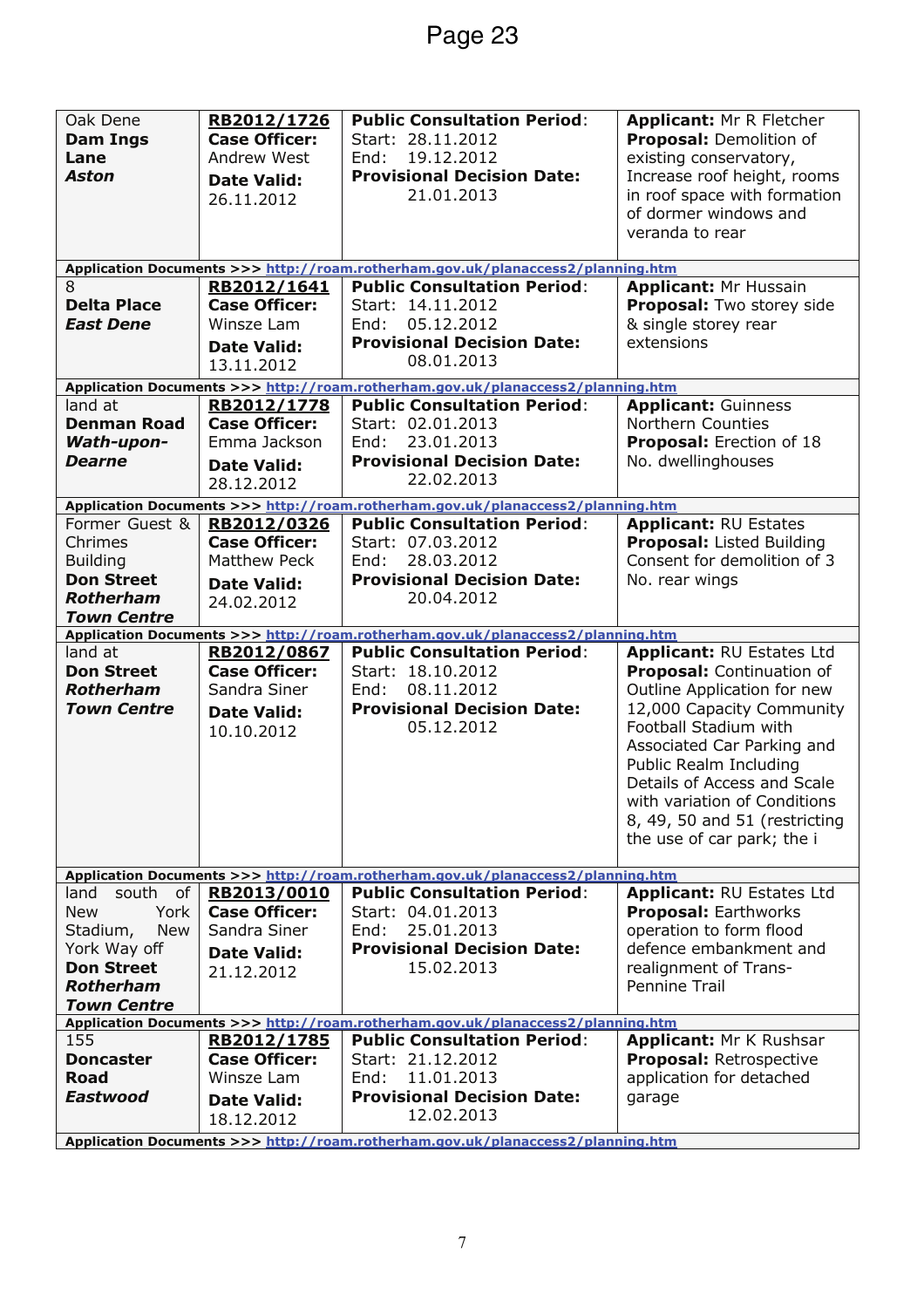| 232                  | RB2012/1580          | <b>Public Consultation Period:</b>                                              | <b>Applicant: Mr G Saville</b>   |  |
|----------------------|----------------------|---------------------------------------------------------------------------------|----------------------------------|--|
| <b>Doncaster</b>     | <b>Case Officer:</b> | Start: 07.01.2013                                                               | Proposal: Erection of            |  |
| <b>Road</b>          | Anita Heydon         | 28.01.2013<br>End:                                                              | double garage to front with      |  |
| <b>Thrybergh</b>     | <b>Date Valid:</b>   | <b>Provisional Decision Date:</b>                                               | rooms in the roofspace           |  |
|                      | 28.12.2012           | 22.02.2013                                                                      |                                  |  |
|                      |                      | Application Documents >>> http://roam.rotherham.gov.uk/planaccess2/planning.htm |                                  |  |
|                      |                      |                                                                                 |                                  |  |
| 4                    | RB2012/0708          | <b>Public Consultation Period:</b>                                              | Applicant: Mr T Lynskey          |  |
| <b>Dovecote</b>      | <b>Case Officer:</b> | Start: 27.11.2012                                                               | Proposal: Alterations to         |  |
| Lane                 | Anita Heydon         | 18.12.2012<br>End:                                                              | roof to include raising ridge    |  |
| <b>Ravenfield</b>    | <b>Date Valid:</b>   | <b>Provisional Decision Date:</b>                                               | height and installation of       |  |
|                      | 27.11.2012           | 22.01.2013                                                                      | dormer windows and               |  |
|                      |                      |                                                                                 | conversion of barn to form       |  |
|                      |                      |                                                                                 | dwelling                         |  |
|                      |                      |                                                                                 |                                  |  |
|                      |                      | Application Documents >>> http://roam.rotherham.gov.uk/planaccess2/planning.htm |                                  |  |
| 35                   | RB2012/1494          | <b>Public Consultation Period:</b>                                              | <b>Applicant: Mr B Oxley</b>     |  |
| <b>East Avenue</b>   | <b>Case Officer:</b> | Start: 18.12.2012                                                               | Proposal: Two storey rear        |  |
| <b>Rawmarsh</b>      | Anthony Lowe         | 08.01.2013<br>End:                                                              | extension and two storey         |  |
|                      | <b>Date Valid:</b>   | <b>Provisional Decision Date:</b>                                               | side & single storey front       |  |
|                      | 17.12.2012           | 11.02.2013                                                                      | extension                        |  |
|                      |                      |                                                                                 |                                  |  |
|                      |                      | Application Documents >>> http://roam.rotherham.gov.uk/planaccess2/planning.htm |                                  |  |
| 156                  | RB2012/1692          | <b>Public Consultation Period:</b>                                              | Applicant: Mr M Shakefer         |  |
| <b>East Bawtry</b>   | <b>Case Officer:</b> | Start: 04.12.2012                                                               | <b>Proposal:</b> Two storey side |  |
| <b>Road</b>          | Luke Herring         | 25.12.2012<br>End:                                                              | and rear & first floor rear      |  |
| Whiston              |                      | <b>Provisional Decision Date:</b>                                               | extension, conservatory to       |  |
|                      | <b>Date Valid:</b>   | 29.01.2013                                                                      | rear, canopy to front,           |  |
|                      | 04.12.2012           |                                                                                 | formation of rooms in            |  |
|                      |                      |                                                                                 | roofspace with dormer            |  |
|                      |                      |                                                                                 | windows to rear                  |  |
|                      |                      |                                                                                 |                                  |  |
|                      |                      | Application Documents >>> http://roam.rotherham.gov.uk/planaccess2/planning.htm |                                  |  |
| 177                  | RB2012/1759          | <b>Public Consultation Period:</b>                                              | <b>Applicant: Mr D Commons</b>   |  |
| <b>East Bawtry</b>   | <b>Case Officer:</b> | Start: 21.12.2012                                                               | Proposal: Two storey side        |  |
| <b>Road</b>          | Luke Herring         | 11.01.2013<br>End:                                                              | & single storey front            |  |
| Whiston              |                      | <b>Provisional Decision Date:</b>                                               | extension                        |  |
|                      | <b>Date Valid:</b>   | 01.02.2013                                                                      |                                  |  |
|                      | 07.12.2012           |                                                                                 |                                  |  |
|                      |                      | Application Documents >>> http://roam.rotherham.gov.uk/planaccess2/planning.htm |                                  |  |
| Whincover Farm       | RB2013/0006          | <b>Public Consultation Period:</b>                                              | <b>Applicant: Mr Downing</b>     |  |
|                      | <b>Case Officer:</b> | Start: 04.01.2013                                                               | Proposal: Erection of            |  |
| <b>Farfield Lane</b> | Emma Jackson         | 25.01.2013<br>End:                                                              | detached ancillary               |  |
| Wath-upon-           | <b>Date Valid:</b>   | <b>Provisional Decision Date:</b>                                               | accommodation to existing        |  |
| <b>Dearne</b>        | 21.12.2012           | 15.02.2013                                                                      | dwelling                         |  |
|                      |                      |                                                                                 |                                  |  |
|                      |                      | Application Documents >>> http://roam.rotherham.gov.uk/planaccess2/planning.htm |                                  |  |
| Enterprise<br>13     | RB2012/1448          | <b>Public Consultation Period:</b>                                              | <b>Applicant: Ms M Pearce</b>    |  |
| Court                | <b>Case Officer:</b> | Start: 14.12.2012                                                               | Proposal: Change of use          |  |
| <b>Farfield Park</b> | Debbie Morris        | 04.01.2013<br>End:                                                              | from offices (use class B1)      |  |
| <b>Manvers</b>       | <b>Date Valid:</b>   | <b>Provisional Decision Date:</b>                                               | to a clinic (use class D1)       |  |
|                      | 14.12.2012           | 08.02.2013                                                                      |                                  |  |
|                      |                      | Application Documents >>> http://roam.rotherham.gov.uk/planaccess2/planning.htm |                                  |  |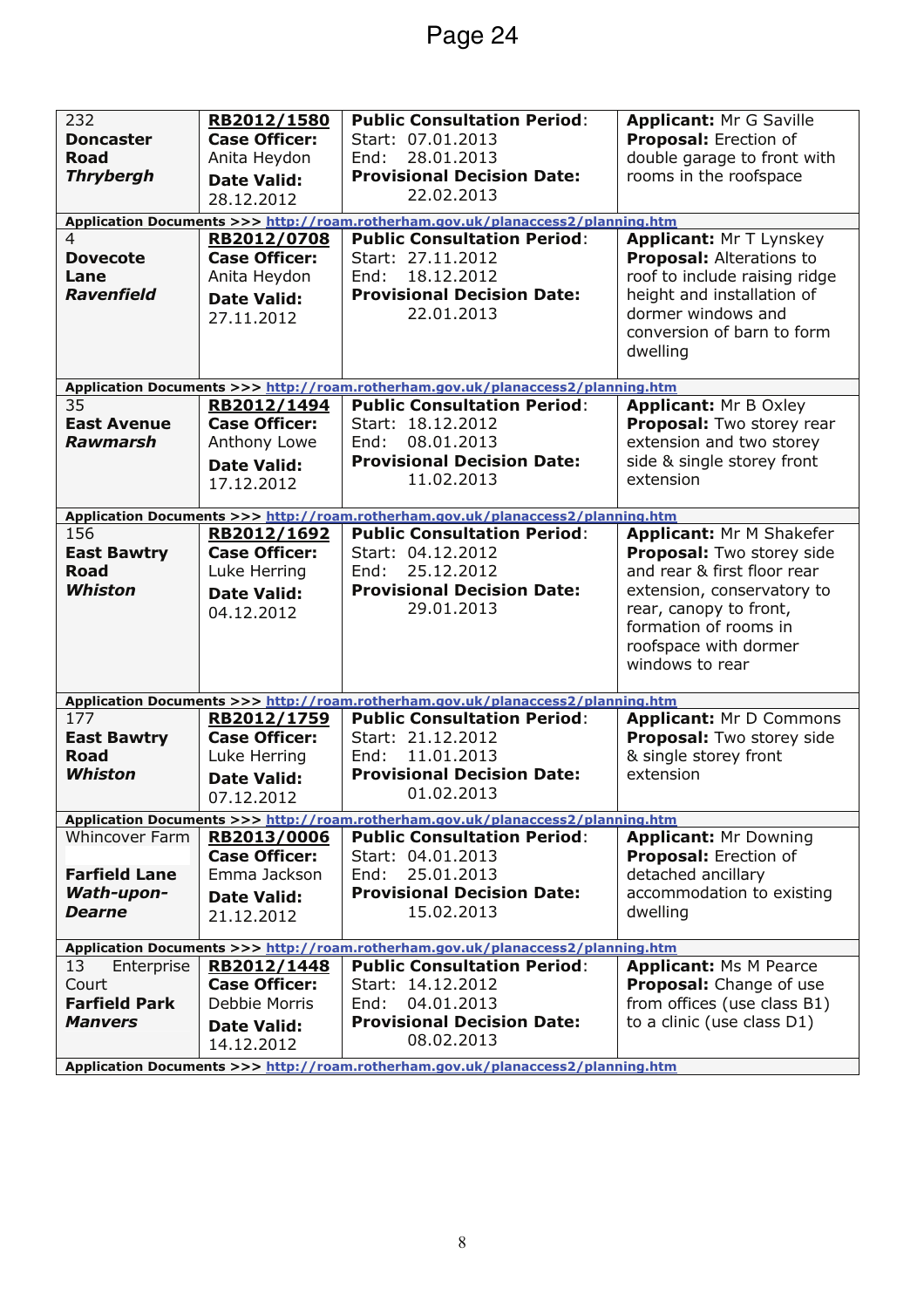| <b>Bradgate</b><br>Quarry Site<br><b>Fenton Road</b><br><b>Kimberworth</b><br>Park | RB2012/1409<br><b>Case Officer:</b><br>Lisa Brooks<br><b>Date Valid:</b><br>13.09.2012 | <b>Public Consultation Period:</b><br>Start: 26.09.2012<br>End:<br>17.10.2012<br><b>Provisional Decision Date:</b><br>08.11.2012 | <b>Applicant: RMBC Land &amp;</b><br>Property Team & The<br><b>Watson Estate</b><br><b>Proposal: Outline</b><br>application for the<br>development of 85 to 90<br>dwellinghouses |
|------------------------------------------------------------------------------------|----------------------------------------------------------------------------------------|----------------------------------------------------------------------------------------------------------------------------------|----------------------------------------------------------------------------------------------------------------------------------------------------------------------------------|
|                                                                                    |                                                                                        |                                                                                                                                  |                                                                                                                                                                                  |
| land off                                                                           | RB2012/1586                                                                            | Application Documents >>> http://roam.rotherham.gov.uk/planaccess2/planning.htm<br><b>Public Consultation Period:</b>            | <b>Applicant: Barrett Homes</b>                                                                                                                                                  |
| <b>Field View</b>                                                                  | <b>Case Officer:</b>                                                                   | Start:                                                                                                                           | <b>Proposal: Non-material</b>                                                                                                                                                    |
| <b>Brinsworth</b>                                                                  | Lisa Brooks                                                                            | End:                                                                                                                             | amendment to application                                                                                                                                                         |
|                                                                                    | <b>Date Valid:</b>                                                                     | <b>Provisional Decision Date:</b>                                                                                                | RB2011/1503 to include                                                                                                                                                           |
|                                                                                    | 14.12.2012                                                                             | 11.01.2013                                                                                                                       | addition of conservatories to                                                                                                                                                    |
|                                                                                    |                                                                                        |                                                                                                                                  | various plots                                                                                                                                                                    |
|                                                                                    |                                                                                        |                                                                                                                                  |                                                                                                                                                                                  |
|                                                                                    |                                                                                        | Application Documents >>> http://roam.rotherham.gov.uk/planaccess2/planning.htm                                                  |                                                                                                                                                                                  |
| Threshing<br>The<br><b>Barn</b>                                                    | RB2012/1771<br><b>Case Officer:</b>                                                    | <b>Public Consultation Period:</b><br>Start: 18.12.2012                                                                          | Applicant: Mr S Ramsden<br><b>Proposal: Listed Building</b>                                                                                                                      |
| <b>Firsby Lane</b>                                                                 | <b>Matthew Peck</b>                                                                    | 08.01.2013<br>End:                                                                                                               | Consent for installation of                                                                                                                                                      |
| <b>Hooton</b>                                                                      |                                                                                        | <b>Provisional Decision Date:</b>                                                                                                | satellite dish                                                                                                                                                                   |
| <b>Roberts</b>                                                                     | <b>Date Valid:</b><br>17.12.2012                                                       | 11.02.2013                                                                                                                       |                                                                                                                                                                                  |
|                                                                                    |                                                                                        |                                                                                                                                  |                                                                                                                                                                                  |
| former DC Cook                                                                     | RB2009/0400                                                                            | Application Documents >>> http://roam.rotherham.gov.uk/planaccess2/planning.htm<br><b>Public Consultation Period:</b>            | <b>Applicant: Netto</b>                                                                                                                                                          |
| site                                                                               | <b>Case Officer:</b>                                                                   | Start: 07.02.2009                                                                                                                | <b>Foodstores Ltd</b>                                                                                                                                                            |
| <b>Fitzwilliam</b>                                                                 | Sandra Siner                                                                           | 28.02.2009<br>End:                                                                                                               | Proposal: Erection of 2 No.                                                                                                                                                      |
| <b>Road</b>                                                                        | <b>Date Valid:</b>                                                                     | <b>Provisional Decision Date:</b>                                                                                                | buildings to form two/three                                                                                                                                                      |
| Eastwood                                                                           | 02.04.2009                                                                             | 28.05.2009                                                                                                                       | retail units for use within                                                                                                                                                      |
|                                                                                    |                                                                                        |                                                                                                                                  | class A1                                                                                                                                                                         |
|                                                                                    |                                                                                        |                                                                                                                                  |                                                                                                                                                                                  |
|                                                                                    |                                                                                        | Application Documents >>> http://roam.rotherham.gov.uk/planaccess2/planning.htm<br><b>Public Consultation Period:</b>            |                                                                                                                                                                                  |
| land adjacent 5<br><b>Flatts Lane</b>                                              | RB2012/1701<br><b>Case Officer:</b>                                                    | Start: 04.01.2013                                                                                                                | Applicant: A Cole & S<br>Norbron                                                                                                                                                 |
| <b>Treeton</b>                                                                     | <b>Andrew West</b>                                                                     | 25.01.2013<br>End:                                                                                                               | Proposal: Erection of 1 No.                                                                                                                                                      |
|                                                                                    | <b>Date Valid:</b>                                                                     | <b>Provisional Decision Date:</b>                                                                                                | dwellinghouse with detached                                                                                                                                                      |
|                                                                                    | 28.12.2012                                                                             | 22.02.2013                                                                                                                       | garage                                                                                                                                                                           |
|                                                                                    |                                                                                        |                                                                                                                                  |                                                                                                                                                                                  |
|                                                                                    |                                                                                        | Application Documents >>> http://roam.rotherham.gov.uk/planaccess2/planning.htm                                                  |                                                                                                                                                                                  |
| KCM Metals &                                                                       | RB2012/1669                                                                            | <b>Public Consultation Period:</b>                                                                                               | <b>Applicant: KCM Metals &amp;</b>                                                                                                                                               |
| Skip Hire                                                                          | <b>Case Officer:</b>                                                                   | Start: 21.12.2012                                                                                                                | Skip Hire                                                                                                                                                                        |
| <b>Gin House</b>                                                                   | Robert Morrell                                                                         | 11.01.2013<br>End:<br><b>Provisional Decision Date:</b>                                                                          | Proposal: Retrospective                                                                                                                                                          |
| Lane<br><b>Thornhill</b>                                                           | <b>Date Valid:</b>                                                                     | 15.02.2013                                                                                                                       | application for the erection<br>of recyclable waste storage                                                                                                                      |
|                                                                                    | 21.12.2012                                                                             |                                                                                                                                  | units                                                                                                                                                                            |
|                                                                                    |                                                                                        |                                                                                                                                  |                                                                                                                                                                                  |
|                                                                                    |                                                                                        | Application Documents >>> http://roam.rotherham.gov.uk/planaccess2/planning.htm                                                  |                                                                                                                                                                                  |
| KCM Metals &                                                                       | RB2012/1669                                                                            | <b>Public Consultation Period:</b>                                                                                               | <b>Applicant: KCM Metals &amp;</b>                                                                                                                                               |
| <b>Skip Hire</b>                                                                   | <b>Case Officer:</b>                                                                   | Start: 24.12.2012                                                                                                                | Skip Hire                                                                                                                                                                        |
| <b>Gin House</b>                                                                   | Robert Morrell                                                                         | 14.01.2013<br>End:                                                                                                               | Proposal: Retrospective                                                                                                                                                          |
| Lane                                                                               | <b>Date Valid:</b>                                                                     | <b>Provisional Decision Date:</b>                                                                                                | application for the erection                                                                                                                                                     |
| <b>Thornhill</b>                                                                   | 21.12.2012                                                                             | 15.02.2013                                                                                                                       | of recyclable waste storage                                                                                                                                                      |
|                                                                                    |                                                                                        |                                                                                                                                  | units                                                                                                                                                                            |
|                                                                                    |                                                                                        | Application Documents >>> http://roam.rotherham.gov.uk/planaccess2/planning.htm                                                  |                                                                                                                                                                                  |

**Application I**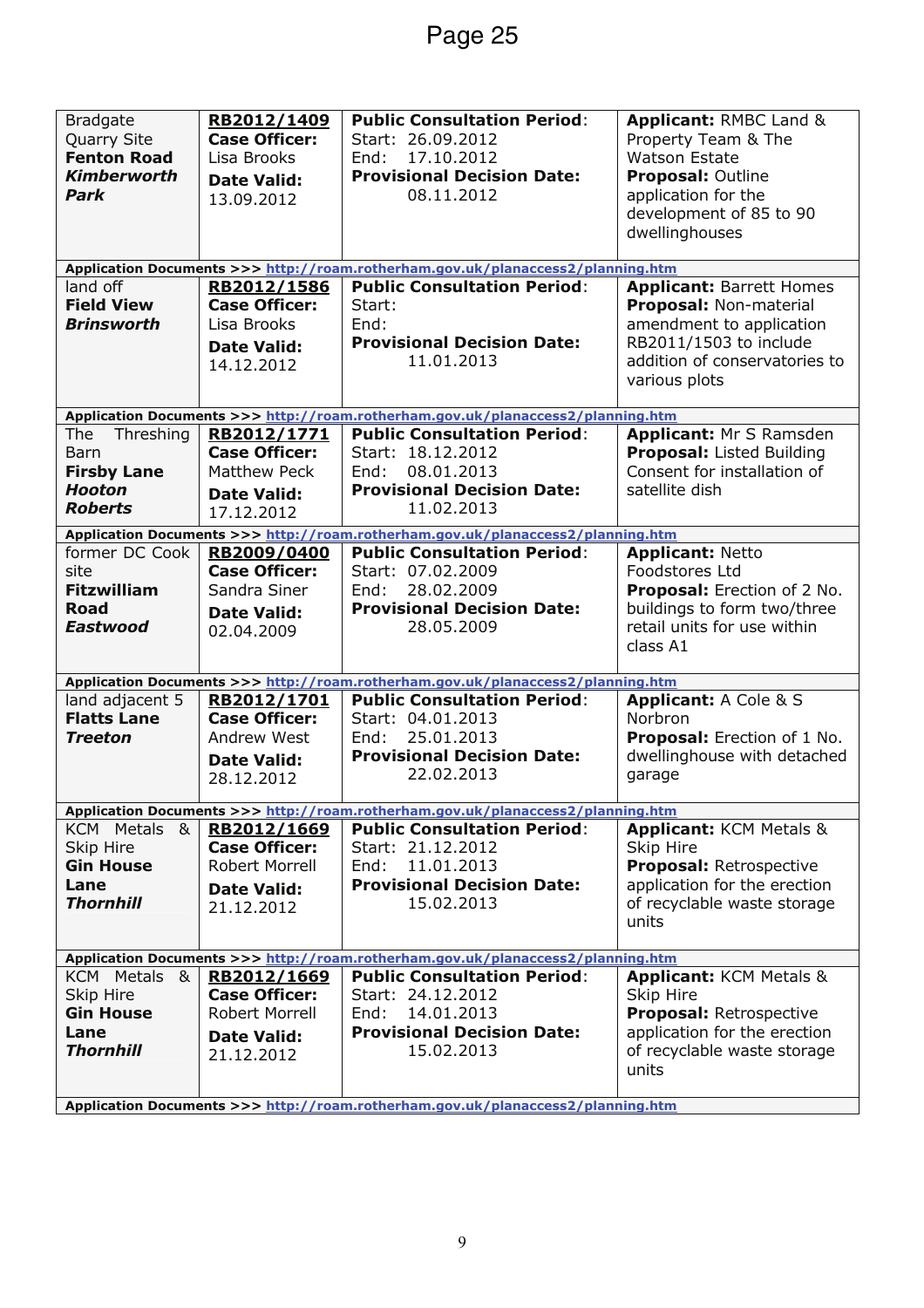| <b>Victrex</b>       | RB2012/0067           | <b>Public Consultation Period:</b>                                                                                    | <b>Applicant: Victrex</b>            |
|----------------------|-----------------------|-----------------------------------------------------------------------------------------------------------------------|--------------------------------------|
|                      | <b>Case Officer:</b>  | Start: 20.01.2012                                                                                                     |                                      |
| Manufacturing        |                       | 10.02.2012                                                                                                            | Manufacturing Limited                |
| <b>Gin House</b>     | Anthony Lowe          | End:                                                                                                                  | Proposal: Application for            |
| Lane                 | <b>Date Valid:</b>    | <b>Provisional Decision Date:</b>                                                                                     | <b>Hazardous Substance</b>           |
| <b>Thornhill</b>     | 16.01.2012            | 12.03.2012                                                                                                            | Consent to increase                  |
|                      |                       |                                                                                                                       | substance quantity                   |
|                      |                       |                                                                                                                       | (variation to application            |
|                      |                       |                                                                                                                       | RB2011/0373)                         |
|                      |                       |                                                                                                                       |                                      |
| Kilnhurst<br>Hall    | RB2010/1160           | Application Documents >>> http://roam.rotherham.gov.uk/planaccess2/planning.htm<br><b>Public Consultation Period:</b> | Applicant: Cock of the               |
| Farm                 | <b>Case Officer:</b>  | Start: 07.09.2010                                                                                                     | North (Poultry) Ltd                  |
| <b>Glasshouse</b>    |                       | 28.09.2010<br>End:                                                                                                    |                                      |
|                      | Anthony Lowe          | <b>Provisional Decision Date:</b>                                                                                     | Proposal: Demolition of              |
| Lane                 | <b>Date Valid:</b>    |                                                                                                                       | existing barn & erection of a        |
| <b>Kilnhurst</b>     | 27.08.2010            | 22.10.2010                                                                                                            | pair of two storey semi-             |
|                      |                       |                                                                                                                       | detached dwellinghouses              |
|                      |                       | Application Documents >>> http://roam.rotherham.gov.uk/planaccess2/planning.htm                                       |                                      |
| Kilnhurst<br>Hall    | RB2012/1298           | <b>Public Consultation Period:</b>                                                                                    | Applicant: Mr G Schofield            |
| Farm                 | <b>Case Officer:</b>  | Start: 17.12.2012                                                                                                     | Proposal: Conversion of              |
| <b>Glasshouse</b>    | Anthony Lowe          | 07.01.2013<br>End:                                                                                                    | farm building to form 2 No.          |
| Lane                 |                       | <b>Provisional Decision Date:</b>                                                                                     | semi-detached                        |
| <b>Kilnhurst</b>     | <b>Date Valid:</b>    | 11.02.2013                                                                                                            | dwellinghouses                       |
|                      | 17.12.2012            |                                                                                                                       |                                      |
|                      |                       | Application Documents >>> http://roam.rotherham.gov.uk/planaccess2/planning.htm                                       |                                      |
| Kilnhurst<br>Hall    | RB2012/1298           | <b>Public Consultation Period:</b>                                                                                    | Applicant: Mr G Schofield            |
| Farm                 | <b>Case Officer:</b>  | Start: 18.12.2012                                                                                                     | Proposal: Conversion of              |
| <b>Glasshouse</b>    | Anthony Lowe          | 08.01.2013<br>End:                                                                                                    | farm building to form 2 No.          |
| Lane                 | <b>Date Valid:</b>    | <b>Provisional Decision Date:</b>                                                                                     | semi-detached                        |
| <b>Kilnhurst</b>     | 17.12.2012            | 11.02.2013                                                                                                            | dwellinghouses                       |
|                      |                       |                                                                                                                       |                                      |
|                      |                       | Application Documents >>> http://roam.rotherham.gov.uk/planaccess2/planning.htm                                       |                                      |
| 59                   | RB2012/1748           | <b>Public Consultation Period:</b>                                                                                    | <b>Applicant: Mr &amp; Mrs Deeks</b> |
| <b>Godric Drive</b>  | <b>Case Officer:</b>  | Start: 10.12.2012                                                                                                     | Proposal: Two storey side            |
| <b>Brinsworth</b>    | <b>Robert Morrell</b> | 31.12.2012<br>End:                                                                                                    | and rear and first floor rear        |
|                      | <b>Date Valid:</b>    | <b>Provisional Decision Date:</b>                                                                                     | extension and single storey          |
|                      | 07.12.2012            | 01.02.2013                                                                                                            | side extension                       |
|                      |                       |                                                                                                                       |                                      |
| land off             | RB2012/1654           | Application Documents >>> http://roam.rotherham.gov.uk/planaccess2/planning.htm<br><b>Public Consultation Period:</b> | <b>Applicant: Todwick Parish</b>     |
| <b>Goosecarr</b>     | <b>Case Officer:</b>  | Start: 16.11.2012                                                                                                     | Council                              |
| Lane                 | Matthew Peck          | 07.12.2012<br>End:                                                                                                    | Proposal: Demolition of              |
| <b>Todwick</b>       |                       | <b>Provisional Decision Date:</b>                                                                                     | existing sports pavillion,           |
|                      | <b>Date Valid:</b>    | 09.01.2013                                                                                                            | erection of community and            |
|                      | 14.11.2012            |                                                                                                                       | changing facilities, re-siting       |
|                      |                       |                                                                                                                       |                                      |
|                      |                       |                                                                                                                       | of storage container                 |
|                      |                       | Application Documents >>> http://roam.rotherham.gov.uk/planaccess2/planning.htm                                       |                                      |
| Rotherham            | RB2012/1734           | <b>Public Consultation Period:</b>                                                                                    | <b>Applicant: Mr Qureshi</b>         |
| Auto<br>Salvage      | <b>Case Officer:</b>  | Start: 03.12.2012                                                                                                     | <b>Proposal:</b> Change of use to    |
| Primrose             | Robert Morrell        | 24.12.2012<br>End:                                                                                                    | breakers yard (use class sui         |
| <b>Business Park</b> | <b>Date Valid:</b>    | <b>Provisional Decision Date:</b>                                                                                     | generis)                             |
| Greasbrough          | 03.12.2012            | 28.01.2013                                                                                                            |                                      |
| <b>Road</b>          |                       |                                                                                                                       |                                      |
| <b>Northfield</b>    |                       |                                                                                                                       |                                      |
|                      |                       | Application Documents >>> http://roam.rotherham.gov.uk/planaccess2/planning.htm                                       |                                      |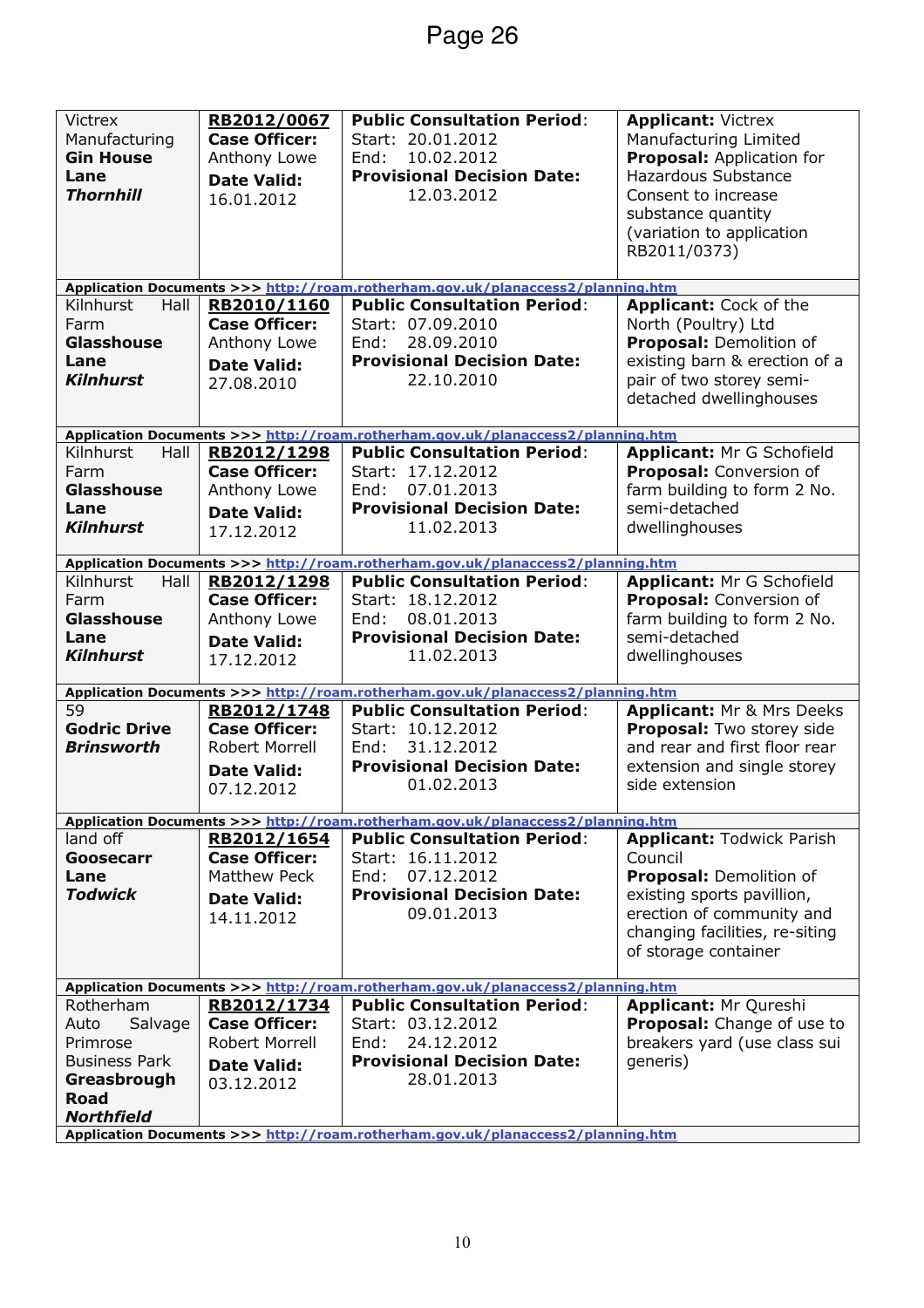| Green<br>Lane<br><b>Tavern PH</b>  | RB2011/1474<br><b>Case Officer:</b> | <b>Public Consultation Period:</b><br>Start: 17.10.2011                                                               | <b>Applicant: Mr C Towriss</b><br>Proposal: Change of use      |
|------------------------------------|-------------------------------------|-----------------------------------------------------------------------------------------------------------------------|----------------------------------------------------------------|
| <b>Green Lane</b>                  | Anthony Lowe                        | 07.11.2011<br>End:                                                                                                    | from public house (use class                                   |
| Rawmarsh                           | <b>Date Valid:</b>                  | <b>Provisional Decision Date:</b>                                                                                     | A4) to martial arts/dance                                      |
|                                    | 17.10.2011                          | 12.12.2011                                                                                                            | studio (use class D2)                                          |
|                                    |                                     |                                                                                                                       |                                                                |
|                                    |                                     | Application Documents >>> http://roam.rotherham.gov.uk/planaccess2/planning.htm                                       |                                                                |
| Flanderwell                        | RB2012/1238                         | <b>Public Consultation Period:</b>                                                                                    | Applicant: Rotherham MBC                                       |
| Primary School                     | <b>Case Officer:</b>                | Start: 21.11.2012                                                                                                     | <b>Proposal:</b> Use of land as                                |
| <b>Greenfield</b>                  | Matthew                             | 12.12.2012<br>End:                                                                                                    | extension to school playing                                    |
| <b>Court</b>                       | Temperton                           | <b>Provisional Decision Date:</b>                                                                                     | fields and associated                                          |
| <b>Flanderwell</b>                 | <b>Date Valid:</b>                  | 16.01.2013                                                                                                            | landscape enhancements                                         |
|                                    | 21.11.2012                          |                                                                                                                       |                                                                |
|                                    |                                     | Application Documents >>> http://roam.rotherham.gov.uk/planaccess2/planning.htm                                       |                                                                |
| Flanderwell                        | RB2012/1239                         | <b>Public Consultation Period:</b>                                                                                    | Applicant: Rotherham MBC                                       |
| Primary School                     | <b>Case Officer:</b>                | Start: 21.11.2012                                                                                                     | <b>Proposal:</b> Single storey                                 |
| <b>Greenfield</b>                  | Matthew                             | 12.12.2012<br>End:                                                                                                    | classroom extension and                                        |
| <b>Court</b><br><b>Flanderwell</b> | Temperton                           | <b>Provisional Decision Date:</b><br>16.01.2013                                                                       | associated landscape<br>enhancements                           |
|                                    | <b>Date Valid:</b>                  |                                                                                                                       |                                                                |
|                                    | 21.11.2012                          |                                                                                                                       |                                                                |
| 19                                 | RB2012/1746                         | Application Documents >>> http://roam.rotherham.gov.uk/planaccess2/planning.htm<br><b>Public Consultation Period:</b> | <b>Applicant: Mrs J Clements</b>                               |
| <b>Hague Avenue</b>                | <b>Case Officer:</b>                | Start: 05.12.2012                                                                                                     | Proposal: Single storey                                        |
| <b>Rawmarsh</b>                    | Anthony Lowe                        | 26.12.2012<br>End:                                                                                                    | front extension                                                |
|                                    |                                     | <b>Provisional Decision Date:</b>                                                                                     |                                                                |
|                                    | <b>Date Valid:</b><br>04.12.2012    | 29.01.2013                                                                                                            |                                                                |
|                                    |                                     |                                                                                                                       |                                                                |
| 10                                 | RB2012/1780                         | Application Documents >>> http://roam.rotherham.gov.uk/planaccess2/planning.htm<br><b>Public Consultation Period:</b> | Applicant: Miss Oldfield-                                      |
| <b>Hall Road</b>                   | <b>Case Officer:</b>                | Start: 19.12.2012                                                                                                     | Stone                                                          |
| <b>Aughton</b>                     | <b>Stacey Waller</b>                | 09.01.2013<br>End:                                                                                                    | <b>Proposal:</b> Single storey                                 |
|                                    |                                     |                                                                                                                       |                                                                |
|                                    |                                     |                                                                                                                       |                                                                |
|                                    | <b>Date Valid:</b>                  | <b>Provisional Decision Date:</b><br>11.02.2013                                                                       | rear extension                                                 |
|                                    | 17.12.2012                          |                                                                                                                       |                                                                |
|                                    |                                     | Application Documents >>> http://roam.rotherham.gov.uk/planaccess2/planning.htm                                       |                                                                |
| 46<br><b>Harewood</b>              | RB2012/1649<br><b>Case Officer:</b> | <b>Public Consultation Period:</b>                                                                                    | <b>Applicant: Mr M</b><br><b>McGuinness</b>                    |
|                                    |                                     | Start: 22.11.2012                                                                                                     |                                                                |
| Grove<br><b>Bramley</b>            | Stacey Waller                       | End:<br>13.12.2012<br><b>Provisional Decision Date:</b>                                                               | <b>Proposal: Retrospective</b><br>application for the erection |
|                                    | <b>Date Valid:</b><br>22.11.2012    | 17.01.2013                                                                                                            | of detached garage                                             |
|                                    |                                     |                                                                                                                       |                                                                |
|                                    |                                     | Application Documents >>> http://roam.rotherham.gov.uk/planaccess2/planning.htm                                       |                                                                |
| <b>Brunel House</b>                | RB2013/0007                         | <b>Public Consultation Period:</b>                                                                                    | Applicant: UK Carbon &                                         |
| <b>Harrison</b>                    | <b>Case Officer:</b>                | Start: 04.01.2013                                                                                                     | Graphite Co Ltd                                                |
| <b>Street</b>                      | Robert Morrell                      | 25.01.2013<br>End:                                                                                                    | Proposal: Extension to                                         |
| <b>Holmes</b>                      | <b>Date Valid:</b>                  | <b>Provisional Decision Date:</b>                                                                                     | existing building with canopy                                  |
|                                    | 03.01.2013                          | 28.02.2013                                                                                                            | and installation of extraction                                 |
|                                    |                                     |                                                                                                                       | system, replacement of                                         |
|                                    |                                     |                                                                                                                       | existing hard standing and                                     |
|                                    |                                     |                                                                                                                       | formation of new vehicle<br>access                             |
|                                    |                                     |                                                                                                                       |                                                                |
|                                    |                                     | Application Documents >>> http://roam.rotherham.gov.uk/planaccess2/planning.htm                                       |                                                                |
| 17                                 | RB2012/1782                         | <b>Public Consultation Period:</b>                                                                                    | <b>Applicant: Mr P Hunt</b>                                    |
| <b>Harvest Road</b>                | <b>Case Officer:</b>                | Start: 18.12.2012                                                                                                     | <b>Proposal:</b> Single storey                                 |
| <b>Wickersley</b>                  | Anita Heydon                        | 08.01.2013<br>End:                                                                                                    | rear extension                                                 |
|                                    | <b>Date Valid:</b>                  | <b>Provisional Decision Date:</b>                                                                                     |                                                                |
|                                    | 18.12.2012                          | 12.02.2013<br>Application Documents >>> http://roam.rotherham.gov.uk/planaccess2/planning.htm                         |                                                                |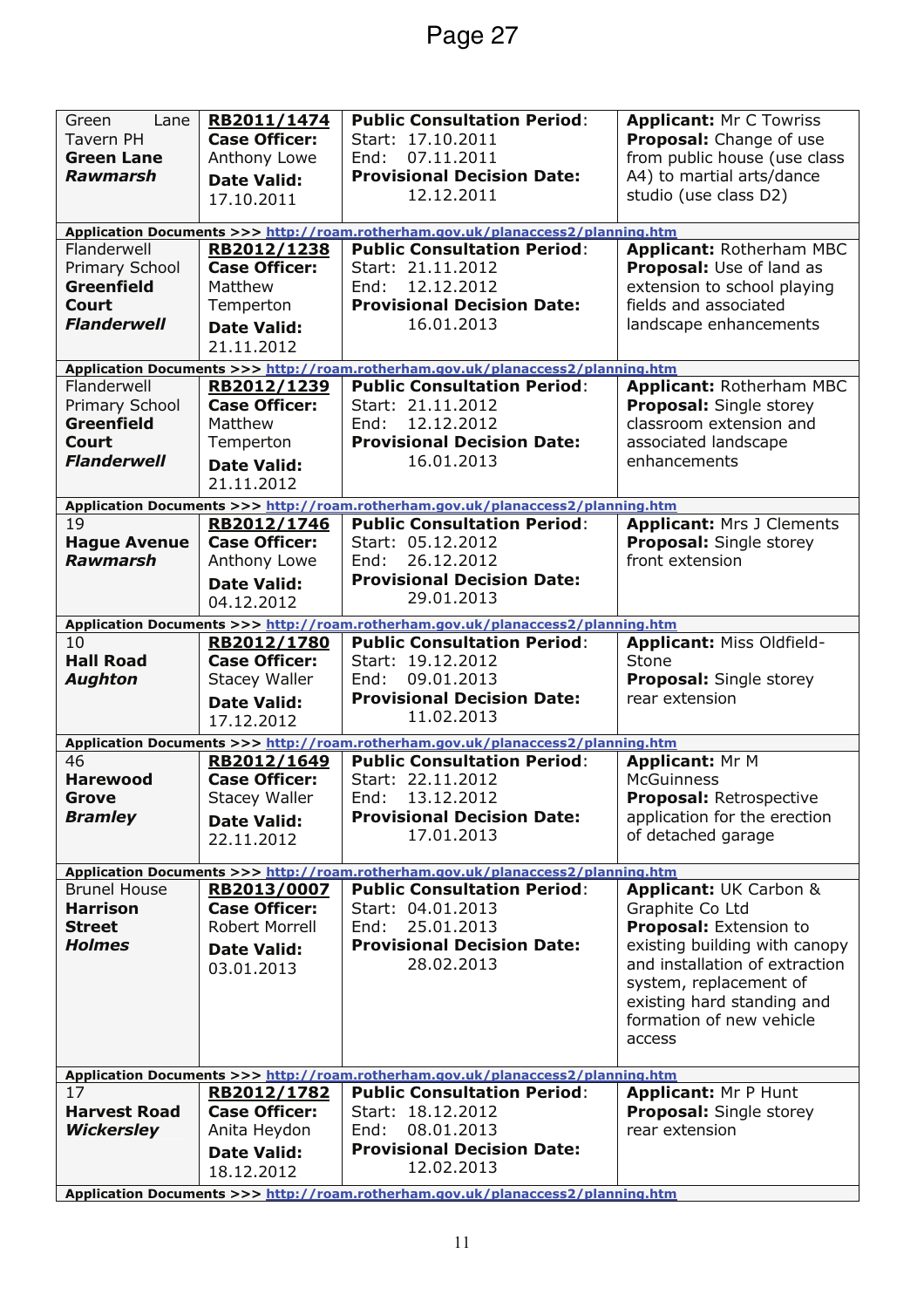| 82<br><b>Haugh Road</b><br><b>Rawmarsh</b><br>The Truck Stop<br><b>Hellaby Lane</b><br><b>Hellaby</b> | RB2012/1757<br><b>Case Officer:</b><br>Anthony Lowe<br><b>Date Valid:</b><br>17.12.2012<br>RB2012/1020<br><b>Case Officer:</b><br>Matthew<br>Temperton<br><b>Date Valid:</b><br>03.08.2012 | <b>Public Consultation Period:</b><br>Start: 17.12.2012<br>07.01.2013<br>End:<br><b>Provisional Decision Date:</b><br>11.02.2013<br>Application Documents >>> http://roam.rotherham.gov.uk/planaccess2/planning.htm<br><b>Public Consultation Period:</b><br>Start: 03.08.2012<br>24.08.2012<br>End:<br><b>Provisional Decision Date:</b><br>28.09.2012 | <b>Applicant: Mr P Hawkins</b><br>Proposal: Conservatory to<br>rear (amendment to<br>RB2012/1440)<br><b>Applicant: Trevor Potts</b><br>Waste Disposal<br>Proposal: Change of use<br>from industrial unit (use<br>class B2) to motel (use class<br>C1) with first floor side and<br>two storey & single storey<br>front extensions |
|-------------------------------------------------------------------------------------------------------|--------------------------------------------------------------------------------------------------------------------------------------------------------------------------------------------|---------------------------------------------------------------------------------------------------------------------------------------------------------------------------------------------------------------------------------------------------------------------------------------------------------------------------------------------------------|-----------------------------------------------------------------------------------------------------------------------------------------------------------------------------------------------------------------------------------------------------------------------------------------------------------------------------------|
|                                                                                                       |                                                                                                                                                                                            | Application Documents >>> http://roam.rotherham.gov.uk/planaccess2/planning.htm                                                                                                                                                                                                                                                                         |                                                                                                                                                                                                                                                                                                                                   |
| 12<br><b>High Hazel</b><br><b>Court</b><br><b>Treeton</b>                                             | RB2012/1739<br><b>Case Officer:</b><br>Andrew West<br><b>Date Valid:</b><br>04.01.2013                                                                                                     | <b>Public Consultation Period:</b><br>Start: 07.01.2013<br>End:<br>28.01.2013<br><b>Provisional Decision Date:</b><br>01.03.2013                                                                                                                                                                                                                        | <b>Applicant: Mr N I Bramah</b><br>Proposal: Two storey side<br>& rear extension                                                                                                                                                                                                                                                  |
|                                                                                                       |                                                                                                                                                                                            | Application Documents >>> http://roam.rotherham.gov.uk/planaccess2/planning.htm                                                                                                                                                                                                                                                                         |                                                                                                                                                                                                                                                                                                                                   |
| 40<br><b>High Street</b><br>Laughton-en-<br>le-Morthen                                                | RB2012/1708<br><b>Case Officer:</b><br>Matthew Peck<br><b>Date Valid:</b><br>21.11.2012                                                                                                    | <b>Public Consultation Period:</b><br>Start: 26.11.2012<br>17.12.2012<br>End:<br><b>Provisional Decision Date:</b><br>16.01.2013                                                                                                                                                                                                                        | <b>Applicant: Mrs Peat</b><br>Proposal: Demolition of<br>outbuildings and erection of<br>two storey dwellinghouse                                                                                                                                                                                                                 |
|                                                                                                       |                                                                                                                                                                                            |                                                                                                                                                                                                                                                                                                                                                         |                                                                                                                                                                                                                                                                                                                                   |
| 29<br><b>High Street</b><br><b>Rotherham</b><br><b>Town Centre</b>                                    | RB2012/1681<br><b>Case Officer:</b><br>Matthew Peck<br><b>Date Valid:</b><br>26.11.2012                                                                                                    | Application Documents >>> http://roam.rotherham.gov.uk/planaccess2/planning.htm<br><b>Public Consultation Period:</b><br>Start: 10.12.2012<br>31.12.2012<br>End:<br><b>Provisional Decision Date:</b><br>21.01.2013                                                                                                                                     | <b>Applicant: Mr C Hamby</b><br><b>Proposal: Listed Building</b><br>Consent for demolition of<br>existing rear extension,<br>external repairs to include<br>rebuilding of structure to<br>rear, new doors & windows<br>and new roof, installation of<br>Doric door surround, stone<br>chimney and new shop front                  |
|                                                                                                       |                                                                                                                                                                                            | Application Documents >>> http://roam.rotherham.gov.uk/planaccess2/planning.htm                                                                                                                                                                                                                                                                         |                                                                                                                                                                                                                                                                                                                                   |
| 9<br><b>High Street</b><br><b>Swallownest</b>                                                         | RB2012/1676<br><b>Case Officer:</b><br>Andrew West<br><b>Date Valid:</b><br>03.01.2013                                                                                                     | <b>Public Consultation Period:</b><br>Start: 03.01.2013<br>24.01.2013<br>End:<br><b>Provisional Decision Date:</b><br>28.02.2013                                                                                                                                                                                                                        | <b>Applicant: Pejis 2</b><br>Proposal: Change of use to<br>hot food takeaway (use class<br>A5)                                                                                                                                                                                                                                    |
|                                                                                                       |                                                                                                                                                                                            | Application Documents >>> http://roam.rotherham.gov.uk/planaccess2/planning.htm                                                                                                                                                                                                                                                                         |                                                                                                                                                                                                                                                                                                                                   |
| 27<br><b>High Street</b><br>Wath-upon-<br><b>Dearne</b>                                               | RB2012/1703<br><b>Case Officer:</b><br>Debbie Morris<br><b>Date Valid:</b><br>21.11.2012                                                                                                   | <b>Public Consultation Period:</b><br>Start: 23.11.2012<br>14.12.2012<br>End:<br><b>Provisional Decision Date:</b><br>16.01.2013                                                                                                                                                                                                                        | <b>Applicant: Infocash</b><br>Proposal: Installation of<br>ATM machine                                                                                                                                                                                                                                                            |
|                                                                                                       |                                                                                                                                                                                            | Application Documents >>> http://roam.rotherham.gov.uk/planaccess2/planning.htm                                                                                                                                                                                                                                                                         |                                                                                                                                                                                                                                                                                                                                   |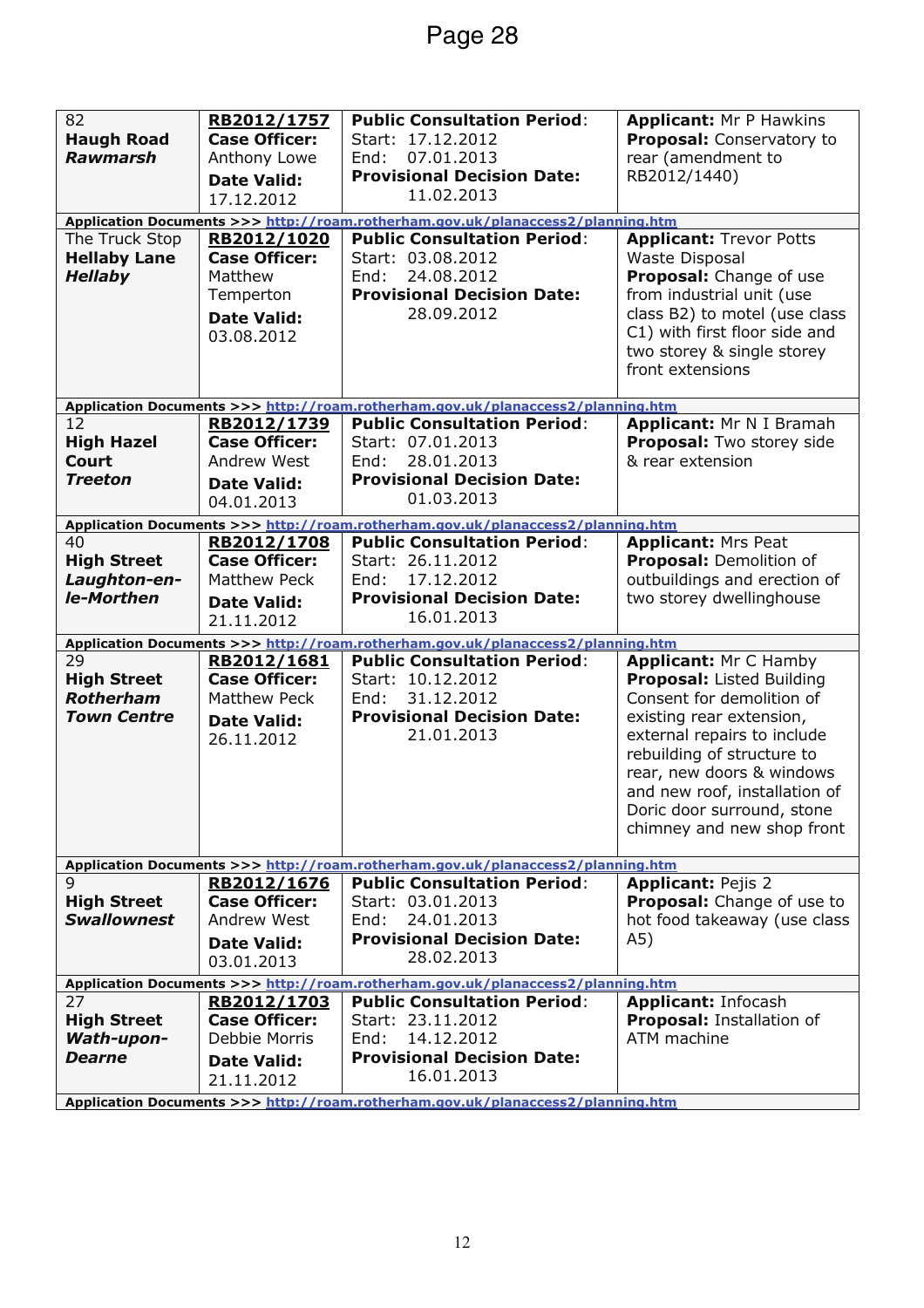| 25<br><b>Highfield</b><br><b>Road</b><br><b>Swinton</b> | RB2012/1745<br><b>Case Officer:</b><br>Pauline Allen<br><b>Date Valid:</b><br>05.12.2012 | <b>Public Consultation Period:</b><br>Start: 05.12.2012<br>26.12.2012<br>End:<br><b>Provisional Decision Date:</b><br>30.01.2013<br>Application Documents >>> http://roam.rotherham.gov.uk/planaccess2/planning.htm | <b>Applicant: Mr Harper</b><br>Proposal: Demolition of<br>existing garage and erection<br>of new outbuilding, single<br>storey rear extension and<br>access ramp |
|---------------------------------------------------------|------------------------------------------------------------------------------------------|---------------------------------------------------------------------------------------------------------------------------------------------------------------------------------------------------------------------|------------------------------------------------------------------------------------------------------------------------------------------------------------------|
| 17                                                      | RB2012/1722                                                                              | <b>Public Consultation Period:</b>                                                                                                                                                                                  | <b>Applicant: Mr W Scrivens</b>                                                                                                                                  |
| <b>Hill View Road</b>                                   | <b>Case Officer:</b>                                                                     | Start: 30.11.2012                                                                                                                                                                                                   | Proposal: Demolition of                                                                                                                                          |
| <b>Kimberworth</b>                                      | Robert Morrell                                                                           | 21.12.2012<br>End:                                                                                                                                                                                                  | existing side extension and                                                                                                                                      |
|                                                         | <b>Date Valid:</b>                                                                       | <b>Provisional Decision Date:</b>                                                                                                                                                                                   | erection of a two storey side                                                                                                                                    |
|                                                         | 28.11.2012                                                                               | 23.01.2013                                                                                                                                                                                                          | & single storey front<br>extension                                                                                                                               |
|                                                         |                                                                                          |                                                                                                                                                                                                                     |                                                                                                                                                                  |
|                                                         |                                                                                          | Application Documents >>> http://roam.rotherham.gov.uk/planaccess2/planning.htm                                                                                                                                     |                                                                                                                                                                  |
| land<br>at                                              | RB2012/1718                                                                              | <b>Public Consultation Period:</b>                                                                                                                                                                                  | <b>Applicant: Thrybergh</b>                                                                                                                                      |
| entrance<br>to<br>former                                | <b>Case Officer:</b><br>Anita Heydon                                                     | Start: 24.12.2012<br>14.01.2013<br>End:                                                                                                                                                                             | Parish Council<br>Proposal: Siting of former                                                                                                                     |
| Silverwood                                              | <b>Date Valid:</b>                                                                       | <b>Provisional Decision Date:</b>                                                                                                                                                                                   | colliery wheel mounted on a                                                                                                                                      |
| Colliery                                                | 21.12.2012                                                                               | 15.02.2013                                                                                                                                                                                                          | platform                                                                                                                                                         |
| <b>Hollings Lane</b>                                    |                                                                                          |                                                                                                                                                                                                                     |                                                                                                                                                                  |
| <b>Thrybergh</b>                                        |                                                                                          | Application Documents >>> http://roam.rotherham.gov.uk/planaccess2/planning.htm                                                                                                                                     |                                                                                                                                                                  |
| The Bungalow                                            | RB2011/0096                                                                              | <b>Public Consultation Period:</b>                                                                                                                                                                                  | <b>Applicant: Wath Natural</b>                                                                                                                                   |
| <b>Hollowgate</b>                                       | <b>Case Officer:</b>                                                                     | Start: 28.01.2011                                                                                                                                                                                                   | Stone Ltd                                                                                                                                                        |
| <b>Avenue</b>                                           | Emma Jackson                                                                             | 18.02.2011<br>End:                                                                                                                                                                                                  | <b>Proposal: Outline</b>                                                                                                                                         |
| Wath-upon-                                              | <b>Date Valid:</b>                                                                       | <b>Provisional Decision Date:</b>                                                                                                                                                                                   | application for residential                                                                                                                                      |
| <b>Dearne</b>                                           | 26.01.2011                                                                               | 23.03.2011                                                                                                                                                                                                          | development (renewal of<br>outline permission                                                                                                                    |
|                                                         |                                                                                          |                                                                                                                                                                                                                     | RB2006/0402)                                                                                                                                                     |
|                                                         |                                                                                          |                                                                                                                                                                                                                     |                                                                                                                                                                  |
| Whiston                                                 |                                                                                          | Application Documents >>> http://roam.rotherham.gov.uk/planaccess2/planning.htm<br><b>Public Consultation Period:</b>                                                                                               |                                                                                                                                                                  |
| Supermarket, 7                                          | RB2012/1727<br><b>Case Officer:</b>                                                      | Start: 29.11.2012                                                                                                                                                                                                   | <b>Applicant: Messrs Singh,</b><br>Sahota & Hothi                                                                                                                |
| <b>Hunger Hill</b>                                      | Robert Morrell                                                                           | 20.12.2012<br>End:                                                                                                                                                                                                  | <b>Proposal:</b> Extensions &                                                                                                                                    |
| Lane                                                    | <b>Date Valid:</b>                                                                       | <b>Provisional Decision Date:</b>                                                                                                                                                                                   | alterations to existing                                                                                                                                          |
| Whiston                                                 | 21.11.2012                                                                               | 16.01.2013                                                                                                                                                                                                          | building to form 8 No. flats                                                                                                                                     |
|                                                         |                                                                                          |                                                                                                                                                                                                                     | including two storey side &                                                                                                                                      |
|                                                         |                                                                                          |                                                                                                                                                                                                                     | rear extensions, single<br>storey side extension,                                                                                                                |
|                                                         |                                                                                          |                                                                                                                                                                                                                     | increase in roof height &                                                                                                                                        |
|                                                         |                                                                                          |                                                                                                                                                                                                                     | dormer windows to front &                                                                                                                                        |
|                                                         |                                                                                          |                                                                                                                                                                                                                     | rear                                                                                                                                                             |
|                                                         |                                                                                          | Application Documents >>> http://roam.rotherham.gov.uk/planaccess2/planning.htm                                                                                                                                     |                                                                                                                                                                  |
| 101                                                     | RB2012/1691                                                                              | <b>Public Consultation Period:</b>                                                                                                                                                                                  | <b>Applicant: Mr Ashraf</b>                                                                                                                                      |
| <b>James Street</b>                                     | <b>Case Officer:</b>                                                                     | Start: 22.11.2012                                                                                                                                                                                                   | <b>Proposal:</b> Two storey &                                                                                                                                    |
| <b>Masbrough</b>                                        | Robert Morrell                                                                           | 13.12.2012<br>End:                                                                                                                                                                                                  | single storey rear extension                                                                                                                                     |
|                                                         | <b>Date Valid:</b>                                                                       | <b>Provisional Decision Date:</b><br>17.01.2013                                                                                                                                                                     |                                                                                                                                                                  |
|                                                         | 22.11.2012                                                                               |                                                                                                                                                                                                                     |                                                                                                                                                                  |
| Haven<br>Farm                                           | RB2012/1788                                                                              | Application Documents >>> http://roam.rotherham.gov.uk/planaccess2/planning.htm<br><b>Public Consultation Period:</b>                                                                                               | <b>Applicant: Mrs A Fisher</b>                                                                                                                                   |
| Cottage                                                 | <b>Case Officer:</b>                                                                     | Start: 19.12.2012                                                                                                                                                                                                   | <b>Proposal: Alterations to</b>                                                                                                                                  |
| <b>Lamb Lane</b>                                        | <b>Stacey Waller</b>                                                                     | 09.01.2013<br>End:                                                                                                                                                                                                  | roof, two storey side & single                                                                                                                                   |
| <b>Firbeck</b>                                          | <b>Date Valid:</b>                                                                       | <b>Provisional Decision Date:</b>                                                                                                                                                                                   | storey rear extensions and                                                                                                                                       |
|                                                         | 19.12.2012                                                                               | 13.02.2013                                                                                                                                                                                                          | canopy to front                                                                                                                                                  |
|                                                         |                                                                                          | Application Documents >>> http://roam.rotherham.gov.uk/planaccess2/planning.htm                                                                                                                                     |                                                                                                                                                                  |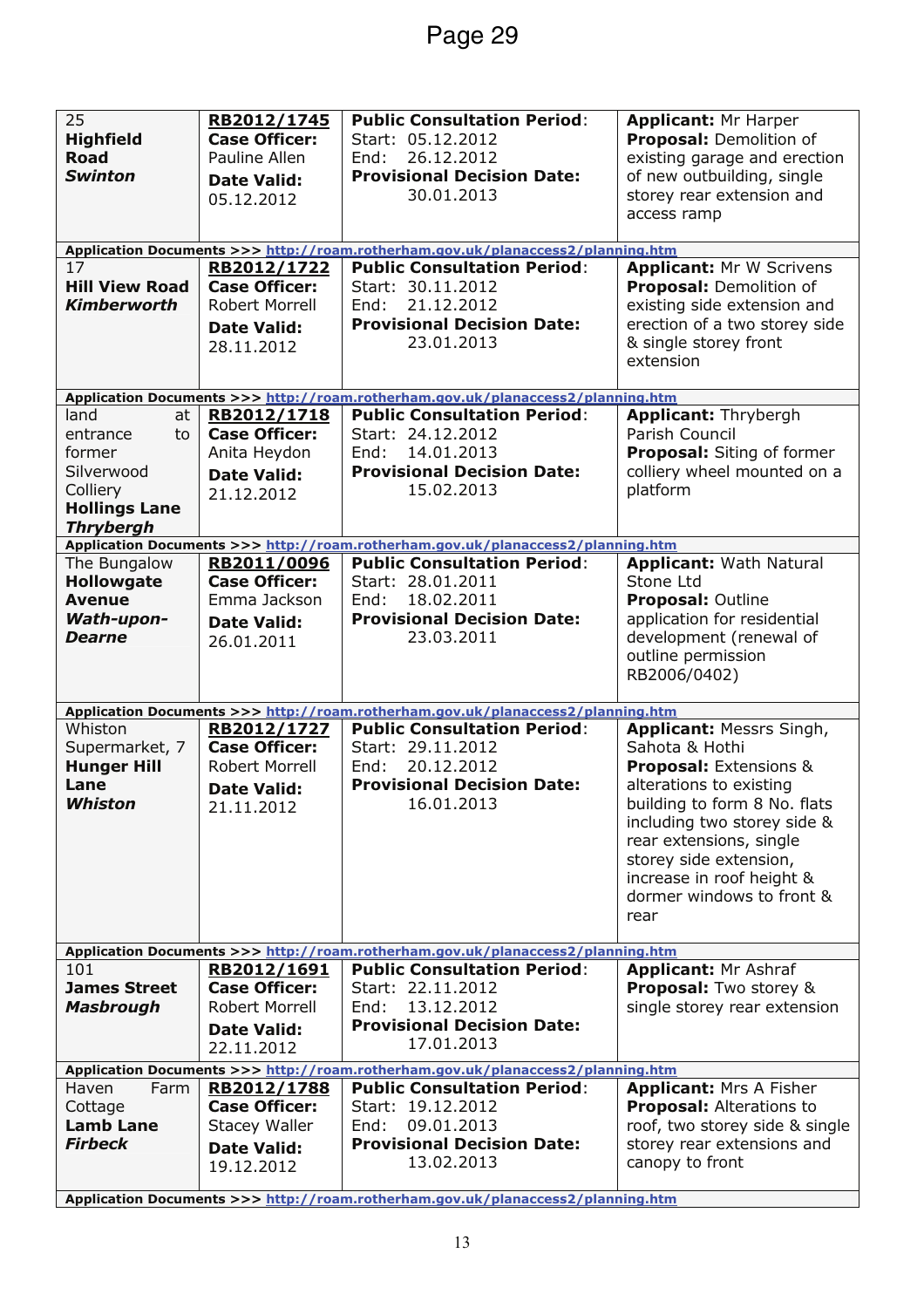| 21                   | RB2012/1786          | <b>Public Consultation Period:</b>                                                                    | <b>Applicant: Miss J Allen</b> |
|----------------------|----------------------|-------------------------------------------------------------------------------------------------------|--------------------------------|
| <b>Lansdowne</b>     | <b>Case Officer:</b> | Start: 20.12.2012                                                                                     | <b>Proposal:</b> Single storey |
| <b>Crescent</b>      | Debbie Morris        | 10.01.2013<br>End:                                                                                    | front extension                |
| <b>Swinton</b>       |                      | <b>Provisional Decision Date:</b>                                                                     |                                |
|                      | <b>Date Valid:</b>   | 12.02.2013                                                                                            |                                |
|                      | 18.12.2012           |                                                                                                       |                                |
|                      |                      | Application Documents >>> http://roam.rotherham.gov.uk/planaccess2/planning.htm                       |                                |
| 25                   | RB2012/1756          | <b>Public Consultation Period:</b>                                                                    | <b>Applicant: Mrs L Knight</b> |
| <b>Larkspur</b>      | <b>Case Officer:</b> | Start: 14.12.2012                                                                                     | Proposal: Demolition of        |
| <b>Close</b>         | Debbie Morris        | 04.01.2013<br>End:                                                                                    | existing conservatory and      |
| <b>Swinton</b>       |                      | <b>Provisional Decision Date:</b>                                                                     | erection of a single storey    |
|                      | <b>Date Valid:</b>   | 07.02.2013                                                                                            | side & rear extension          |
|                      | 13.12.2012           |                                                                                                       |                                |
|                      |                      |                                                                                                       |                                |
|                      |                      | Application Documents >>> http://roam.rotherham.gov.uk/planaccess2/planning.htm                       |                                |
| Natwest 13           | RB2012/1418          | <b>Public Consultation Period:</b>                                                                    | <b>Applicant: Natwest Plc</b>  |
| Laughton             | <b>Case Officer:</b> | Start: 20.11.2012                                                                                     | Proposal: Display 1 No.        |
| <b>Road</b>          | <b>Stacey Waller</b> | 11.12.2012<br>End:                                                                                    | internally illuminated ATM     |
| <b>Dinnington</b>    | <b>Date Valid:</b>   | <b>Provisional Decision Date:</b>                                                                     | surround                       |
|                      | 19.11.2012           | 14.01.2013                                                                                            |                                |
|                      |                      |                                                                                                       |                                |
|                      |                      | Application Documents >>> http://roam.rotherham.gov.uk/planaccess2/planning.htm                       |                                |
| Police<br>Station    | RB2012/1753          | <b>Public Consultation Period:</b>                                                                    | Applicant: South Yorkshire     |
| 149-151              | <b>Case Officer:</b> | Start: 06.12.2012                                                                                     | Police Authority               |
| Laughton             | <b>Stacey Waller</b> | 27.12.2012<br>End:                                                                                    | Proposal: Siting of a          |
| <b>Road</b>          | <b>Date Valid:</b>   | <b>Provisional Decision Date:</b>                                                                     | storage container and          |
| <b>Dinnington</b>    | 04.12.2012           | 29.01.2013                                                                                            | associated fencing             |
|                      |                      |                                                                                                       |                                |
|                      |                      | Application Documents >>> http://roam.rotherham.gov.uk/planaccess2/planning.htm                       |                                |
|                      |                      |                                                                                                       |                                |
| <b>9A</b>            |                      |                                                                                                       |                                |
|                      | RB2012/1674          | <b>Public Consultation Period:</b>                                                                    | <b>Applicant: Mr &amp; Mrs</b> |
| Laughton             | <b>Case Officer:</b> | Start: 26.11.2012                                                                                     | Blackwell                      |
| <b>Road</b>          | Stacey Waller        | 17.12.2012<br>End:                                                                                    | <b>Proposal: Formation of</b>  |
| <b>Thurcroft</b>     | <b>Date Valid:</b>   | <b>Provisional Decision Date:</b>                                                                     | means of access and            |
|                      | 16.11.2012           | 11.01.2013                                                                                            | hardstanding                   |
|                      |                      |                                                                                                       |                                |
|                      |                      | Application Documents >>> http://roam.rotherham.gov.uk/planaccess2/planning.htm                       |                                |
| Gorsefield Farm      | RB2010/0861          | <b>Public Consultation Period:</b>                                                                    | Applicant: H Jones & Son       |
| <b>Lidget Lane</b>   | <b>Case Officer:</b> | Start: 08.07.2010                                                                                     | Proposal: Application for      |
| <b>Bramley</b>       | Matthew              | End:<br>29.07.2010                                                                                    | variation to Condition 8       |
|                      | Temperton            | <b>Provisional Decision Date:</b>                                                                     | (operations to be inside       |
|                      | <b>Date Valid:</b>   | 27.08.2010                                                                                            | barn), Condition 10 (hours of  |
|                      |                      |                                                                                                       | deliveries), Condition 11      |
|                      | 02.07.2010           |                                                                                                       | (Number of deliveries) and     |
|                      |                      |                                                                                                       |                                |
|                      |                      |                                                                                                       | Condition14 (materials         |
|                      |                      |                                                                                                       | produced shall not be          |
|                      |                      |                                                                                                       | exported) imposed by           |
|                      |                      |                                                                                                       | RB2007/2080                    |
|                      |                      |                                                                                                       |                                |
|                      |                      | Application Documents >>> http://roam.rotherham.gov.uk/planaccess2/planning.htm                       |                                |
| <b>Rock Mount</b>    | RB2012/1800          | <b>Public Consultation Period:</b>                                                                    | <b>Applicant: Mr D Nos</b>     |
| <b>Lindrick Dale</b> | <b>Case Officer:</b> | Start: 21.12.2012                                                                                     | <b>Proposal:</b> Erection of   |
| <b>Lindrick</b>      | Matthew Peck         | 11.01.2013<br>End:                                                                                    | dwellinghouse (amendment       |
|                      | <b>Date Valid:</b>   | <b>Provisional Decision Date:</b>                                                                     | to previously approved         |
|                      | 20.12.2012           | 14.02.2013                                                                                            | permission RB2010/1437)        |
|                      |                      | Application Documents $\rightarrow \rightarrow$ http://roam.rotherham.gov.uk/planacesca//planning.htm |                                |

**Application Documents**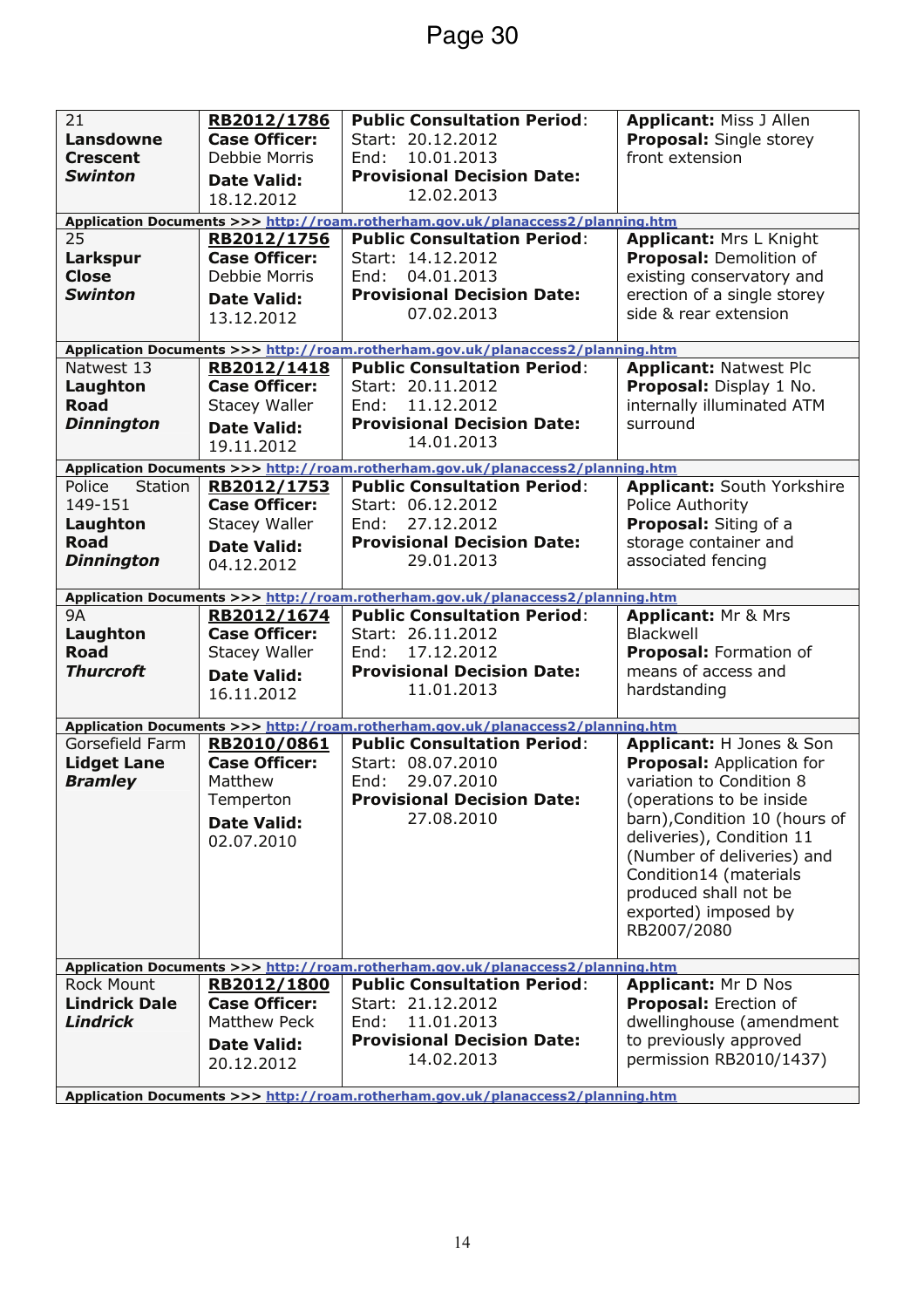| off<br>Hall<br>land<br>Croft/<br><b>Lindum Drive</b><br><b>Wickersley</b> | RB2012/0607<br><b>Case Officer:</b><br>Matthew<br>Temperton<br><b>Date Valid:</b><br>14.06.2012 | <b>Public Consultation Period:</b><br>Start: 14.06.2012<br>05.07.2012<br>End:<br><b>Provisional Decision Date:</b><br>09.08.2012 | Applicant: R, J & R Hibberd<br>& S French<br><b>Proposal: Outline</b><br>application including details<br>of access for up to 24 No.<br>dwellings                                                                                                                                                                                   |
|---------------------------------------------------------------------------|-------------------------------------------------------------------------------------------------|----------------------------------------------------------------------------------------------------------------------------------|-------------------------------------------------------------------------------------------------------------------------------------------------------------------------------------------------------------------------------------------------------------------------------------------------------------------------------------|
|                                                                           |                                                                                                 | Application Documents >>> http://roam.rotherham.gov.uk/planaccess2/planning.htm                                                  |                                                                                                                                                                                                                                                                                                                                     |
| Bargain Booze<br><b>Lordens Hill</b><br><b>Dinnington</b>                 | RB2012/1671<br><b>Case Officer:</b><br>Matthew Peck<br><b>Date Valid:</b><br>19.11.2012         | <b>Public Consultation Period:</b><br>Start:<br>End:<br><b>Provisional Decision Date:</b><br>17.12.2012                          | <b>Applicant: Mr P Samra</b><br><b>Proposal: Non material</b><br>amendment to application<br>RB2010/1421 to include<br>alterations to front of<br>building, window & door<br>details, ground floor layout,<br>security fencing, car park<br>layout & opening hours                                                                  |
|                                                                           |                                                                                                 | Application Documents >>> http://roam.rotherham.gov.uk/planaccess2/planning.htm                                                  |                                                                                                                                                                                                                                                                                                                                     |
| Bargain Booze<br><b>Lordens Hill</b><br><b>Dinnington</b>                 | RB2012/1672<br><b>Case Officer:</b><br>Matthew Peck<br><b>Date Valid:</b><br>27.11.2012         | <b>Public Consultation Period:</b><br>Start: 07.12.2012<br>End:<br>28.12.2012<br><b>Provisional Decision Date:</b><br>22.01.2013 | <b>Applicant: Mr P Samra</b><br>Proposal: Installation of<br>security shutters to ground<br>floor windows and doors                                                                                                                                                                                                                 |
|                                                                           |                                                                                                 | Application Documents >>> http://roam.rotherham.gov.uk/planaccess2/planning.htm                                                  |                                                                                                                                                                                                                                                                                                                                     |
| Bargain Booze<br><b>Lordens Hill</b><br><b>Dinnington</b>                 | RB2012/1673<br><b>Case Officer:</b><br><b>Stacey Waller</b><br><b>Date Valid:</b><br>26.11.2012 | <b>Public Consultation Period:</b><br>Start: 23.11.2012<br>14.12.2012<br>End:<br><b>Provisional Decision Date:</b><br>21.01.2013 | <b>Applicant: Mr P Samra</b><br>Proposal: Display 1 No.<br>non-illuminated fascia sign<br>and 1 No. non-illuminated<br>free-standing sign                                                                                                                                                                                           |
|                                                                           |                                                                                                 | Application Documents >>> http://roam.rotherham.gov.uk/planaccess2/planning.htm                                                  |                                                                                                                                                                                                                                                                                                                                     |
| Manor Farm<br><b>Low Lane</b><br>Carr                                     | RB2012/1590<br><b>Case Officer:</b><br>Matthew<br>Temperton<br><b>Date Valid:</b><br>15.11.2012 | <b>Public Consultation Period:</b><br>Start: 19.11.2012<br>10.12.2012<br>End:<br><b>Provisional Decision Date:</b><br>10.01.2013 | Applicant: Mr & Mrs Bell<br>Proposal: Demolition of<br>various farm buildings,<br>conversion of existing<br>outbuilding to<br>dwellinghouse, erection of 2<br>No. stable blocks, viewing<br>building and rehabilitation<br>unit and formation of<br>manege, walking circle and<br>lunge pen and use of land<br>for keeping of horse |
|                                                                           |                                                                                                 | Application Documents >>> http://roam.rotherham.gov.uk/planaccess2/planning.htm                                                  |                                                                                                                                                                                                                                                                                                                                     |
| land at 113<br><b>Main Street</b><br><b>Aughton</b>                       | RB2012/1679<br><b>Case Officer:</b><br>Andrew West<br><b>Date Valid:</b><br>19.11.2012          | <b>Public Consultation Period:</b><br>Start: 03.12.2012<br>24.12.2012<br>End:<br><b>Provisional Decision Date:</b><br>14.01.2013 | <b>Applicant: Mr T Connolly</b><br><b>Proposal: Outline</b><br>application for the erection<br>of a dwelling including<br>details of access, layout and<br>scale (renewal of permission<br>RB2009/1282)                                                                                                                             |
|                                                                           |                                                                                                 | Application Documents >>> http://roam.rotherham.gov.uk/planaccess2/planning.htm                                                  |                                                                                                                                                                                                                                                                                                                                     |

15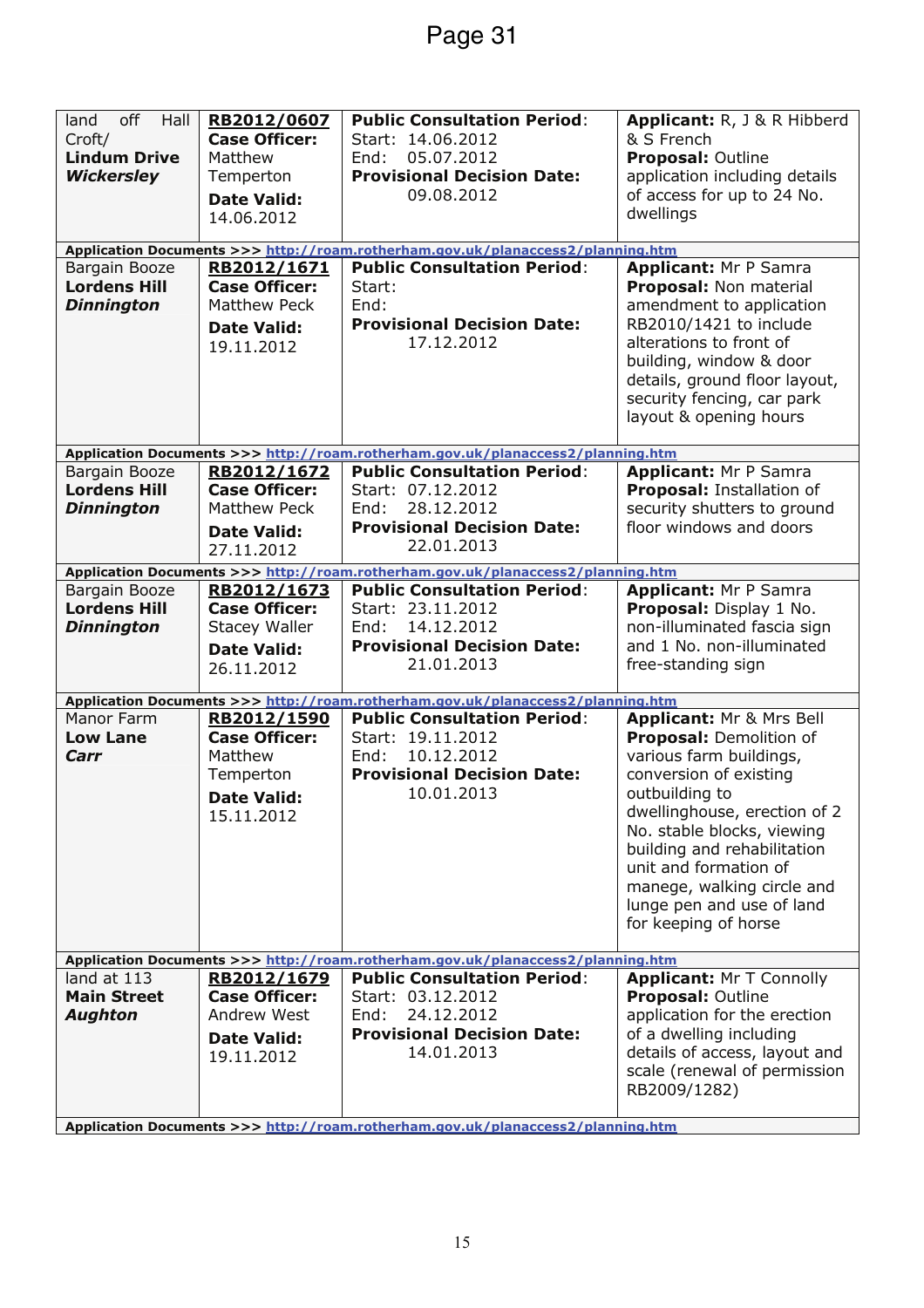| Sceptre Point<br><b>Mangham</b><br><b>Road</b><br><b>Parkgate</b> | RB2012/1670<br><b>Case Officer:</b><br>Anthony Lowe<br><b>Date Valid:</b><br>28.11.2012 | <b>Public Consultation Period:</b><br>Start: 18.12.2012<br>08.01.2013<br>End:<br><b>Provisional Decision Date:</b><br>23.01.2013 | <b>Applicant: Principal</b><br><b>Building Products Ltd</b><br><b>Proposal: Alterations to</b><br>front elevation to form office<br>space |
|-------------------------------------------------------------------|-----------------------------------------------------------------------------------------|----------------------------------------------------------------------------------------------------------------------------------|-------------------------------------------------------------------------------------------------------------------------------------------|
|                                                                   |                                                                                         |                                                                                                                                  |                                                                                                                                           |
| 33                                                                |                                                                                         | Application Documents >>> http://roam.rotherham.gov.uk/planaccess2/planning.htm                                                  |                                                                                                                                           |
| <b>Manor Road</b>                                                 | RB2012/1747<br><b>Case Officer:</b>                                                     | <b>Public Consultation Period:</b><br>Start: 11.12.2012                                                                          | Applicant: Mr C Breedon<br><b>Proposal:</b> Single storey                                                                                 |
| <b>Brampton</b>                                                   | Debbie Morris                                                                           | 01.01.2013<br>End:                                                                                                               | front extension                                                                                                                           |
| <b>Bierlow</b>                                                    | <b>Date Valid:</b>                                                                      | <b>Provisional Decision Date:</b>                                                                                                |                                                                                                                                           |
|                                                                   | 07.12.2012                                                                              | 01.02.2013                                                                                                                       |                                                                                                                                           |
|                                                                   |                                                                                         | Application Documents >>> http://roam.rotherham.gov.uk/planaccess2/planning.htm                                                  |                                                                                                                                           |
| 60                                                                | RB2012/1659                                                                             | <b>Public Consultation Period:</b>                                                                                               | Applicant: Mr D Skidmore                                                                                                                  |
| <b>Manor Road</b>                                                 | <b>Case Officer:</b>                                                                    | Start: 30.11.2012                                                                                                                | Proposal: Demolition of                                                                                                                   |
| <b>Maltby</b>                                                     | Anita Heydon                                                                            | End:<br>21.12.2012                                                                                                               | existing conservatory and                                                                                                                 |
|                                                                   | <b>Date Valid:</b>                                                                      | <b>Provisional Decision Date:</b>                                                                                                | erection of a single storey                                                                                                               |
|                                                                   | 30.11.2012                                                                              | 25.01.2013                                                                                                                       | rear extension                                                                                                                            |
|                                                                   |                                                                                         | Application Documents >>> http://roam.rotherham.gov.uk/planaccess2/planning.htm                                                  |                                                                                                                                           |
| land<br>at                                                        | RB2012/1555                                                                             | <b>Public Consultation Period:</b>                                                                                               | <b>Applicant: Mr K Swain</b>                                                                                                              |
| Fiddleneck Lane                                                   | <b>Case Officer:</b>                                                                    | Start: 05.11.2012                                                                                                                | <b>Proposal:</b> Use of part of                                                                                                           |
| off                                                               | Andrew West                                                                             | 26.11.2012<br>End:                                                                                                               | building as café                                                                                                                          |
| <b>Mansfield</b>                                                  | <b>Date Valid:</b>                                                                      | <b>Provisional Decision Date:</b>                                                                                                |                                                                                                                                           |
| <b>Road</b><br><b>Aston</b>                                       | 05.11.2012                                                                              | 31.12.2012                                                                                                                       |                                                                                                                                           |
|                                                                   |                                                                                         | Application Documents >>> http://roam.rotherham.gov.uk/planaccess2/planning.htm                                                  |                                                                                                                                           |
| Wales<br>Former                                                   | RB2012/0559                                                                             | <b>Public Consultation Period:</b>                                                                                               | <b>Applicant: Mr J Price</b>                                                                                                              |
| Sewage<br>Bar                                                     | <b>Case Officer:</b>                                                                    | Start: 25.04.2012                                                                                                                | Proposal: Use of land as                                                                                                                  |
| Treatment                                                         | David Temple                                                                            | 16.05.2012<br>End:                                                                                                               | residential caravan site for                                                                                                              |
| Works                                                             | <b>Date Valid:</b>                                                                      | <b>Provisional Decision Date:</b>                                                                                                | siting of 4 caravans and 4                                                                                                                |
| <b>Mansfield</b>                                                  | 12.04.2012                                                                              | 07.06.2012                                                                                                                       | portable toilets with                                                                                                                     |
| <b>Road</b><br>Wales                                              |                                                                                         |                                                                                                                                  | associated hardstanding<br>area for use by 3 gypsy                                                                                        |
|                                                                   |                                                                                         |                                                                                                                                  | families and formation of                                                                                                                 |
|                                                                   |                                                                                         |                                                                                                                                  | new access track                                                                                                                          |
|                                                                   |                                                                                         |                                                                                                                                  |                                                                                                                                           |
|                                                                   |                                                                                         | Application Documents >>> http://roam.rotherham.gov.uk/planaccess2/planning.htm                                                  |                                                                                                                                           |
| Valley<br>Dearne<br>College                                       | RB2012/1475<br><b>Case Officer:</b>                                                     | <b>Public Consultation Period:</b><br>Start: 10.10.2012                                                                          | <b>Applicant: Dearne Valley</b><br>College                                                                                                |
| <b>Manvers Centre</b>                                             | Debbie Morris                                                                           | 31.10.2012<br>End:                                                                                                               | Proposal: Erection of                                                                                                                     |
| <b>Manvers Park</b>                                               | <b>Date Valid:</b>                                                                      | <b>Provisional Decision Date:</b>                                                                                                | galvanised steel workshop                                                                                                                 |
| <b>Manvers</b>                                                    | 13.12.2012                                                                              | 07.02.2013                                                                                                                       |                                                                                                                                           |
|                                                                   |                                                                                         | Application Documents >>> http://roam.rotherham.gov.uk/planaccess2/planning.htm                                                  |                                                                                                                                           |
| Fitzwilliam                                                       | RB2010/1389                                                                             | <b>Public Consultation Period:</b>                                                                                               | <b>Applicant: Ben Bailey</b>                                                                                                              |
| Fields                                                            | <b>Case Officer:</b>                                                                    | Start: 20.10.2010                                                                                                                | Homes                                                                                                                                     |
| <b>Manvers Way</b>                                                | Emma Jackson                                                                            | 10.11.2010<br>End:                                                                                                               | <b>Proposal:</b> Erection of                                                                                                              |
| <b>Manvers</b>                                                    | <b>Date Valid:</b>                                                                      | <b>Provisional Decision Date:</b>                                                                                                | residential development                                                                                                                   |
|                                                                   | 18.10.2010                                                                              | 17.01.2011                                                                                                                       | comprising 48no. two storey                                                                                                               |
|                                                                   |                                                                                         |                                                                                                                                  | dwellinghouses, 45no. two<br>storey dwellinghouses with                                                                                   |
|                                                                   |                                                                                         |                                                                                                                                  | rooms in the roofspace,                                                                                                                   |
|                                                                   |                                                                                         |                                                                                                                                  | 17no. three storey                                                                                                                        |
|                                                                   |                                                                                         |                                                                                                                                  | dwellinghouses and 1no.                                                                                                                   |
|                                                                   |                                                                                         |                                                                                                                                  | three storey apartment block                                                                                                              |
|                                                                   |                                                                                         |                                                                                                                                  | to form 12no. Apartments                                                                                                                  |
|                                                                   |                                                                                         | Application Documents >>> http://roam.rotherham.gov.uk/planaccess2/planning.htm                                                  |                                                                                                                                           |
|                                                                   |                                                                                         |                                                                                                                                  |                                                                                                                                           |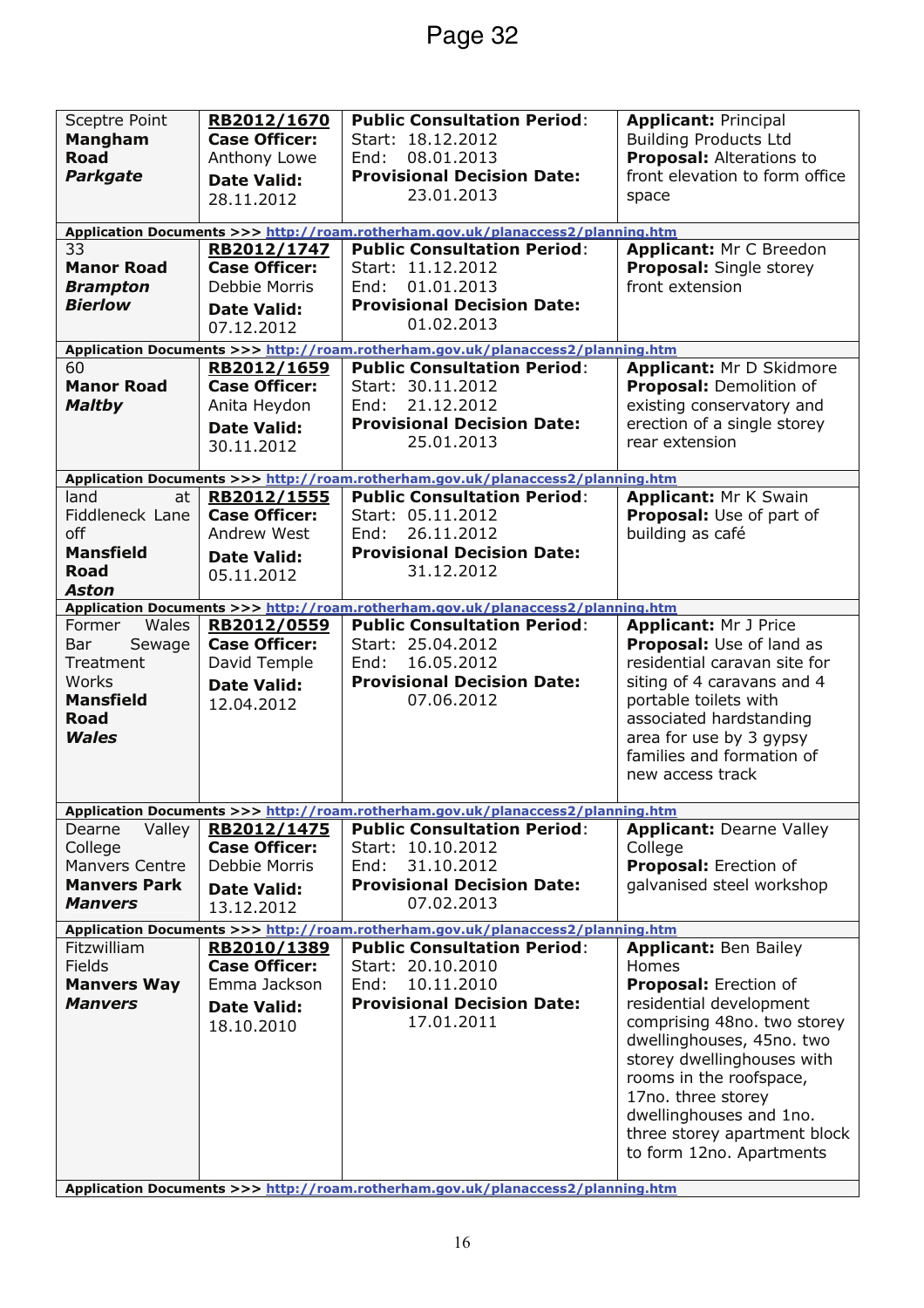| land at<br><b>Manvers Way</b><br><b>Manvers</b>   | RB2012/1797<br><b>Case Officer:</b><br>Anthony Lowe<br><b>Date Valid:</b><br>19.12.2012 | <b>Public Consultation Period:</b><br>Start: 24.12.2012<br>14.01.2013<br>End:<br><b>Provisional Decision Date:</b><br>16.01.2013 | <b>Applicant: Strata Homes</b><br>Ltd<br>Proposal: Non material<br>amendment to application<br>RB2011/1605 to include<br>substitution of 6 No. plots<br>and alterations to private<br>drives |
|---------------------------------------------------|-----------------------------------------------------------------------------------------|----------------------------------------------------------------------------------------------------------------------------------|----------------------------------------------------------------------------------------------------------------------------------------------------------------------------------------------|
|                                                   |                                                                                         | Application Documents >>> http://roam.rotherham.gov.uk/planaccess2/planning.htm                                                  |                                                                                                                                                                                              |
| 56<br><b>Marlowe Road</b><br><b>Herringthorpe</b> | RB2012/1665<br><b>Case Officer:</b><br>Winsze Lam                                       | <b>Public Consultation Period:</b><br>Start: 26.11.2012<br>17.12.2012<br>End:                                                    | Applicant: Mr M Khan<br>Proposal: Two storey side<br>& rear extension with rooms                                                                                                             |
|                                                   | <b>Date Valid:</b><br>26.11.2012                                                        | <b>Provisional Decision Date:</b><br>21.01.2013                                                                                  | in the roofspace, single<br>storey front & rear<br>extensions and dormer<br>window to rear                                                                                                   |
|                                                   |                                                                                         | Application Documents >>> http://roam.rotherham.gov.uk/planaccess2/planning.htm                                                  |                                                                                                                                                                                              |
| Meadowbank                                        | RB2012/1606                                                                             | <b>Public Consultation Period:</b>                                                                                               | <b>Applicant: Stankerr 200</b>                                                                                                                                                               |
| Works                                             | <b>Case Officer:</b>                                                                    | Start: 07.11.2012                                                                                                                | Ltd                                                                                                                                                                                          |
| <b>Meadowbank</b>                                 | Lisa Brooks                                                                             | 28.11.2012<br>End:                                                                                                               | Proposal: Use of land as an                                                                                                                                                                  |
| <b>Road</b>                                       | <b>Date Valid:</b>                                                                      | <b>Provisional Decision Date:</b>                                                                                                | open storage area for                                                                                                                                                                        |
| <b>Kimberworth</b>                                | 05.11.2012                                                                              | 31.12.2012                                                                                                                       | portable accommodation<br>buildings and<br>caravans/motorhomes/cars<br>for a temporary period of 5<br>years                                                                                  |
|                                                   |                                                                                         | Application Documents >>> http://roam.rotherham.gov.uk/planaccess2/planning.htm                                                  |                                                                                                                                                                                              |
| Glass Solutions<br>Saint<br>Gobain                | RB2012/1754<br><b>Case Officer:</b>                                                     | <b>Public Consultation Period:</b><br>Start: 13.12.2012                                                                          | <b>Applicant: Saint Gobain</b><br><b>Building Distribution</b>                                                                                                                               |
| Ltd                                               | Debbie Morris                                                                           | 03.01.2013<br>End:                                                                                                               | Proposal: Increase width of                                                                                                                                                                  |
| <b>Meadows</b>                                    |                                                                                         | <b>Provisional Decision Date:</b>                                                                                                | vehicle access from 7m to                                                                                                                                                                    |
| <b>Road</b>                                       | <b>Date Valid:</b><br>12.12.2012                                                        | 06.02.2013                                                                                                                       | 9.25m and installation of                                                                                                                                                                    |
| <b>Manvers</b>                                    |                                                                                         |                                                                                                                                  | security gate                                                                                                                                                                                |
|                                                   |                                                                                         | Application Documents >>> http://roam.rotherham.gov.uk/planaccess2/planning.htm                                                  |                                                                                                                                                                                              |
| 49                                                | RB2012/1731                                                                             | <b>Public Consultation Period:</b>                                                                                               | <b>Applicant: Mrs D Heald</b>                                                                                                                                                                |
| <b>Melton Green</b>                               | <b>Case Officer:</b>                                                                    | Start: 24.12.2012                                                                                                                | <b>Proposal:</b> Single storey                                                                                                                                                               |
| Wath-upon-                                        | Debbie Morris                                                                           | 14.01.2013<br>End:                                                                                                               | rear extension                                                                                                                                                                               |
| <b>Dearne</b>                                     | <b>Date Valid:</b>                                                                      | <b>Provisional Decision Date:</b><br>15.02.2013                                                                                  |                                                                                                                                                                                              |
|                                                   | 21.12.2012                                                                              |                                                                                                                                  |                                                                                                                                                                                              |
|                                                   |                                                                                         | Application Documents >>> http://roam.rotherham.gov.uk/planaccess2/planning.htm                                                  |                                                                                                                                                                                              |
| adjacent<br>land<br>34                            | RB2013/0008<br><b>Case Officer:</b>                                                     | <b>Public Consultation Period:</b><br>Start: 04.01.2013                                                                          | <b>Applicant: Mr Gray</b><br>Proposal: Erection of two                                                                                                                                       |
| <b>Melton Green</b>                               | Emma Jackson                                                                            | 25.01.2013<br>End:                                                                                                               | storey dwellinghouse and                                                                                                                                                                     |
| Wath-upon-                                        | <b>Date Valid:</b>                                                                      | <b>Provisional Decision Date:</b>                                                                                                | outbuildings                                                                                                                                                                                 |
| <b>Dearne</b>                                     | 03.01.2013                                                                              | 28.02.2013                                                                                                                       |                                                                                                                                                                                              |
|                                                   |                                                                                         | Application Documents >>> http://roam.rotherham.gov.uk/planaccess2/planning.htm                                                  |                                                                                                                                                                                              |
| Highfield Farm                                    | RB2010/0970<br><b>Case Officer:</b>                                                     | <b>Public Consultation Period:</b><br>Start: 27.07.2010                                                                          | <b>Applicant: Fitzwilliam</b>                                                                                                                                                                |
| <b>Melton High</b><br><b>Street</b>               | Emma Jackson                                                                            | 17.08.2010<br>End:                                                                                                               | (Wentworth) Estates<br><b>Proposal: Outline</b>                                                                                                                                              |
| <b>Wath-upon-</b>                                 |                                                                                         | <b>Provisional Decision Date:</b>                                                                                                | application for the erection                                                                                                                                                                 |
| <b>Dearne</b>                                     | <b>Date Valid:</b><br>23.07.2010                                                        | 22.10.2010                                                                                                                       | of 51 No. dwellings including<br>details of access                                                                                                                                           |
|                                                   |                                                                                         |                                                                                                                                  |                                                                                                                                                                                              |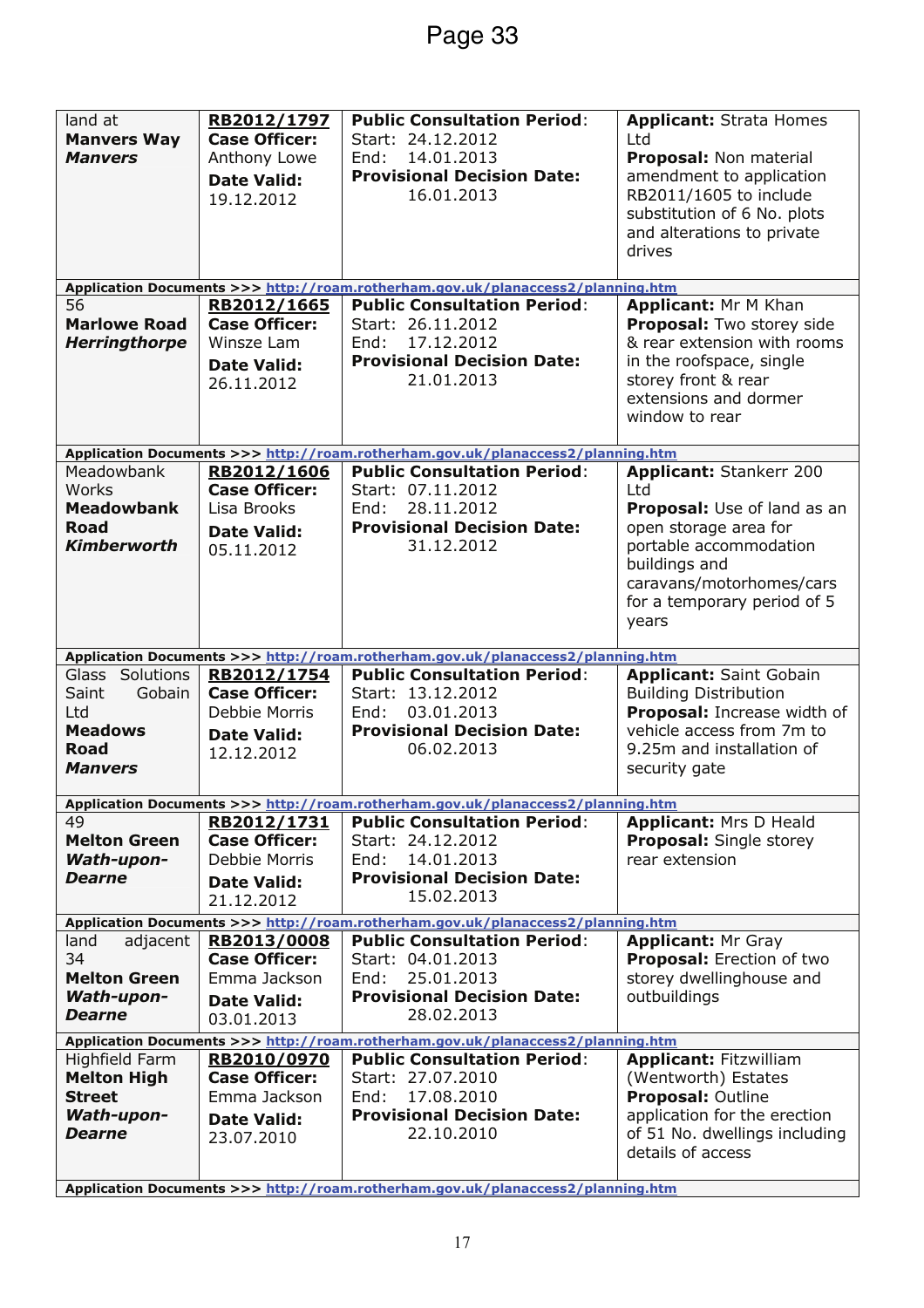| Highfield Farm<br><b>Melton High</b><br><b>Street</b><br>Wath-upon-<br><b>Dearne</b>            | RB2010/1427<br><b>Case Officer:</b><br>Emma Jackson<br><b>Date Valid:</b><br>01.11.2010          | <b>Public Consultation Period:</b><br>Start: 05.11.2010<br>26.11.2010<br>End:<br><b>Provisional Decision Date:</b><br>31.01.2011 | <b>Applicant: Fitzwilliam</b><br>(Wentworth) Estates<br>Proposal: Erection of 19<br>No. two storey<br>dwellinghouses (amendment<br>to RB2010/0965)                                                                                                                      |
|-------------------------------------------------------------------------------------------------|--------------------------------------------------------------------------------------------------|----------------------------------------------------------------------------------------------------------------------------------|-------------------------------------------------------------------------------------------------------------------------------------------------------------------------------------------------------------------------------------------------------------------------|
|                                                                                                 |                                                                                                  | Application Documents >>> http://roam.rotherham.gov.uk/planaccess2/planning.htm                                                  |                                                                                                                                                                                                                                                                         |
| land at Highfield<br>Farm<br><b>Melton High</b><br><b>Street</b><br>Wath-upon-<br><b>Dearne</b> | RB2012/1640<br><b>Case Officer:</b><br>Emma Jackson<br><b>Date Valid:</b><br>19.12.2012          | <b>Public Consultation Period:</b><br>Start: 05.12.2012<br>26.12.2012<br>End:<br><b>Provisional Decision Date:</b><br>13.02.2013 | <b>Applicant: Milton</b><br>(Peterborough) Estates<br><b>Proposal: Outline</b><br>application for the demolition<br>of existing redundant farm<br>buildings & creation of<br>residential development<br>including details of access                                     |
|                                                                                                 |                                                                                                  | Application Documents >>> http://roam.rotherham.gov.uk/planaccess2/planning.htm                                                  |                                                                                                                                                                                                                                                                         |
| Templeborough<br>House<br><b>Mill Close</b><br><b>Templeboroug</b><br>h                         | RB2012/1591<br><b>Case Officer:</b><br><b>Robert Morrell</b><br><b>Date Valid:</b><br>03.01.2013 | <b>Public Consultation Period:</b><br>Start:<br>End:<br><b>Provisional Decision Date:</b><br>30.01.2013                          | <b>Applicant: Aesseal PLC</b><br><b>Proposal:</b> Application to<br>determine whether prior<br>approval is required of the<br>method of demolition and<br>restoration of the site re:<br>demolition of two storey and<br>single storey laboratory<br>buildings          |
|                                                                                                 |                                                                                                  | Application Documents >>> http://roam.rotherham.gov.uk/planaccess2/planning.htm                                                  |                                                                                                                                                                                                                                                                         |
|                                                                                                 |                                                                                                  |                                                                                                                                  |                                                                                                                                                                                                                                                                         |
| Mill House<br><b>Mill Road</b><br><b>Treeton</b>                                                | RB2012/1117<br><b>Case Officer:</b><br>Andrew West<br><b>Date Valid:</b><br>26.07.2012           | <b>Public Consultation Period:</b><br>Start: 01.08.2012<br>22.08.2012<br>End:<br><b>Provisional Decision Date:</b><br>20.09.2012 | Applicant: Mr S Morgan<br>Proposal: Demolition of<br>existing building and<br>erection of two semi-<br>detached dwellings<br>(amendment to<br>RB2011/1734)                                                                                                              |
|                                                                                                 |                                                                                                  | Application Documents >>> http://roam.rotherham.gov.uk/planaccess2/planning.htm                                                  |                                                                                                                                                                                                                                                                         |
| Mill House<br><b>Mill Road</b><br><b>Treeton</b>                                                | RB2012/1118<br><b>Case Officer:</b><br>Matthew Peck<br><b>Date Valid:</b><br>26.07.2012          | <b>Public Consultation Period:</b><br>Start: 01.08.2012<br>22.08.2012<br>End:<br><b>Provisional Decision Date:</b><br>20.09.2012 | <b>Applicant: Mr S Morgan</b><br><b>Proposal: Listed Building</b><br>Consent for demolition of<br>existing building                                                                                                                                                     |
|                                                                                                 |                                                                                                  | Application Documents >>> http://roam.rotherham.gov.uk/planaccess2/planning.htm                                                  |                                                                                                                                                                                                                                                                         |
| land off<br><b>Monksbridge</b><br><b>Road</b><br><b>Dinnington</b>                              | RB2012/1548<br><b>Case Officer:</b><br>Matthew Peck<br><b>Date Valid:</b><br>22.10.2012          | <b>Public Consultation Period:</b><br>Start: 24.10.2012<br>14.11.2012<br>End:<br><b>Provisional Decision Date:</b><br>17.12.2012 | <b>Applicant: Aggregate</b><br>Industries<br><b>Proposal: Outline</b><br>application for demolition of<br>existing building and<br>redevelopment of land for<br>the erection of up to 49 No.<br>dwellinghouses and B1 (Use<br>Class B1), including details<br>of access |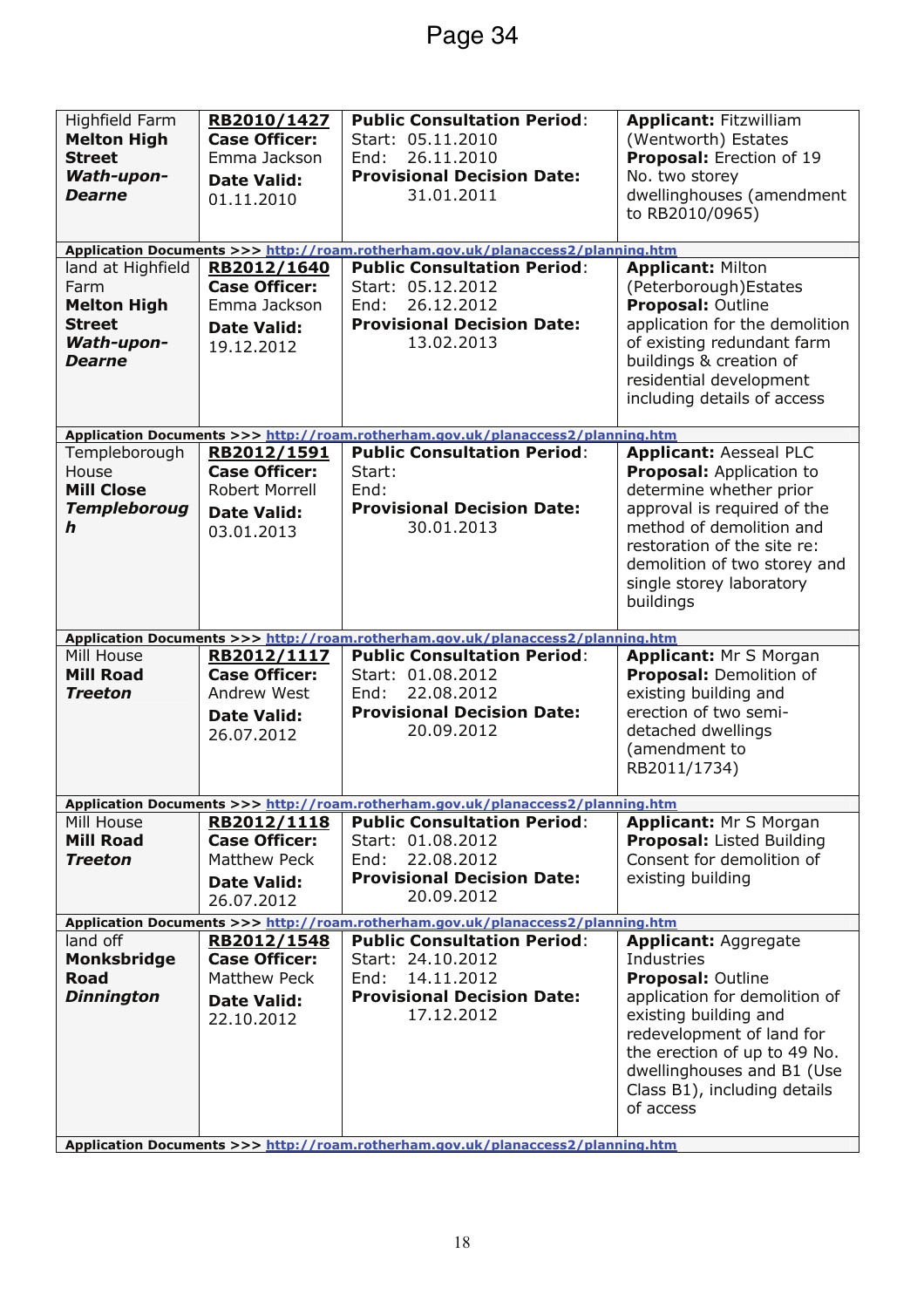| Monkwood            | RB2012/1733          | <b>Public Consultation Period:</b>                                              | <b>Applicant: Monkwood</b>      |
|---------------------|----------------------|---------------------------------------------------------------------------------|---------------------------------|
| Primary School      | <b>Case Officer:</b> | Start: 03.12.2012                                                               | Primary School                  |
| Monkwood            | Anthony Lowe         | 24.12.2012<br>End:                                                              | Proposal: Erection of a         |
| <b>Road</b>         | <b>Date Valid:</b>   | <b>Provisional Decision Date:</b>                                               | canopy                          |
| <b>Rawmarsh</b>     | 30.11.2012           | 25.01.2013                                                                      |                                 |
|                     |                      | Application Documents >>> http://roam.rotherham.gov.uk/planaccess2/planning.htm |                                 |
| Valley Childrens    | RB2012/1702          | <b>Public Consultation Period:</b>                                              | <b>Applicant: Broom Valley</b>  |
| Centre              | <b>Case Officer:</b> | Start: 30.11.2012                                                               | School & Valley Childrens       |
| <b>Moorgate</b>     | Luke Herring         | 21.12.2012<br>End:                                                              | Centre                          |
| <b>Grove</b>        | <b>Date Valid:</b>   | <b>Provisional Decision Date:</b>                                               | Proposal: Formation of car      |
| <b>Moorgate</b>     | 29.11.2012           | 24.01.2013                                                                      | park                            |
|                     |                      |                                                                                 |                                 |
|                     |                      | Application Documents >>> http://roam.rotherham.gov.uk/planaccess2/planning.htm |                                 |
| Rotherham           | RB2009/0455          | <b>Public Consultation Period:</b>                                              | <b>Applicant: Rotherham NHS</b> |
| General             | <b>Case Officer:</b> | Start: 20.04.2009                                                               | <b>Foundation Trust</b>         |
| Hospital            | Emma Jackson         | 11.05.2009<br>End:                                                              | <b>Proposal: Outline</b>        |
| <b>Moorgate</b>     | <b>Date Valid:</b>   | <b>Provisional Decision Date:</b>                                               | application for multi-storey    |
| <b>Road</b>         | 01.10.2009           | 26.11.2009                                                                      | car park                        |
| <b>Moorgate</b>     |                      |                                                                                 |                                 |
|                     |                      | Application Documents >>> http://roam.rotherham.gov.uk/planaccess2/planning.htm |                                 |
| Union<br>House      | RB2012/1567          | <b>Public Consultation Period:</b>                                              | <b>Applicant: Mr M Fisher</b>   |
| 42B                 | <b>Case Officer:</b> | Start: 13.11.2012                                                               | Proposal: Change of use         |
| <b>Moorgate</b>     | Anthony Lowe         | 04.12.2012<br>End:                                                              | from commercial (use class      |
| <b>Road</b>         | <b>Date Valid:</b>   | <b>Provisional Decision Date:</b>                                               | B1) to residential (use class   |
| <b>Moorgate</b>     | 12.11.2012           | 07.01.2013                                                                      | C3) and installation of         |
|                     |                      |                                                                                 | additional windows and door     |
|                     |                      |                                                                                 | to rear                         |
|                     |                      |                                                                                 |                                 |
|                     |                      |                                                                                 |                                 |
|                     |                      | Application Documents >>> http://roam.rotherham.gov.uk/planaccess2/planning.htm |                                 |
| 35                  | RB2012/1806          | <b>Public Consultation Period:</b>                                              | <b>Applicant: Mr R Ashton</b>   |
| <b>Moorlands</b>    | <b>Case Officer:</b> | Start: 04.01.2013<br>End:                                                       | Proposal: Loft conversion       |
| <b>Wickersley</b>   | Anita Heydon         | 25.01.2013                                                                      | including installation of front |
|                     | <b>Date Valid:</b>   | <b>Provisional Decision Date:</b><br>18.02.2013                                 | & rear dormer windows           |
|                     | 24.12.2012           |                                                                                 |                                 |
|                     |                      | Application Documents >>> http://roam.rotherham.gov.uk/planaccess2/planning.htm |                                 |
| Haven Cottage       | RB2012/1667          | <b>Public Consultation Period:</b>                                              | <b>Applicant: Mr Walker</b>     |
| <b>Morthen Hall</b> | <b>Case Officer:</b> | Start: 23.11.2012                                                               | <b>Proposal:</b> Single storey  |
| Lane                | Stacey Waller        | 14.12.2012<br>End:                                                              | front extension                 |
| <b>Morthen</b>      | <b>Date Valid:</b>   | <b>Provisional Decision Date:</b><br>14.01.2013                                 |                                 |
|                     | 19.11.2012           |                                                                                 |                                 |
|                     |                      | Application Documents >>> http://roam.rotherham.gov.uk/planaccess2/planning.htm |                                 |
| 22                  | RB2011/0828          | <b>Public Consultation Period:</b>                                              | Applicant: Mr & Mrs M           |
| <b>Munsbrough</b>   | <b>Case Officer:</b> | Start: 13.06.2011                                                               | Whyte                           |
| Lane                | Debbie Morris        | 04.07.2011<br>End:                                                              | <b>Proposal:</b> Single storey  |
| Greasbrough         | <b>Date Valid:</b>   | <b>Provisional Decision Date:</b>                                               | rear extension and loft         |
|                     | 13.06.2011           | 08.08.2011                                                                      | conversion                      |
|                     |                      | Application Documents >>> http://roam.rotherham.gov.uk/planaccess2/planning.htm |                                 |
| 10                  | RB2012/1804          | <b>Public Consultation Period:</b>                                              | <b>Applicant: Mr K Stones</b>   |
| <b>Navigation</b>   | <b>Case Officer:</b> | Start: 03.01.2013                                                               | <b>Proposal:</b> Single storey  |
| <b>Way</b>          | Debbie Morris        | 24.01.2013<br>End:                                                              | rear extension                  |
| <b>Brampton</b>     | <b>Date Valid:</b>   | <b>Provisional Decision Date:</b>                                               |                                 |
| <b>Bierlow</b>      | 21.12.2012           | 15.02.2013                                                                      |                                 |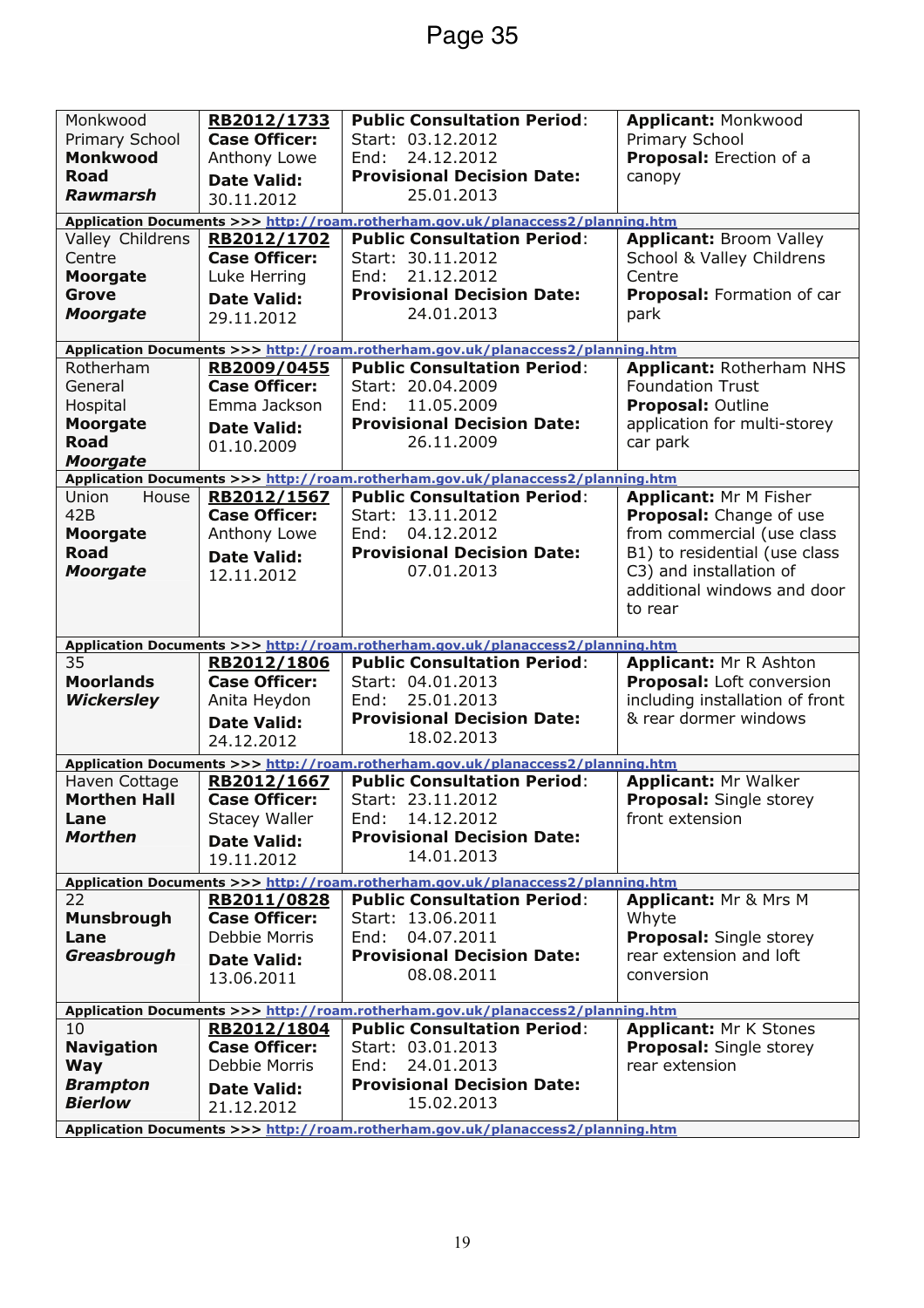| 22                   | RB2012/1694          | <b>Public Consultation Period:</b>                                              | <b>Applicant: Mrs P Thompson</b>  |
|----------------------|----------------------|---------------------------------------------------------------------------------|-----------------------------------|
| <b>Newhall</b>       | <b>Case Officer:</b> | Start: 04.12.2012                                                               | Proposal: First floor side        |
|                      |                      |                                                                                 |                                   |
| <b>Avenue</b>        | Anita Heydon         | 25.12.2012<br>End:                                                              | extension, formation of           |
| <b>Wickersley</b>    | <b>Date Valid:</b>   | <b>Provisional Decision Date:</b>                                               | rooms in roofspace &              |
|                      | 04.12.2012           | 29.01.2013                                                                      | conservatory to rear              |
|                      |                      |                                                                                 |                                   |
|                      |                      | Application Documents >>> http://roam.rotherham.gov.uk/planaccess2/planning.htm |                                   |
| 80                   | RB2012/1625          | <b>Public Consultation Period:</b>                                              | <b>Applicant: Mrs K Smith</b>     |
| <b>Newsam Road</b>   | <b>Case Officer:</b> | Start: 17.12.2012                                                               | Proposal: Demolition of           |
| <b>Kilnhurst</b>     | Anthony Lowe         | 07.01.2013<br>End:                                                              | existing garage and erection      |
|                      | <b>Date Valid:</b>   | <b>Provisional Decision Date:</b>                                               | of a two storey side & rear       |
|                      | 14.12.2012           | 08.02.2013                                                                      | extension and a single            |
|                      |                      |                                                                                 | storey rear extension             |
|                      |                      |                                                                                 |                                   |
|                      |                      | Application Documents >>> http://roam.rotherham.gov.uk/planaccess2/planning.htm |                                   |
| 65                   | RB2012/1728          | <b>Public Consultation Period:</b>                                              | Applicant: Mr & Mrs               |
| <b>Northfield</b>    | <b>Case Officer:</b> | Start: 30.11.2012                                                               | Richardson                        |
| Lane                 | Anita Heydon         | 21.12.2012<br>End:                                                              | Proposal: Single storey side      |
| <b>Wickersley</b>    | <b>Date Valid:</b>   | <b>Provisional Decision Date:</b>                                               | extension with rooms in           |
|                      | 29.11.2012           | 24.01.2013                                                                      | roofspace (amendment to           |
|                      |                      |                                                                                 | RB2012/1511)                      |
|                      |                      |                                                                                 |                                   |
|                      |                      | Application Documents >>> http://roam.rotherham.gov.uk/planaccess2/planning.htm |                                   |
| Rotherham Tyre       | RB2012/1713          | <b>Public Consultation Period:</b>                                              | <b>Applicant: Rotherham Tyre</b>  |
| and Autocentre       | <b>Case Officer:</b> | Start: 27.11.2012                                                               | and Autocentre                    |
| <b>Old Sheffield</b> | Winsze Lam           | 18.12.2012<br>End:                                                              | Proposal: Extension to            |
| <b>Road</b>          | <b>Date Valid:</b>   | <b>Provisional Decision Date:</b>                                               | front                             |
| <b>Rotherham</b>     | 22.11.2012           | 17.01.2013                                                                      |                                   |
| <b>Town Centre</b>   |                      |                                                                                 |                                   |
|                      |                      | Application Documents >>> http://roam.rotherham.gov.uk/planaccess2/planning.htm |                                   |
| UK.<br>Coal          | RB2012/1428          | <b>Public Consultation Period:</b>                                              | <b>Applicant: Harworth</b>        |
| Mining(UK)Ltd        | <b>Case Officer:</b> | Start: 27.09.2012                                                               | <b>Estates Ltd</b>                |
| <b>Orgreave</b>      | Lisa Brooks          | 18.10.2012<br>End:                                                              | <b>Proposal:</b> Continuation of  |
| <b>Road</b>          | <b>Date Valid:</b>   | <b>Provisional Decision Date:</b>                                               | outline application with all      |
| <b>Catcliffe</b>     | 24.09.2012           | 19.11.2012                                                                      | matters reserved except for       |
|                      |                      |                                                                                 | the means of access for a         |
|                      |                      |                                                                                 | new community comprising          |
|                      |                      |                                                                                 | residential (3890) units          |
|                      |                      |                                                                                 | commercial                        |
|                      |                      |                                                                                 | development (including            |
|                      |                      |                                                                                 | office, live/work, retail,        |
|                      |                      |                                                                                 | financial and professional        |
|                      |                      |                                                                                 | services, restaur                 |
|                      |                      |                                                                                 |                                   |
|                      |                      | Application Documents >>> http://roam.rotherham.gov.uk/planaccess2/planning.htm |                                   |
| land at              | RB2012/1643          | <b>Public Consultation Period:</b>                                              | <b>Applicant: K D Estates Ltd</b> |
| <b>Outgang Lane</b>  | <b>Case Officer:</b> | Start: 27.11.2012                                                               | <b>Proposal: Details of the</b>   |
| <b>Dinnington</b>    | David Temple         | 18.12.2012<br>End:                                                              | erection of 271                   |
|                      | <b>Date Valid:</b>   | <b>Provisional Decision Date:</b>                                               | dwellinghouses (reserved by       |
|                      | 23.11.2012           | 18.01.2013                                                                      | outline RB2008/0220)              |
|                      |                      |                                                                                 |                                   |
|                      |                      | Application Documents >>> http://roam.rotherham.gov.uk/planaccess2/planning.htm |                                   |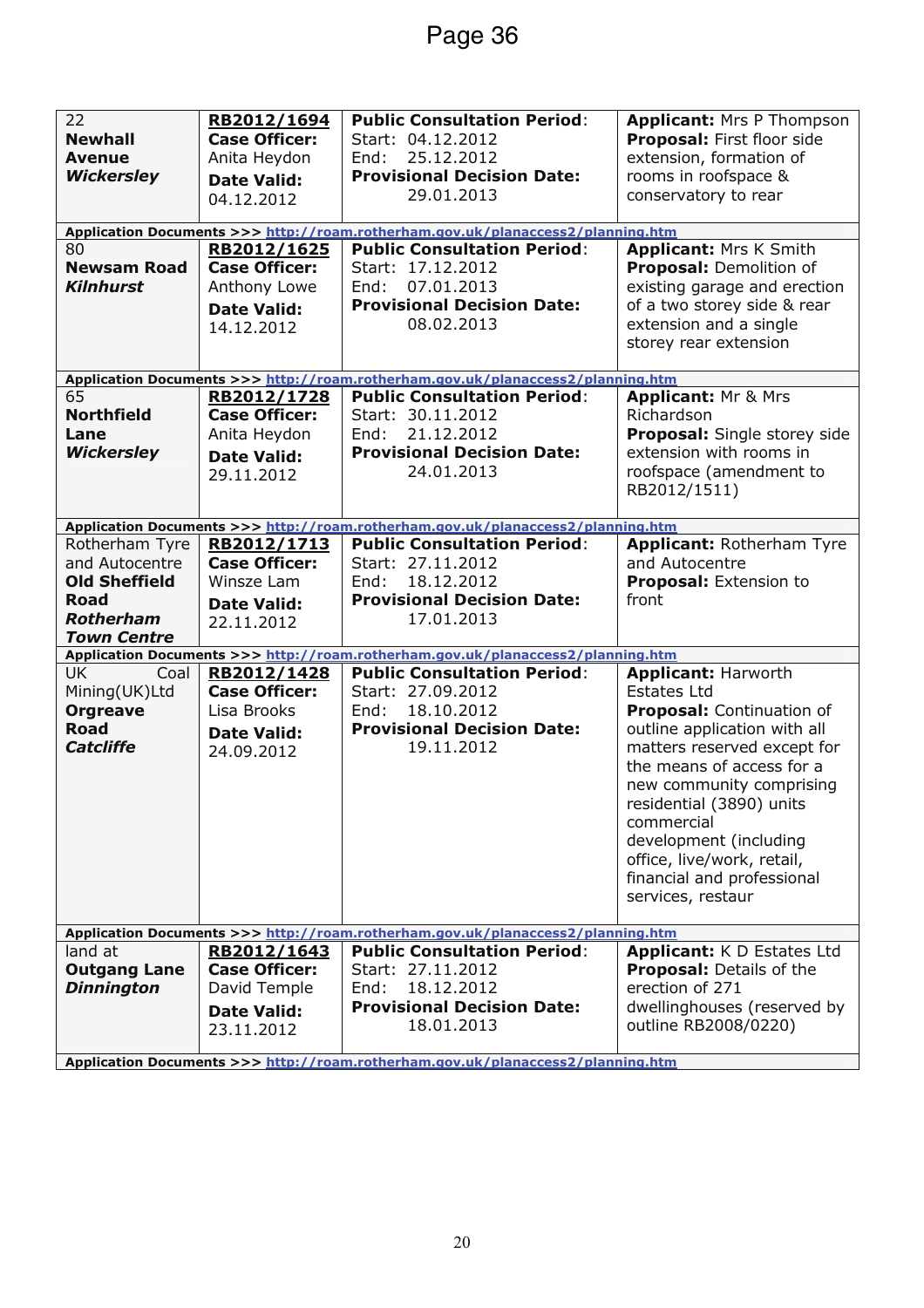| Woodsetts<br>Poultry Farm<br><b>Owday Lane</b><br><b>Woodsetts</b> | RB2012/0639<br><b>Case Officer:</b><br>Matthew Peck<br><b>Date Valid:</b><br>30.04.2012 | <b>Public Consultation Period:</b><br>Start: 04.05.2012<br>25.05.2012<br>End:<br><b>Provisional Decision Date:</b><br>25.06.2012 | <b>Applicant: W Potter &amp; Sons</b><br>(Holdings) Ltd<br>Proposal: Continuation of<br>temporary siting of mobile<br>home for use as agricultural<br>workers dwelling in<br>connection with pullet<br>rearing business with<br>variation to Condition 1(This<br>permission shall be valid for<br>3 years only) imposed by<br>RB2008/1254 |
|--------------------------------------------------------------------|-----------------------------------------------------------------------------------------|----------------------------------------------------------------------------------------------------------------------------------|-------------------------------------------------------------------------------------------------------------------------------------------------------------------------------------------------------------------------------------------------------------------------------------------------------------------------------------------|
|                                                                    |                                                                                         | Application Documents >>> http://roam.rotherham.gov.uk/planaccess2/planning.htm                                                  |                                                                                                                                                                                                                                                                                                                                           |
| 44                                                                 | RB2012/1755                                                                             | <b>Public Consultation Period:</b>                                                                                               | <b>Applicant: Mr J Brown</b>                                                                                                                                                                                                                                                                                                              |
| <b>Park Drive</b>                                                  | <b>Case Officer:</b>                                                                    | Start: 04.01.2013                                                                                                                | Proposal: Two storey side                                                                                                                                                                                                                                                                                                                 |
| <b>Swallownest</b>                                                 | Andrew West                                                                             | 25.01.2013<br>End:                                                                                                               | and rear extensions                                                                                                                                                                                                                                                                                                                       |
|                                                                    | <b>Date Valid:</b>                                                                      | <b>Provisional Decision Date:</b>                                                                                                |                                                                                                                                                                                                                                                                                                                                           |
|                                                                    | 04.01.2013                                                                              | 01.03.2013                                                                                                                       |                                                                                                                                                                                                                                                                                                                                           |
|                                                                    |                                                                                         | Application Documents >>> http://roam.rotherham.gov.uk/planaccess2/planning.htm                                                  |                                                                                                                                                                                                                                                                                                                                           |
| land at                                                            | RB2012/1636                                                                             | <b>Public Consultation Period:</b>                                                                                               | <b>Applicant: Yorkshire</b>                                                                                                                                                                                                                                                                                                               |
| <b>Penny Hill</b>                                                  | <b>Case Officer:</b>                                                                    | Start: 14.11.2012                                                                                                                | Electricity Distribution plc                                                                                                                                                                                                                                                                                                              |
| Lane                                                               | David Temple                                                                            | 05.12.2012<br>End:                                                                                                               | <b>Proposal: Application to</b>                                                                                                                                                                                                                                                                                                           |
| <b>Ulley</b>                                                       | <b>Date Valid:</b>                                                                      | <b>Provisional Decision Date:</b>                                                                                                | reposition H poles 16 & 17                                                                                                                                                                                                                                                                                                                |
|                                                                    | 07.11.2012                                                                              | 02.01.2013                                                                                                                       | and add a stay to poles 15 &                                                                                                                                                                                                                                                                                                              |
|                                                                    |                                                                                         |                                                                                                                                  | 18 (Application under                                                                                                                                                                                                                                                                                                                     |
|                                                                    |                                                                                         |                                                                                                                                  | Overhead Lines (Exemption)                                                                                                                                                                                                                                                                                                                |
|                                                                    |                                                                                         |                                                                                                                                  | (England and Wales) 2009)                                                                                                                                                                                                                                                                                                                 |
|                                                                    |                                                                                         | Application Documents >>> http://roam.rotherham.gov.uk/planaccess2/planning.htm                                                  |                                                                                                                                                                                                                                                                                                                                           |
| 59                                                                 | RB2012/1609                                                                             | <b>Public Consultation Period:</b>                                                                                               | <b>Applicant: Mr W Lynn</b>                                                                                                                                                                                                                                                                                                               |
| <b>Pennyholme</b>                                                  | <b>Case Officer:</b>                                                                    | Start: 07.11.2012                                                                                                                | Proposal: Continuation of                                                                                                                                                                                                                                                                                                                 |
| <b>Close</b>                                                       | David Temple                                                                            | End:<br>28.11.2012                                                                                                               | use (Retrospective                                                                                                                                                                                                                                                                                                                        |
| <b>Kiveton Park</b>                                                | <b>Date Valid:</b>                                                                      | <b>Provisional Decision Date:</b>                                                                                                | application for the erection                                                                                                                                                                                                                                                                                                              |
|                                                                    | 27.11.2012                                                                              | 22.01.2013                                                                                                                       | of four dwellinghouses                                                                                                                                                                                                                                                                                                                    |
|                                                                    |                                                                                         |                                                                                                                                  | (amendment to types                                                                                                                                                                                                                                                                                                                       |
|                                                                    |                                                                                         |                                                                                                                                  | previously approved under                                                                                                                                                                                                                                                                                                                 |
|                                                                    |                                                                                         |                                                                                                                                  | RB2004/2025) and provision                                                                                                                                                                                                                                                                                                                |
|                                                                    |                                                                                         |                                                                                                                                  | of landscape boundary                                                                                                                                                                                                                                                                                                                     |
|                                                                    |                                                                                         |                                                                                                                                  | treatment) with variation to                                                                                                                                                                                                                                                                                                              |
|                                                                    |                                                                                         |                                                                                                                                  | Condition 02 (The instant                                                                                                                                                                                                                                                                                                                 |
|                                                                    |                                                                                         |                                                                                                                                  | evergreen hedging                                                                                                                                                                                                                                                                                                                         |
|                                                                    |                                                                                         |                                                                                                                                  |                                                                                                                                                                                                                                                                                                                                           |
| <b>Stenton House</b>                                               | RB2012/1710                                                                             | Application Documents >>> http://roam.rotherham.gov.uk/planaccess2/planning.htm<br><b>Public Consultation Period:</b>            | <b>Applicant: Mr A Davis</b>                                                                                                                                                                                                                                                                                                              |
| <b>Rectory Court</b>                                               | <b>Case Officer:</b>                                                                    | Start: 11.12.2012                                                                                                                | Proposal: Single storey side                                                                                                                                                                                                                                                                                                              |
| Laughton-en-                                                       | Stacey Waller                                                                           | End:<br>01.01.2013                                                                                                               | extension to existing garage                                                                                                                                                                                                                                                                                                              |
| le-Morthen                                                         |                                                                                         | <b>Provisional Decision Date:</b>                                                                                                |                                                                                                                                                                                                                                                                                                                                           |
|                                                                    | <b>Date Valid:</b>                                                                      | 04.02.2013                                                                                                                       |                                                                                                                                                                                                                                                                                                                                           |
|                                                                    | 10.12.2012                                                                              |                                                                                                                                  |                                                                                                                                                                                                                                                                                                                                           |
|                                                                    |                                                                                         | Application Documents >>> http://roam.rotherham.gov.uk/planaccess2/planning.htm                                                  |                                                                                                                                                                                                                                                                                                                                           |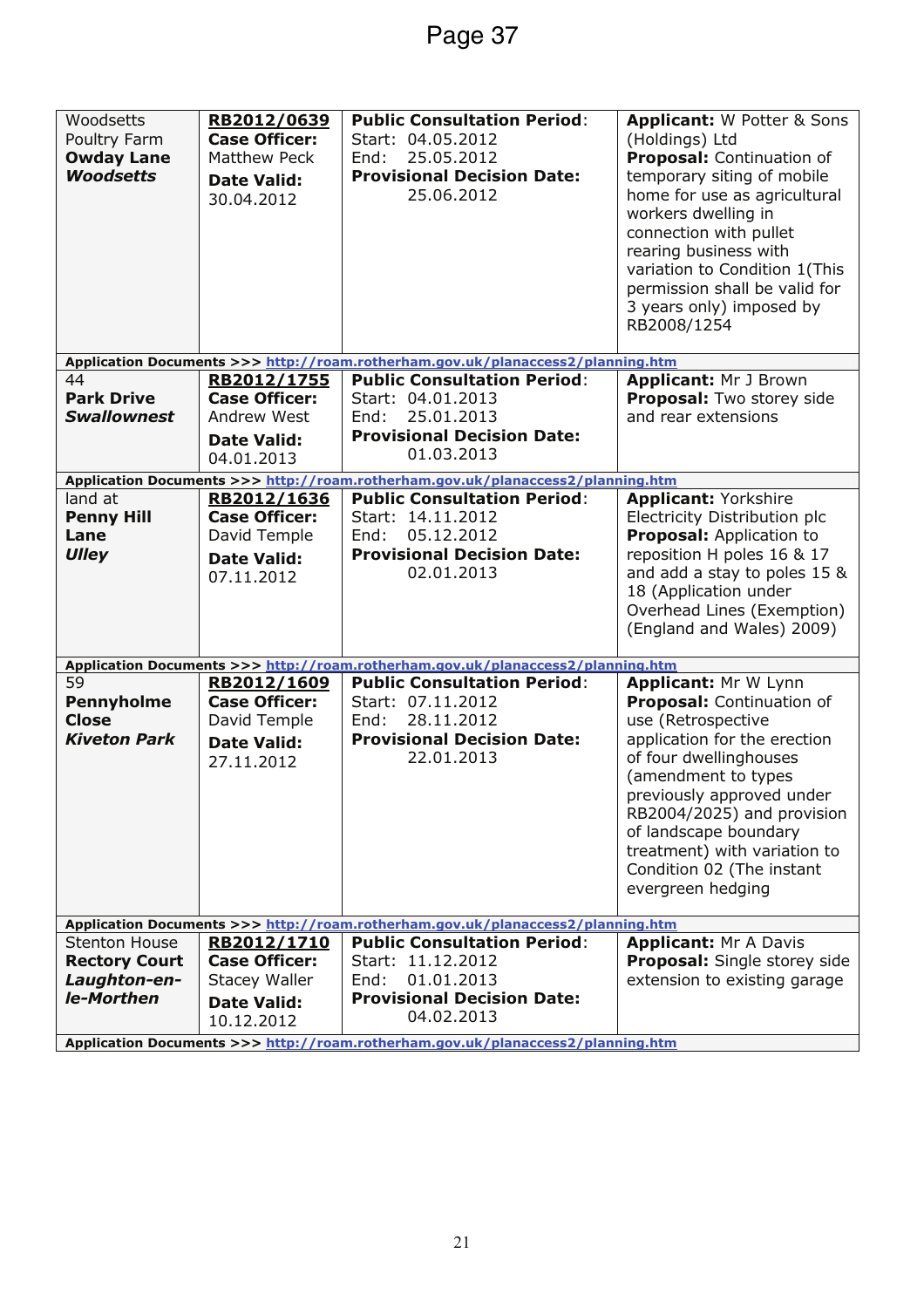| <b>Redwall House</b><br><b>Redwall Close</b><br>Laughton<br><b>Common</b> | RB2012/1801<br><b>Case Officer:</b><br>Matthew Peck<br><b>Date Valid:</b><br>19.12.2012 | <b>Public Consultation Period:</b><br>Start: 24.12.2012<br>14.01.2013<br>End:<br><b>Provisional Decision Date:</b><br>13.02.2013 | <b>Applicant: Horizon Care</b><br>Homes Ltd<br><b>Proposal:</b> First floor front &<br>side extensions, alterations<br>to roof to form rooms in<br>roofspace and change of use<br>to form special needs<br>accommodation (use class<br>C2) |
|---------------------------------------------------------------------------|-----------------------------------------------------------------------------------------|----------------------------------------------------------------------------------------------------------------------------------|--------------------------------------------------------------------------------------------------------------------------------------------------------------------------------------------------------------------------------------------|
| 55                                                                        |                                                                                         | Application Documents >>> http://roam.rotherham.gov.uk/planaccess2/planning.htm                                                  |                                                                                                                                                                                                                                            |
|                                                                           | RB2012/1697                                                                             | <b>Public Consultation Period:</b>                                                                                               | Applicant: Mr J Richardson                                                                                                                                                                                                                 |
| <b>Reresby</b>                                                            | <b>Case Officer:</b>                                                                    | Start: 11.12.2012                                                                                                                | Proposal: Two storey side                                                                                                                                                                                                                  |
| <b>Crescent</b><br>Whiston                                                | Luke Herring                                                                            | 01.01.2013<br>End:                                                                                                               | extension and single storey<br>front & rear extensions                                                                                                                                                                                     |
|                                                                           | <b>Date Valid:</b>                                                                      | <b>Provisional Decision Date:</b><br>01.02.2013                                                                                  |                                                                                                                                                                                                                                            |
|                                                                           | 07.12.2012                                                                              |                                                                                                                                  |                                                                                                                                                                                                                                            |
|                                                                           |                                                                                         | Application Documents >>> http://roam.rotherham.gov.uk/planaccess2/planning.htm                                                  |                                                                                                                                                                                                                                            |
| 63                                                                        | RB2012/1687                                                                             | <b>Public Consultation Period:</b>                                                                                               | <b>Applicant: Mrs C</b>                                                                                                                                                                                                                    |
| <b>Rig Drive</b>                                                          | <b>Case Officer:</b>                                                                    | Start: 23.11.2012                                                                                                                | Humphries                                                                                                                                                                                                                                  |
| <b>Swinton</b>                                                            | Debbie Morris                                                                           | 14.12.2012<br>End:                                                                                                               | Proposal: Two storey side                                                                                                                                                                                                                  |
|                                                                           | <b>Date Valid:</b>                                                                      | <b>Provisional Decision Date:</b>                                                                                                | and single storey front                                                                                                                                                                                                                    |
|                                                                           | 21.11.2012                                                                              | 16.01.2013                                                                                                                       | extension                                                                                                                                                                                                                                  |
|                                                                           |                                                                                         | Application Documents >>> http://roam.rotherham.gov.uk/planaccess2/planning.htm                                                  |                                                                                                                                                                                                                                            |
| 1                                                                         | RB2012/1743                                                                             | <b>Public Consultation Period:</b>                                                                                               | <b>Applicant: Mr &amp; Mrs</b>                                                                                                                                                                                                             |
| Roehampton                                                                | <b>Case Officer:</b>                                                                    | Start: 07.12.2012                                                                                                                | hibbert                                                                                                                                                                                                                                    |
| <b>Rise</b>                                                               | <b>Robert Morrell</b>                                                                   | 28.12.2012<br>End:                                                                                                               | Proposal: Demolition of                                                                                                                                                                                                                    |
| <b>Brinsworth</b>                                                         | <b>Date Valid:</b>                                                                      | <b>Provisional Decision Date:</b>                                                                                                | existing garage and erection                                                                                                                                                                                                               |
|                                                                           | 04.12.2012                                                                              | 29.01.2013                                                                                                                       | of a two storey side                                                                                                                                                                                                                       |
|                                                                           |                                                                                         |                                                                                                                                  | extension                                                                                                                                                                                                                                  |
|                                                                           |                                                                                         |                                                                                                                                  |                                                                                                                                                                                                                                            |
|                                                                           |                                                                                         | Application Documents >>> http://roam.rotherham.gov.uk/planaccess2/planning.htm                                                  |                                                                                                                                                                                                                                            |
| 58                                                                        | RB2012/1752                                                                             | <b>Public Consultation Period:</b>                                                                                               | <b>Applicant: Mr&amp; Mrs</b>                                                                                                                                                                                                              |
| Rotherham                                                                 | <b>Case Officer:</b>                                                                    | Start: 06.12.2012                                                                                                                | Marshall                                                                                                                                                                                                                                   |
| <b>Road</b>                                                               | Debbie Morris                                                                           | 27.12.2012<br>End:<br><b>Provisional Decision Date:</b>                                                                          | Proposal: Conversion of                                                                                                                                                                                                                    |
| <b>Wath-upon-</b><br><b>Dearne</b>                                        | <b>Date Valid:</b>                                                                      | 31.01.2013                                                                                                                       | bungalow to two storey<br>dwellinghouse with rooms in                                                                                                                                                                                      |
|                                                                           | 06.12.2012                                                                              |                                                                                                                                  | the roofspace                                                                                                                                                                                                                              |
|                                                                           |                                                                                         |                                                                                                                                  |                                                                                                                                                                                                                                            |
|                                                                           |                                                                                         | Application Documents >>> http://roam.rotherham.gov.uk/planaccess2/planning.htm                                                  |                                                                                                                                                                                                                                            |
| 63                                                                        | RB2012/1793                                                                             | <b>Public Consultation Period:</b>                                                                                               | <b>Applicant: Miss C Baggott</b>                                                                                                                                                                                                           |
| <b>Ryton Road</b>                                                         | <b>Case Officer:</b>                                                                    | Start: 20.12.2012                                                                                                                | Proposal: Demolition of                                                                                                                                                                                                                    |
| <b>North Anston</b>                                                       | Stacey Waller                                                                           | 10.01.2013<br>End:                                                                                                               | existing porch and erection                                                                                                                                                                                                                |
|                                                                           | <b>Date Valid:</b>                                                                      | <b>Provisional Decision Date:</b>                                                                                                | of conservatory to front                                                                                                                                                                                                                   |
|                                                                           | 19.12.2012                                                                              | 13.02.2013                                                                                                                       |                                                                                                                                                                                                                                            |
|                                                                           |                                                                                         | Application Documents >>> http://roam.rotherham.gov.uk/planaccess2/planning.htm                                                  |                                                                                                                                                                                                                                            |
| 7                                                                         | RB2012/1796                                                                             | <b>Public Consultation Period:</b>                                                                                               | Applicant: Mr & Mrs Page                                                                                                                                                                                                                   |
| <b>Sandbergh</b>                                                          | <b>Case Officer:</b>                                                                    | Start: 24.12.2012                                                                                                                | <b>Proposal:</b> Bay window to                                                                                                                                                                                                             |
| <b>Road</b>                                                               | Robert Morrell                                                                          | 14.01.2013<br>End:                                                                                                               | front                                                                                                                                                                                                                                      |
| <b>Kimberworth</b>                                                        | <b>Date Valid:</b>                                                                      | <b>Provisional Decision Date:</b>                                                                                                |                                                                                                                                                                                                                                            |
| Park                                                                      | 19.12.2012                                                                              | 13.02.2013                                                                                                                       |                                                                                                                                                                                                                                            |
|                                                                           |                                                                                         | Application Documents >>> http://roam.rotherham.gov.uk/planaccess2/planning.htm                                                  |                                                                                                                                                                                                                                            |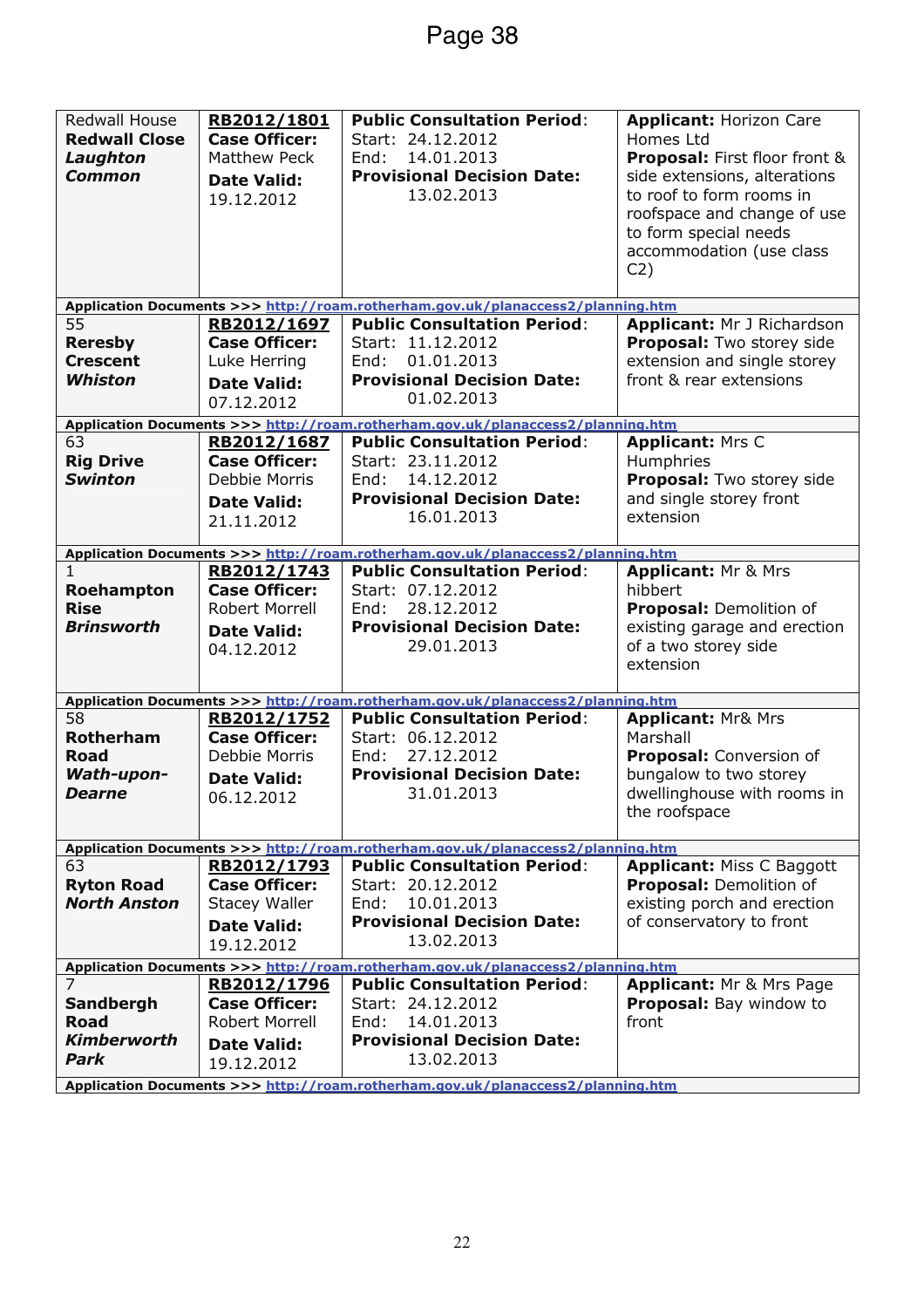| off<br>land<br>Laughton Road/<br><b>Sawn Moor</b><br><b>Road</b><br><b>Thurcroft</b> | RB2012/1662<br><b>Case Officer:</b><br>Matthew Peck<br><b>Date Valid:</b><br>16.11.2012 | <b>Public Consultation Period:</b><br>Start:<br>End:<br><b>Provisional Decision Date:</b><br>14.12.2012 | <b>Applicant: Barratt David</b><br>Wilson Homes Yorkshire<br>West<br>Proposal: Non-material<br>amendment to application<br>RB2011/1244 to include |
|--------------------------------------------------------------------------------------|-----------------------------------------------------------------------------------------|---------------------------------------------------------------------------------------------------------|---------------------------------------------------------------------------------------------------------------------------------------------------|
|                                                                                      |                                                                                         |                                                                                                         | alterations to condition 04<br>(Energy consumption)                                                                                               |
|                                                                                      |                                                                                         | Application Documents >>> http://roam.rotherham.gov.uk/planaccess2/planning.htm                         |                                                                                                                                                   |
| land adjacent to                                                                     | RB2012/1630                                                                             | <b>Public Consultation Period:</b>                                                                      | <b>Applicant: Mr Wragg</b>                                                                                                                        |
| 85                                                                                   | <b>Case Officer:</b>                                                                    | Start: 03.01.2013                                                                                       | Proposal: Erection of                                                                                                                             |
| <b>Scholes Lane</b>                                                                  | <b>Robert Morrell</b>                                                                   | 24.01.2013<br>End:                                                                                      | detached dwelling                                                                                                                                 |
| <b>Scholes</b>                                                                       | <b>Date Valid:</b>                                                                      | <b>Provisional Decision Date:</b>                                                                       |                                                                                                                                                   |
|                                                                                      | 02.01.2013                                                                              | 27.02.2013                                                                                              |                                                                                                                                                   |
|                                                                                      |                                                                                         | Application Documents >>> http://roam.rotherham.gov.uk/planaccess2/planning.htm                         |                                                                                                                                                   |
| 5                                                                                    | RB2013/0012                                                                             | <b>Public Consultation Period:</b>                                                                      | <b>Applicant: Mr P Joynes</b>                                                                                                                     |
| <b>Serlby Lane</b>                                                                   | <b>Case Officer:</b>                                                                    | Start: 07.01.2013                                                                                       | Proposal: Erection of first                                                                                                                       |
| <b>Harthill</b>                                                                      | Andrew West                                                                             | End:<br>28.01.2013                                                                                      | floor balcony to front                                                                                                                            |
|                                                                                      | <b>Date Valid:</b>                                                                      | <b>Provisional Decision Date:</b>                                                                       | elevation                                                                                                                                         |
|                                                                                      | 04.01.2013                                                                              | 01.03.2013                                                                                              |                                                                                                                                                   |
|                                                                                      |                                                                                         | Application Documents >>> http://roam.rotherham.gov.uk/planaccess2/planning.htm                         |                                                                                                                                                   |
| 179                                                                                  | RB2012/1584                                                                             | <b>Public Consultation Period:</b>                                                                      | <b>Applicant: Mrs T Hobson</b>                                                                                                                    |
| <b>Sheffield Road</b>                                                                | <b>Case Officer:</b>                                                                    | Start: 15.11.2012                                                                                       | Proposal: Demolition of                                                                                                                           |
|                                                                                      | Andrew West                                                                             | 06.12.2012<br>End:                                                                                      | rear conservatory and                                                                                                                             |
| <b>Fence</b>                                                                         | <b>Date Valid:</b>                                                                      | <b>Provisional Decision Date:</b>                                                                       | erection of single storey rear                                                                                                                    |
|                                                                                      | 15.11.2012                                                                              | 10.01.2013                                                                                              | extension                                                                                                                                         |
|                                                                                      |                                                                                         | Application Documents >>> http://roam.rotherham.gov.uk/planaccess2/planning.htm                         |                                                                                                                                                   |
|                                                                                      |                                                                                         |                                                                                                         |                                                                                                                                                   |
|                                                                                      |                                                                                         |                                                                                                         |                                                                                                                                                   |
| The<br>Loyal                                                                         | RB2012/1593                                                                             | <b>Public Consultation Period:</b>                                                                      | <b>Applicant: Punch Taverns</b>                                                                                                                   |
| Trooper                                                                              | <b>Case Officer:</b>                                                                    | Start: 20.11.2012<br>End:                                                                               | <b>Proposal:</b> Display various                                                                                                                  |
| <b>Sheffield Road</b>                                                                | <b>Stacey Waller</b>                                                                    | 11.12.2012<br><b>Provisional Decision Date:</b>                                                         | illuminated and non-<br>illuminated signs                                                                                                         |
| <b>South Anston</b>                                                                  | <b>Date Valid:</b>                                                                      | 15.01.2013                                                                                              |                                                                                                                                                   |
|                                                                                      | 20.11.2012                                                                              |                                                                                                         |                                                                                                                                                   |
|                                                                                      |                                                                                         | Application Documents >>> http://roam.rotherham.gov.uk/planaccess2/planning.htm                         |                                                                                                                                                   |
| Alternative                                                                          | RB2012/1725                                                                             | <b>Public Consultation Period:</b>                                                                      | <b>Applicant: Alternative</b>                                                                                                                     |
| <b>Access Logistics</b>                                                              | <b>Case Officer:</b>                                                                    | Start: 28.11.2012                                                                                       | <b>Access Logistics</b>                                                                                                                           |
| 296<br><b>Sheffield Road</b>                                                         | Robert Morrell                                                                          | 19.12.2012<br>End:                                                                                      | Proposal: Use of land for                                                                                                                         |
|                                                                                      | <b>Date Valid:</b>                                                                      | <b>Provisional Decision Date:</b><br>17.01.2013                                                         | siting of 4 No. storage<br>containers to create show                                                                                              |
| <b>Templeboroug</b>                                                                  | 22.11.2012                                                                              |                                                                                                         | office and show home                                                                                                                              |
| h                                                                                    |                                                                                         |                                                                                                         |                                                                                                                                                   |
|                                                                                      |                                                                                         | Application Documents >>> http://roam.rotherham.gov.uk/planaccess2/planning.htm                         |                                                                                                                                                   |
| <b>Burne Farm</b>                                                                    | RB2012/1695                                                                             | <b>Public Consultation Period:</b>                                                                      | <b>Applicant: Mrs P Teasdale</b>                                                                                                                  |
| <b>Sheffield Road</b>                                                                | <b>Case Officer:</b>                                                                    | Start: 27.11.2012                                                                                       | Proposal: Single storey side                                                                                                                      |
|                                                                                      | <b>Stacey Waller</b>                                                                    | 18.12.2012<br>End:                                                                                      | extension                                                                                                                                         |
| <b>Todwick</b>                                                                       | <b>Date Valid:</b>                                                                      | <b>Provisional Decision Date:</b>                                                                       |                                                                                                                                                   |
|                                                                                      | 22.11.2012                                                                              | 17.01.2013                                                                                              |                                                                                                                                                   |
|                                                                                      |                                                                                         | Application Documents >>> http://roam.rotherham.gov.uk/planaccess2/planning.htm                         |                                                                                                                                                   |
| Morethyng<br>Ltd                                                                     | RB2012/1621                                                                             | <b>Public Consultation Period:</b>                                                                      | <b>Applicant: Everything,</b>                                                                                                                     |
| $14 - 16$                                                                            | <b>Case Officer:</b>                                                                    | Start: 20.11.2012                                                                                       | Everywhere & H3G UK LTD                                                                                                                           |
| <b>Ship Hill</b>                                                                     | Winsze Lam                                                                              | 11.12.2012<br>End:                                                                                      | Proposal: Installation of                                                                                                                         |
| Rotherham                                                                            | <b>Date Valid:</b>                                                                      | <b>Provisional Decision Date:</b>                                                                       | cabinet and replace 3 No.                                                                                                                         |
| <b>Town Centre</b>                                                                   | 18.11.2012                                                                              | 13.01.2013                                                                                              | existing antenna on roof                                                                                                                          |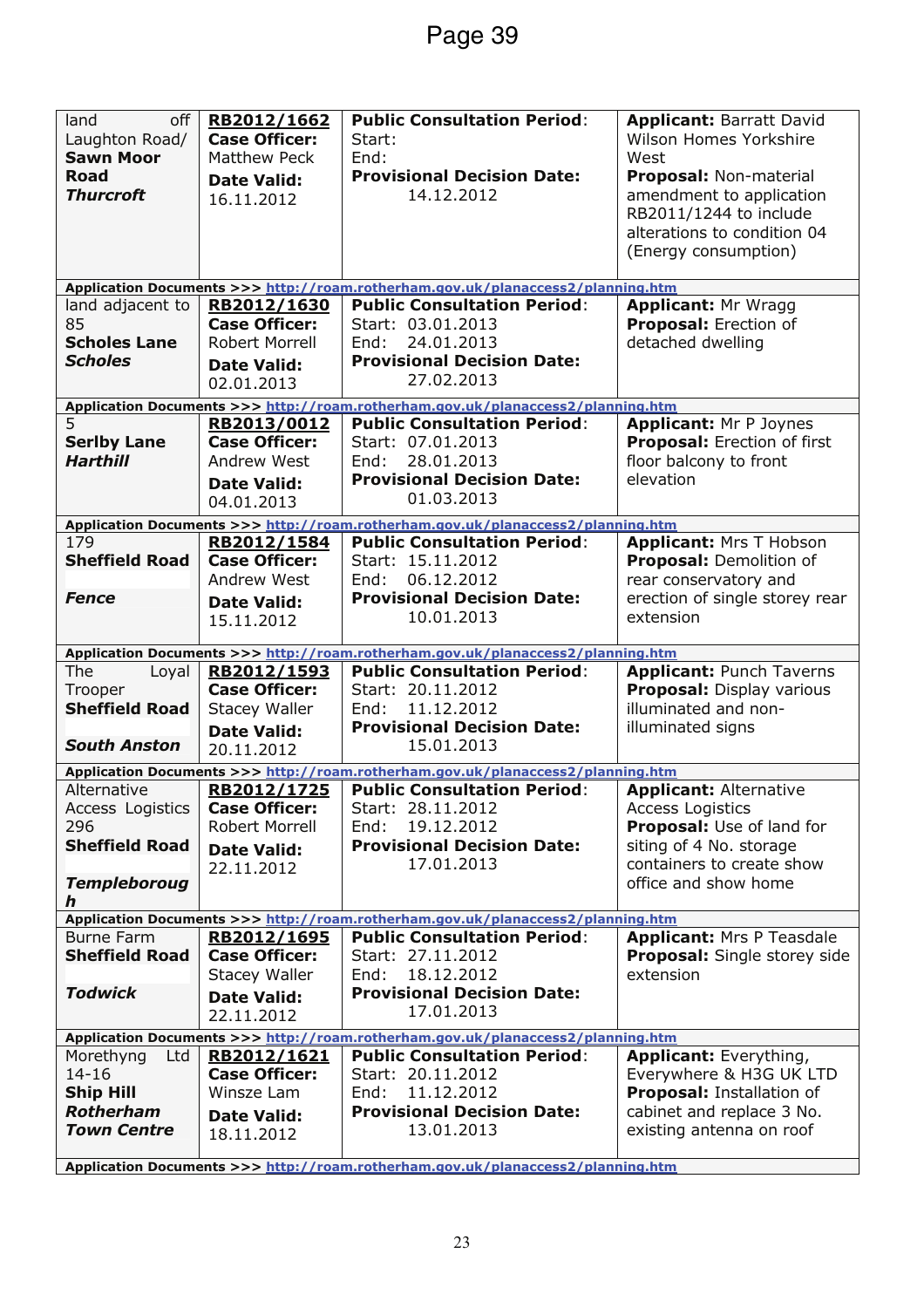| 74<br><b>Simmonite</b><br><b>Road</b><br><b>Kimberworth</b><br>Park                                         | RB2012/1685<br><b>Case Officer:</b><br>Robert Morrell<br><b>Date Valid:</b><br>21.12.2012        | <b>Public Consultation Period:</b><br>Start: 24.12.2012<br>14.01.2013<br>End:<br><b>Provisional Decision Date:</b><br>15.02.2013                                                                                                                                                                       | <b>Applicant: Mr Andrewartha</b><br>Proposal: Two storey side<br>and single storey front<br>extension                                                                                                                                                                                                                                    |
|-------------------------------------------------------------------------------------------------------------|--------------------------------------------------------------------------------------------------|--------------------------------------------------------------------------------------------------------------------------------------------------------------------------------------------------------------------------------------------------------------------------------------------------------|------------------------------------------------------------------------------------------------------------------------------------------------------------------------------------------------------------------------------------------------------------------------------------------------------------------------------------------|
|                                                                                                             |                                                                                                  | Application Documents >>> http://roam.rotherham.gov.uk/planaccess2/planning.htm                                                                                                                                                                                                                        |                                                                                                                                                                                                                                                                                                                                          |
| adjacent<br>land<br>Stephens<br><b>St</b><br>Church<br><b>St Leonards</b><br><b>Road</b><br><b>Eastwood</b> | RB2012/1769<br><b>Case Officer:</b><br>Winsze Lam<br><b>Date Valid:</b><br>10.12.2012            | <b>Public Consultation Period:</b><br>Start: 11.12.2012<br>End:<br>01.01.2013<br><b>Provisional Decision Date:</b><br>03.02.2013                                                                                                                                                                       | <b>Applicant: Openreach</b><br>Proposal: Application for<br>prior approval of the siting<br>and appearance re:<br>installation of 1 No.<br>telecommunication cabinet                                                                                                                                                                     |
|                                                                                                             |                                                                                                  |                                                                                                                                                                                                                                                                                                        |                                                                                                                                                                                                                                                                                                                                          |
|                                                                                                             |                                                                                                  | Application Documents >>> http://roam.rotherham.gov.uk/planaccess2/planning.htm                                                                                                                                                                                                                        |                                                                                                                                                                                                                                                                                                                                          |
| <b>St</b><br>Anns<br>J&I<br>School<br><b>St Leonards</b><br><b>Road</b>                                     | RB2012/1790<br><b>Case Officer:</b><br>Winsze Lam<br><b>Date Valid:</b>                          | <b>Public Consultation Period:</b><br>Start: 19.12.2012<br>09.01.2013<br>End:<br><b>Provisional Decision Date:</b>                                                                                                                                                                                     | <b>Applicant: Rotherham MBC</b><br>- Transportation & Highway<br>Projects<br>Proposal: Erection of cycle                                                                                                                                                                                                                                 |
| <b>Eastwood</b>                                                                                             | 17.12.2012                                                                                       | 11.02.2013                                                                                                                                                                                                                                                                                             | shelter                                                                                                                                                                                                                                                                                                                                  |
|                                                                                                             |                                                                                                  | Application Documents >>> http://roam.rotherham.gov.uk/planaccess2/planning.htm                                                                                                                                                                                                                        |                                                                                                                                                                                                                                                                                                                                          |
| Unit 1A<br><b>Stadium Way</b><br><b>Parkgate</b>                                                            | RB2012/1690<br><b>Case Officer:</b><br>Anthony Lowe<br><b>Date Valid:</b><br>20.11.2012          | <b>Public Consultation Period:</b><br>Start: 22.11.2012<br>13.12.2012<br>End:<br><b>Provisional Decision Date:</b><br>15.01.2013                                                                                                                                                                       | <b>Applicant: Companion Care</b><br>(Services) Ltd<br>Proposal: Application for<br>Lawful Development<br>Certificate re:use of part of<br>retail warehouse as an<br>ancillary pet care and<br>treatment facility                                                                                                                         |
|                                                                                                             |                                                                                                  |                                                                                                                                                                                                                                                                                                        |                                                                                                                                                                                                                                                                                                                                          |
|                                                                                                             |                                                                                                  | Application Documents >>> http://roam.rotherham.gov.uk/planaccess2/planning.htm                                                                                                                                                                                                                        |                                                                                                                                                                                                                                                                                                                                          |
| <b>Bowes Motors</b><br><b>Station Road</b><br><b>Masbrough</b>                                              | RB2012/1763<br><b>Case Officer:</b><br><b>Robert Morrell</b><br><b>Date Valid:</b><br>24.12.2012 | <b>Public Consultation Period:</b><br>Start: 03.01.2013<br>24.01.2013<br>End:<br><b>Provisional Decision Date:</b><br>18.02.2013                                                                                                                                                                       | <b>Applicant: Bowes Motors</b><br><b>Proposal:</b> Extension to<br>existing service garage                                                                                                                                                                                                                                               |
|                                                                                                             |                                                                                                  |                                                                                                                                                                                                                                                                                                        |                                                                                                                                                                                                                                                                                                                                          |
| land west of<br><b>Station Road</b><br><b>Mexborough</b>                                                    | RB2011/1627<br><b>Case Officer:</b><br>Anthony Lowe<br><b>Date Valid:</b><br>18.11.2011          | Application Documents >>> http://roam.rotherham.gov.uk/planaccess2/planning.htm<br><b>Public Consultation Period:</b><br>Start: 28.11.2011<br>19.12.2011<br>End:<br><b>Provisional Decision Date:</b><br>17.02.2012<br>Application Documents >>> http://roam.rotherham.gov.uk/planaccess2/planning.htm | <b>Applicant: Kier Property</b><br>Development<br><b>Proposal: Outline</b><br>application for demolition of<br>existing buildings and<br>erection of superstore (use<br>class A1), petrol filling<br>station, associated car<br>parking and ancillary works<br>including details of layout<br>and access (cross boundary<br>application) |
| 18                                                                                                          | RB2012/1700                                                                                      | <b>Public Consultation Period:</b>                                                                                                                                                                                                                                                                     | <b>Applicant: Mrs B Wall</b>                                                                                                                                                                                                                                                                                                             |
| <b>Stone Hill</b><br><b>Drive</b><br><b>Swallownest</b>                                                     | <b>Case Officer:</b><br>Andrew West<br><b>Date Valid:</b><br>27.11.2012                          | Start: 28.11.2012<br>19.12.2012<br>End:<br><b>Provisional Decision Date:</b><br>22.01.2013                                                                                                                                                                                                             | Proposal: Demolition of<br>existing conservatory and<br>erection of a single storey<br>extension with raised<br>decking to rear                                                                                                                                                                                                          |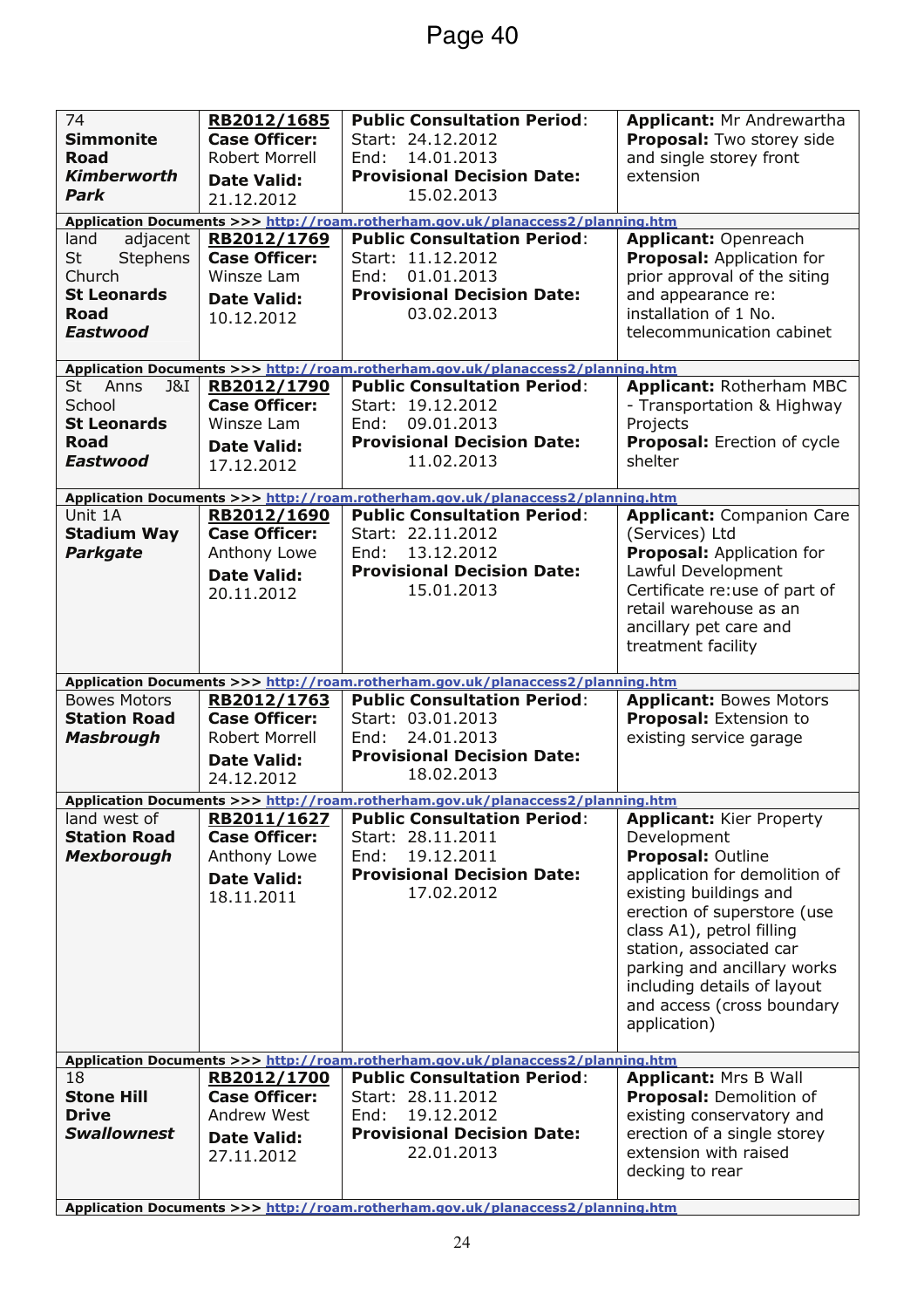| 39<br><b>Stoney Bank</b><br><b>Drive</b><br><b>Kiveton Park</b>                          | RB2012/1737<br><b>Case Officer:</b><br>Andrew West<br><b>Date Valid:</b>                        | <b>Public Consultation Period:</b><br>Start: 11.12.2012<br>01.01.2013<br>End:<br><b>Provisional Decision Date:</b><br>01.02.2013                                                                                    | <b>Applicant: Mr D Godfrey</b><br>Proposal: Single storey side<br>extension                                                                                                                                                                        |
|------------------------------------------------------------------------------------------|-------------------------------------------------------------------------------------------------|---------------------------------------------------------------------------------------------------------------------------------------------------------------------------------------------------------------------|----------------------------------------------------------------------------------------------------------------------------------------------------------------------------------------------------------------------------------------------------|
|                                                                                          | 07.12.2012                                                                                      |                                                                                                                                                                                                                     |                                                                                                                                                                                                                                                    |
| 11A<br><b>The Meadows</b><br><b>Todwick</b>                                              | RB2012/1798<br><b>Case Officer:</b><br><b>Stacey Waller</b><br><b>Date Valid:</b><br>19.12.2012 | Application Documents >>> http://roam.rotherham.gov.uk/planaccess2/planning.htm<br><b>Public Consultation Period:</b><br>Start: 02.01.2013<br>23.01.2013<br>End:<br><b>Provisional Decision Date:</b><br>13.02.2013 | <b>Applicant: Mr D Clarke</b><br><b>Proposal: Single storey</b><br>rear extension with balcony<br>above                                                                                                                                            |
|                                                                                          |                                                                                                 | Application Documents >>> http://roam.rotherham.gov.uk/planaccess2/planning.htm                                                                                                                                     |                                                                                                                                                                                                                                                    |
| <b>North</b><br>Anston<br>Methodist<br>Church<br><b>The Wells</b><br><b>North Anston</b> | RB2012/1738<br><b>Case Officer:</b><br><b>Stacey Waller</b><br><b>Date Valid:</b><br>04.12.2012 | <b>Public Consultation Period:</b><br>Start:<br>End:<br><b>Provisional Decision Date:</b><br>15.01.2013                                                                                                             | <b>Applicant: Mr J Hardy</b><br><b>Proposal:</b> Six Weeks Notice<br>of intent to prune various<br>trees and fell 2 No. flowering<br>cherry trees being within<br>North Anston Conservation<br>Area                                                |
|                                                                                          |                                                                                                 | Application Documents >>> http://roam.rotherham.gov.uk/planaccess2/planning.htm                                                                                                                                     |                                                                                                                                                                                                                                                    |
| <b>Tiverton Close</b><br><b>Swinton</b>                                                  | RB2012/1779<br><b>Case Officer:</b><br>Debbie Morris<br><b>Date Valid:</b><br>18.12.2012        | <b>Public Consultation Period:</b><br>Start: 18.12.2012<br>08.01.2013<br>End:<br><b>Provisional Decision Date:</b><br>12.02.2013                                                                                    | <b>Applicant: Mr B Lark</b><br>Proposal: Demolition of<br>existing garage & erection of<br>detached double garage                                                                                                                                  |
|                                                                                          |                                                                                                 | Application Documents >>> http://roam.rotherham.gov.uk/planaccess2/planning.htm                                                                                                                                     |                                                                                                                                                                                                                                                    |
| land at<br><b>Todwick Road</b><br><b>North Anston</b>                                    | RB2012/1623<br><b>Case Officer:</b><br>Andrew West<br><b>Date Valid:</b><br>02.11.2012          | <b>Public Consultation Period:</b><br>Start: 08.11.2012<br>29.11.2012<br>End:<br><b>Provisional Decision Date:</b><br>01.02.2013<br>Application Documents >>> http://roam.rotherham.gov.uk/planaccess2/planning.htm | <b>Applicant: Elsworth Acres</b><br>Ltd<br>Proposal: Erection of 2 No.<br>buildings to form<br>independent school,<br>convention centre and<br>gospel hall including<br>associated car parking,<br>landscaping and surface<br>water retention pond |
| The Golden Ball                                                                          | RB2012/1758                                                                                     | <b>Public Consultation Period:</b>                                                                                                                                                                                  | <b>Applicant: Mitchells &amp;</b>                                                                                                                                                                                                                  |
| <b>Turner Lane</b><br>Whiston                                                            | <b>Case Officer:</b><br>Luke Herring<br><b>Date Valid:</b><br>06.12.2012                        | Start: 02.01.2013<br>23.01.2013<br>End:<br><b>Provisional Decision Date:</b><br>17.01.2013                                                                                                                          | <b>Butler</b><br><b>Proposal:</b> Six weeks notice<br>of intent to remove a cherry<br>tree within Whiston<br><b>Conservation Area</b>                                                                                                              |
|                                                                                          |                                                                                                 | Application Documents >>> http://roam.rotherham.gov.uk/planaccess2/planning.htm                                                                                                                                     |                                                                                                                                                                                                                                                    |
| land adjacent to<br>Stonecroft<br><b>Turnerwood</b><br><b>Thorpe Salvin</b>              | RB2012/1764<br><b>Case Officer:</b><br>Andrew West<br><b>Date Valid:</b><br>11.12.2012          | <b>Public Consultation Period:</b><br>Start: 19.12.2012<br>09.01.2013<br>End:<br><b>Provisional Decision Date:</b><br>05.02.2013<br>Application Documents >>> http://roam.rotherham.gov.uk/planaccess2/planning.htm | <b>Applicant: Arthur Cowley &amp;</b><br>Sons Ltd<br>Proposal: Extension to rear                                                                                                                                                                   |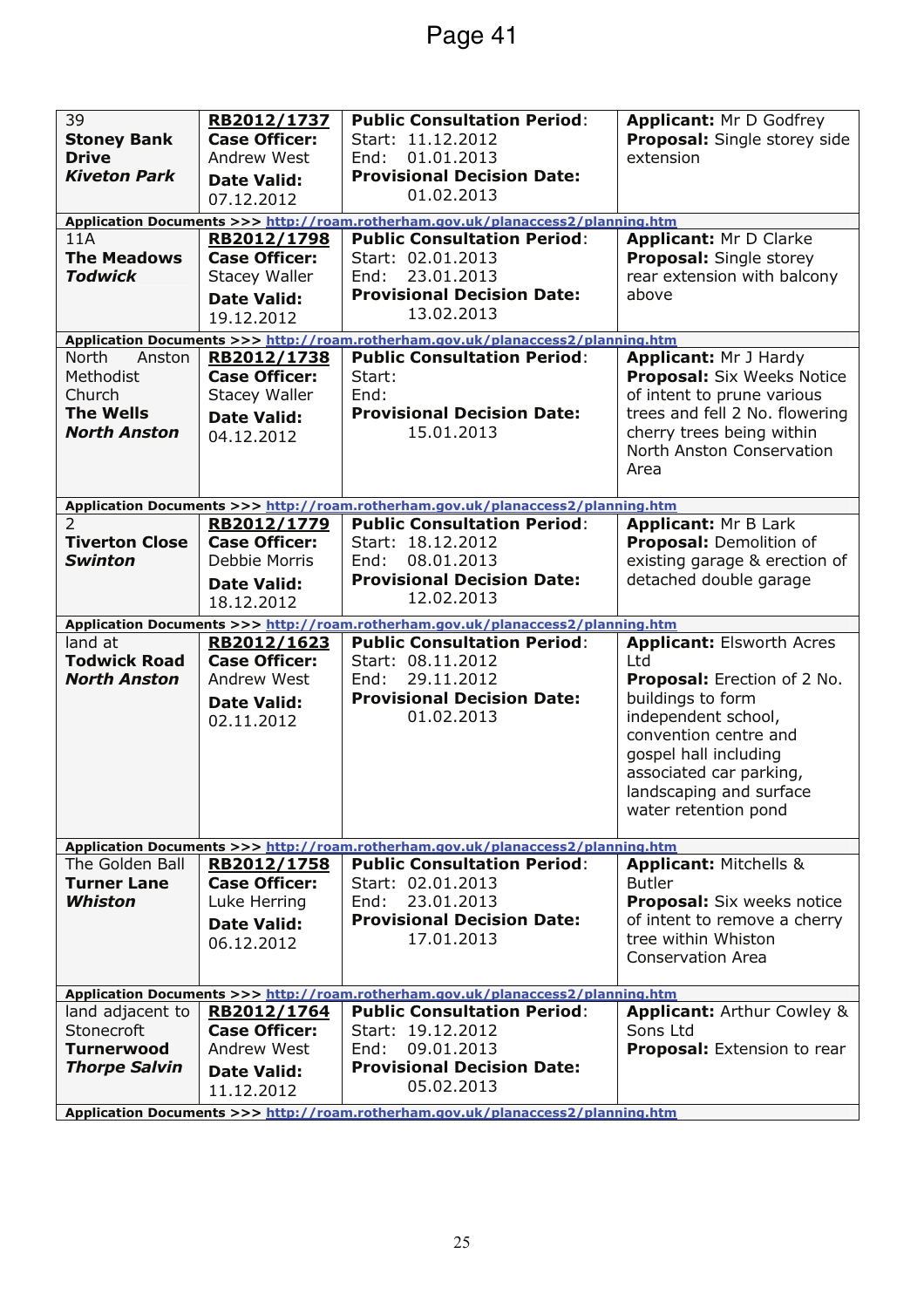| The<br>Droppingwell<br>PH 162<br><b>Upper Wortley</b><br><b>Road</b><br><b>Kimberworth</b>                                                                | RB2012/1688<br><b>Case Officer:</b><br>Robert Morrell<br><b>Date Valid:</b><br>19.11.2012                                                                                         | <b>Public Consultation Period:</b><br>Start: 21.11.2012<br>12.12.2012<br>End:<br><b>Provisional Decision Date:</b><br>14.01.2013                                                                                                                                                                                                                        | <b>Applicant: Spirit Pub</b><br>Company<br>Proposal: Single storey side<br>extensions and formation of<br>terraced area to side<br>including relocation of<br>smoking shelter, extended<br>car park and new bin store<br>area (amendment to<br>RB2011/1676 - changes to<br>car-parking and landscape)                                                                                                                                                                                                 |
|-----------------------------------------------------------------------------------------------------------------------------------------------------------|-----------------------------------------------------------------------------------------------------------------------------------------------------------------------------------|---------------------------------------------------------------------------------------------------------------------------------------------------------------------------------------------------------------------------------------------------------------------------------------------------------------------------------------------------------|-------------------------------------------------------------------------------------------------------------------------------------------------------------------------------------------------------------------------------------------------------------------------------------------------------------------------------------------------------------------------------------------------------------------------------------------------------------------------------------------------------|
| <b>Block B</b><br>Waleswood<br><b>Road</b><br>Wales                                                                                                       | RB2012/1519<br><b>Case Officer:</b><br>Andrew West<br><b>Date Valid:</b>                                                                                                          | Application Documents >>> http://roam.rotherham.gov.uk/planaccess2/planning.htm<br><b>Public Consultation Period:</b><br>Start: 17.10.2012<br>07.11.2012<br>End:<br><b>Provisional Decision Date:</b><br>11.12.2012                                                                                                                                     | <b>Applicant: Mr Bennett</b><br>Proposal: Change of use<br>from business (use class B1)<br>to assembly & leisure (use<br>class D2)                                                                                                                                                                                                                                                                                                                                                                    |
|                                                                                                                                                           | 16.10.2012                                                                                                                                                                        | Application Documents >>> http://roam.rotherham.gov.uk/planaccess2/planning.htm                                                                                                                                                                                                                                                                         |                                                                                                                                                                                                                                                                                                                                                                                                                                                                                                       |
| Treeton<br>Memorial<br>Community<br>Centre<br>&<br>Playing Fields<br>Washfield<br>Lane<br><b>Treeton</b><br>land at<br><b>Wath Road</b><br><b>Manvers</b> | RB2012/1683<br><b>Case Officer:</b><br>Andrew West<br><b>Date Valid:</b><br>21.11.2012<br>RB2012/1675<br><b>Case Officer:</b><br>Emma Jackson<br><b>Date Valid:</b><br>20.11.2012 | <b>Public Consultation Period:</b><br>Start: 28.11.2012<br>19.12.2012<br>End:<br><b>Provisional Decision Date:</b><br>16.01.2013<br>Application Documents >>> http://roam.rotherham.gov.uk/planaccess2/planning.htm<br><b>Public Consultation Period:</b><br>Start: 30.11.2012<br>21.12.2012<br>End:<br><b>Provisional Decision Date:</b><br>15.01.2013 | <b>Applicant: Treeton</b><br><b>Memorial Community</b><br>Centre & Playing Fields<br>Proposal: Erection of<br>storage building/scoreboard<br><b>Applicant: Peplow Concrete</b><br>Products<br>Proposal: Continuation of<br>use (Erection of industrial<br>building (use class B2))<br>without compliance with<br>Condition 07 (The buildings<br>hereby approved shall be<br>designed to achieve BREEAM<br>Very Good rating as a<br>minimum. Prior to the<br>commencement of<br>development a BREEAM A |
| land<br>at                                                                                                                                                | RB2012/1655                                                                                                                                                                       | Application Documents >>> http://roam.rotherham.gov.uk/planaccess2/planning.htm<br><b>Public Consultation Period:</b>                                                                                                                                                                                                                                   | Applicant: Rotherham MBC                                                                                                                                                                                                                                                                                                                                                                                                                                                                              |
| Sandygate and<br><b>Wath Wood</b><br><b>Road</b><br><b>Wath-upon-</b><br><b>Dearne</b>                                                                    | <b>Case Officer:</b><br>Debbie Morris<br><b>Date Valid:</b><br>15.11.2012                                                                                                         | Start: 20.11.2012<br>11.12.2012<br>End:<br><b>Provisional Decision Date:</b><br>10.01.2013<br>Application Documents >>> http://roam.rotherham.gov.uk/planaccess2/planning.htm                                                                                                                                                                           | Streetpride<br><b>Proposal:</b> Application to fell<br>10 No. trees (T1-T2 & T4-<br>T11) and prune 1 No. tree<br>(T3) protected by RMBC<br>Tree Preservation Order No.<br>1, 1952                                                                                                                                                                                                                                                                                                                     |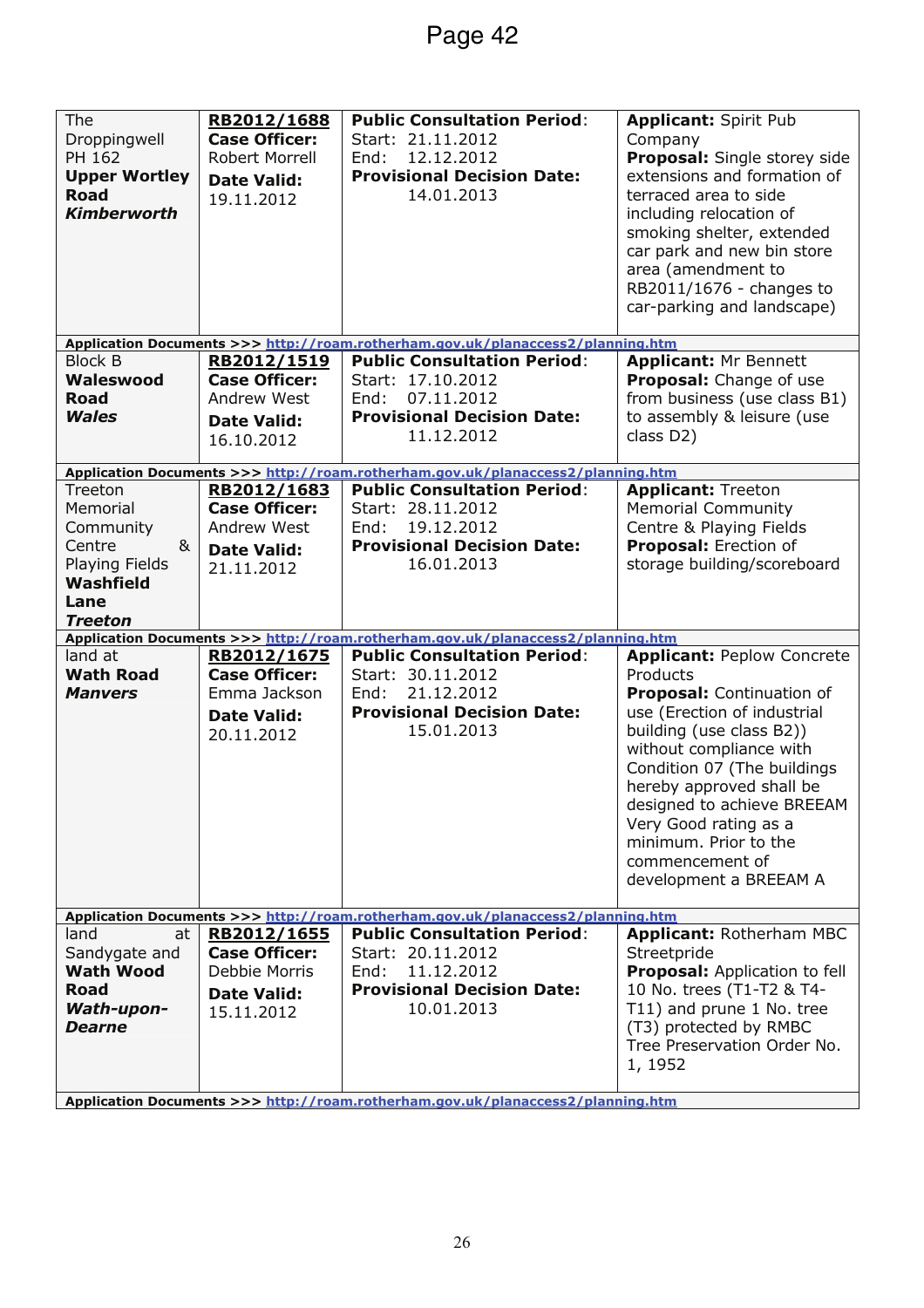| land<br>at<br>Challenger Tyre<br>& Exhaust<br>Wellgate<br>Rotherham<br><b>Town Centre</b>        | RB2010/0464<br><b>Case Officer:</b><br>Emma Jackson<br><b>Date Valid:</b><br>16.04.2010         | <b>Public Consultation Period:</b><br>Start: 23.04.2010<br>14.05.2010<br>End:<br><b>Provisional Decision Date:</b><br>16.07.2010 | <b>Applicant: Challenger Tyre</b><br>& Exhaust<br><b>Proposal: Outline</b><br>application for residential<br>development (renewal of<br>previously approved under<br>RB2007/0124)                                                 |
|--------------------------------------------------------------------------------------------------|-------------------------------------------------------------------------------------------------|----------------------------------------------------------------------------------------------------------------------------------|-----------------------------------------------------------------------------------------------------------------------------------------------------------------------------------------------------------------------------------|
|                                                                                                  |                                                                                                 | Application Documents >>> http://roam.rotherham.gov.uk/planaccess2/planning.htm                                                  |                                                                                                                                                                                                                                   |
| Holywell Farm<br>Wentworth<br><b>Road</b><br><b>Swinton</b>                                      | RB2012/1714<br><b>Case Officer:</b><br>Anthony Lowe<br><b>Date Valid:</b><br>10.12.2012         | <b>Public Consultation Period:</b><br>Start: 10.12.2012<br>31.12.2012<br>End:<br><b>Provisional Decision Date:</b><br>04.02.2013 | <b>Applicant: Universal</b><br>Recycling Co<br>Proposal: Demolition of<br>existing farm house and<br>erection of detached<br>dwellinghouse and detached<br>garage                                                                 |
|                                                                                                  |                                                                                                 | Application Documents >>> http://roam.rotherham.gov.uk/planaccess2/planning.htm                                                  |                                                                                                                                                                                                                                   |
| Bridge west of<br>Swinton Bridge<br>Ind Est<br><b>White Lee</b><br><b>Road</b><br><b>Swinton</b> | RB2012/1663<br><b>Case Officer:</b><br>Debbie Morris<br><b>Date Valid:</b><br>16.11.2012        | <b>Public Consultation Period:</b><br>Start: 22.11.2012<br>13.12.2012<br>End:<br><b>Provisional Decision Date:</b><br>11.01.2013 | <b>Applicant: Network Rail</b><br>Proposal: Infilling of bridge<br>TJC3/156 (Application for<br>Prior Approval under Part 11<br>to Schedule 2 of the Town &<br>Country Planning (General<br>Permitted Development)<br>Order 1995) |
|                                                                                                  |                                                                                                 | Application Documents >>> http://roam.rotherham.gov.uk/planaccess2/planning.htm                                                  |                                                                                                                                                                                                                                   |
| 19<br>Whitehead<br><b>Close</b><br><b>Dinnington</b>                                             | RB2012/1699<br><b>Case Officer:</b><br><b>Stacey Waller</b><br><b>Date Valid:</b><br>21.11.2012 | <b>Public Consultation Period:</b><br>Start: 23.11.2012<br>14.12.2012<br>End:<br><b>Provisional Decision Date:</b><br>16.01.2013 | Applicant: Mr & Mrs<br>Williams<br>Proposal: Demolition of<br>existing conservatory and<br>erection of a two storey side<br>and rear extension                                                                                    |
|                                                                                                  |                                                                                                 | Application Documents >>> http://roam.rotherham.gov.uk/planaccess2/planning.htm                                                  |                                                                                                                                                                                                                                   |
| 18<br><b>Whitehill Lane</b><br><b>Brinsworth</b>                                                 | RB2012/1751<br><b>Case Officer:</b><br>Robert Morrell<br><b>Date Valid:</b><br>04.12.2012       | <b>Public Consultation Period:</b><br>Start: 05.12.2012<br>26.12.2012<br>End:<br><b>Provisional Decision Date:</b><br>29.01.2013 | Applicant: South Yorkshire<br>Police Authority<br>Proposal: Siting of storage<br>container and associated<br>fencing                                                                                                              |
|                                                                                                  |                                                                                                 | Application Documents >>> http://roam.rotherham.gov.uk/planaccess2/planning.htm                                                  |                                                                                                                                                                                                                                   |
| 4<br><b>Whitehill Lane</b><br><b>Brinsworth</b>                                                  | RB2012/1709<br><b>Case Officer:</b><br>Robert Morrell<br><b>Date Valid:</b><br>26.11.2012       | <b>Public Consultation Period:</b><br>Start: 30.11.2012<br>21.12.2012<br>End:<br><b>Provisional Decision Date:</b><br>21.01.2013 | <b>Applicant: Mrs Y Frwtwell</b><br><b>Proposal:</b> Single storey<br>front & side extension                                                                                                                                      |
|                                                                                                  |                                                                                                 | Application Documents >>> http://roam.rotherham.gov.uk/planaccess2/planning.htm                                                  |                                                                                                                                                                                                                                   |
| 27B<br><b>Winney Hill</b><br><b>Harthill</b>                                                     | RB2012/1646<br><b>Case Officer:</b><br>Andrew West<br><b>Date Valid:</b><br>19.11.2012          | <b>Public Consultation Period:</b><br>Start: 20.11.2012<br>End:<br>11.12.2012<br><b>Provisional Decision Date:</b><br>14.01.2013 | <b>Applicant: Mr R Hill</b><br>Proposal: Two storey rear<br>extension with void at<br>ground floor level and raised<br>verandah to proposed<br>extension                                                                          |